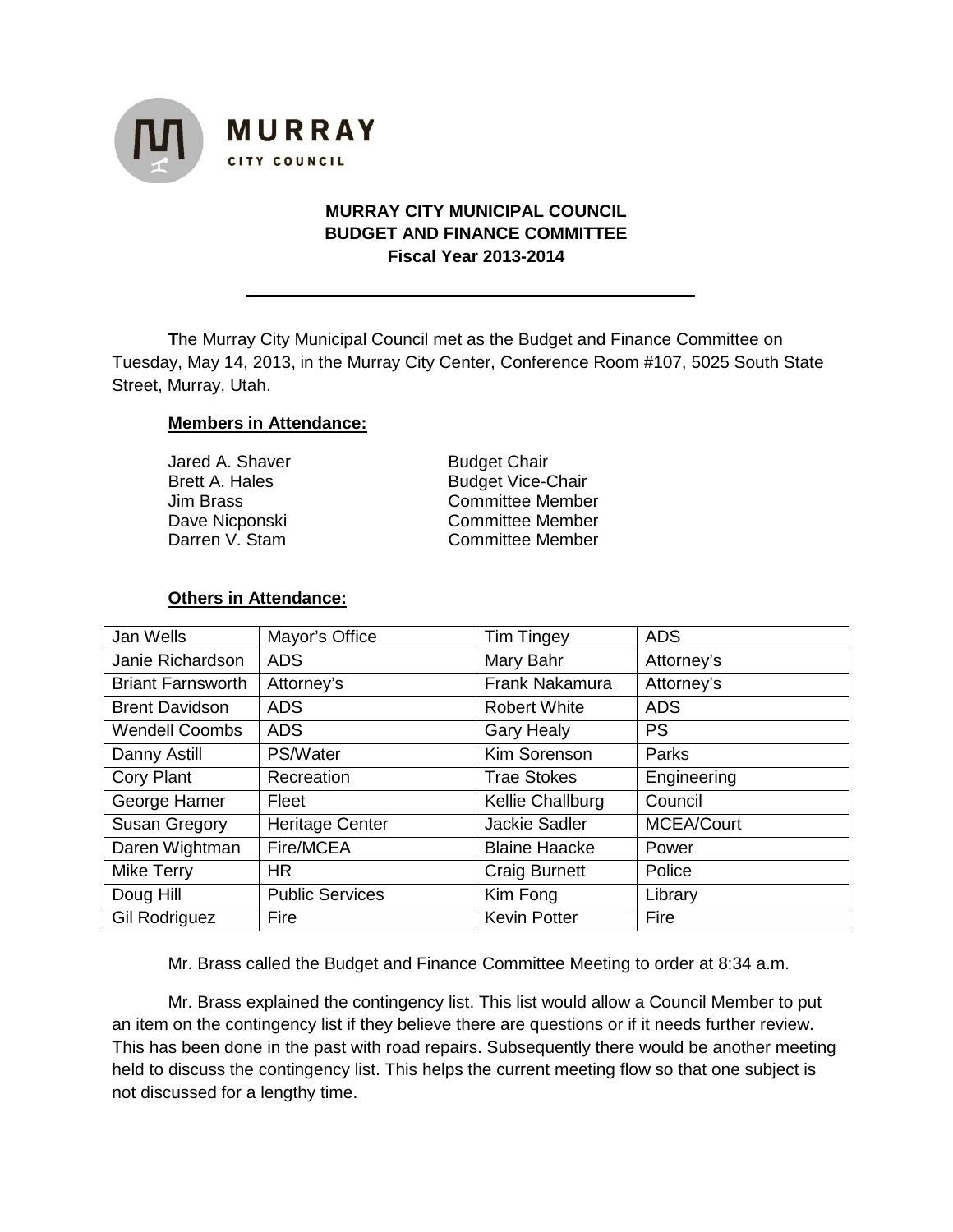#### **Budget Overview Justin Zollinger**

Mr. Zollinger said there had been a few changes in the budget this year. Mostly involving the presentation, and the electronic format. He tried to include additional reports to supply more information.

In addition, the current software was used to create the budget. This allowed all of the employees and Department Heads to enter notes in the system. Some of the line item details include a description.

This year, the City has to cover all of the election costs and not share the expenses. Mr. Tingey put a note there to explain the increase of \$96,000. Staff is trying to provide as much information as possible to Council.

Mr. Zollinger also included a staffing document; this allows one to see how the different departments are structured and the compensation. That is an important control for Finance to keep an eye on positions. Also, the Finance Department strived to use target based budgeting; this means that the approximate revenue number is projected, and a conservative number is determined to work within that area. This also provides departments the ability to have the flexibility to move the budget between different accounts. It gives the departments the ability to analyze the budget and decide how much was needed and still keep their budget flat.

Revenues remain fairly conservative. The only revenue that has been increased in the General Fund is sales tax. The sales tax number went up by \$350,000. Mr. Nicponski asked what the overall revenue increase was. Mr. Zollinger replied the overall increase was just over \$300,000. There were some ups and downs with the biggest increase in sales tax, Mr. Zollinger said. Mr. Nicponski stated that the rate for property tax needs to be reduced if there is an increase in property values. Mr. Brass said that was correct. Mr. Shaver said the property tax remains fairly constant over time, the sales tax number is the one that fluctuates.

Mr. Nicponski asked about the franchise or utility tax. Mr. Zollinger said that number is pretty consistent and doesn't increase much. Mr. Brass said that tax is also committed to UTOPIA and UIA. Mr. Zollinger said that UTOPIA and UIA are using it to qualify for bonds but they are not receiving the franchise tax. Mr. Nicponski asked about fines and forfeitures also. Mr. Zollinger replied that number is down a little bit, and it is apparent in the court revenue that there are fewer officers on the road. This was due to the turnover in the Police Department and that issue is being addressed. Mr. Shaver said part of that also is less recidivism in the courtroom. It is a positive thing but does affect the financial side.

This puts the budget exactly at "the floor." This is the last year having "the floor" from the state.

Mr. Zollinger has looked at the last four years and tried to estimate revenue a little more conservative than what may actually happen. The City doesn't want to have a high estimate on revenue. If the City were to balance the budget with a high revenue estimate, and the revenue comes in low, but the expenses come in at what was expected, the fund balance would go down every year.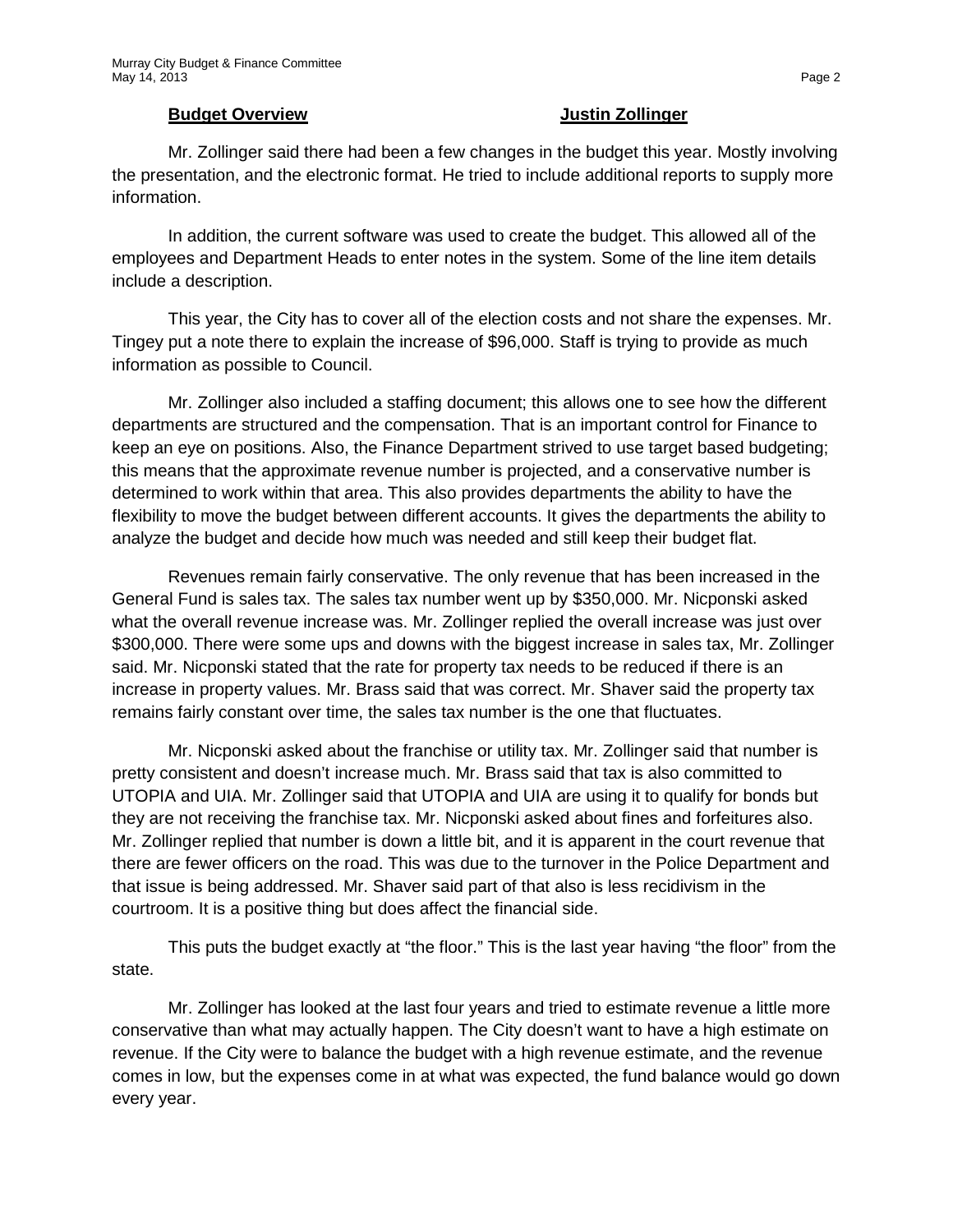Mr. Shaver said obviously, Mr. Zollinger is looking at several years, but if you take out 2012-13 and look at revenues before that, which were low due to the economic downturn, are those factors being taken into account, he asked. Mr. Zollinger said he tries to keep conservative while still following the current trend. He was comfortable raising the sales tax budget to \$12.6 million from \$12.25 million. He said he still believes the number may be closer to \$13 million for sales tax.

Mr. Shaver said one element is that the mall has seen an increase in square footage, and also a major player in the market invested millions of dollars in the auto sales industry. He asked if those elements were considered. Mr. Zollinger said he tries to compare the current trend with historical numbers. He doesn't like to go ahead of the trend, but follow it instead.

Mr. Nicponski asked how much sales tax was brought in this year. Mr. Zollinger said he is projecting \$13 million this year, and last year was \$12.6 million. Mr. Zollinger agreed it is conservative but compares sales tax to the tide. There are times when it is high, and times when it is low.

Murray is very susceptible to changes in the market, stated Mr. Zollinger. When economic concerns arise, people stop buying new cars. That is a huge base to the City's sales tax. He would be uncomfortable going too much higher.

Mr. Shaver said he has continually heard Mr. Brass say that it is a risk because so much of Murray's money is dependent on retail sales. That becomes precarious when the City is at the whim of the economy when it comes to revenue. That has been a powerful thing for the City for many years but can also have a negative impact.

Mr. Brass said it is a lot easier to open the budget mid-year and fund projects if there is extra money, then to cut budgets in January. Mr. Shaver asked if he is talking about the contingency fund. Mr. Brass clarified that it wasn't a contingency fund, but a contingency list that sets items aside for further discussion.

Mr. Nicponski asked what the top estimate for sales tax would have been. Mr. Zollinger said the top estimate would have been \$13 million, instead of the \$12.6 million he budgeted. The "hold harmless" did kick in last year and resulted in an increase of \$400,000. Mr. Shaver said that they need to take into consideration also the absence of "the floor." Mr. Zollinger said the sales tax number could vary from \$14 million to \$11 million. The budgeted amount is \$12.6 million. The difficult decisions that could result from an estimate of \$14 million, would not be recommended.

Mr. Stam asked about the World Series. When the City previously hosted it, the sales tax was in a decline. At the time of the World Series, the sales tax was flat, instead of a downward trend. Mr. Stam interpreted that was possibly due to the \$100,000 gain when the World Series was held here. Looking back, was there a bump or spike around that time, he asked. There would not be that increase this year, since the City is not hosting that event. This time, all the visitors stayed in Murray hotels, so he expected a bump in sales tax around that time. Mr. Nicponski asked if a financial analysis was done of that event. Mr. Zollinger responded that there are 1400 businesses in Murray contributing to sales tax. That is based on the data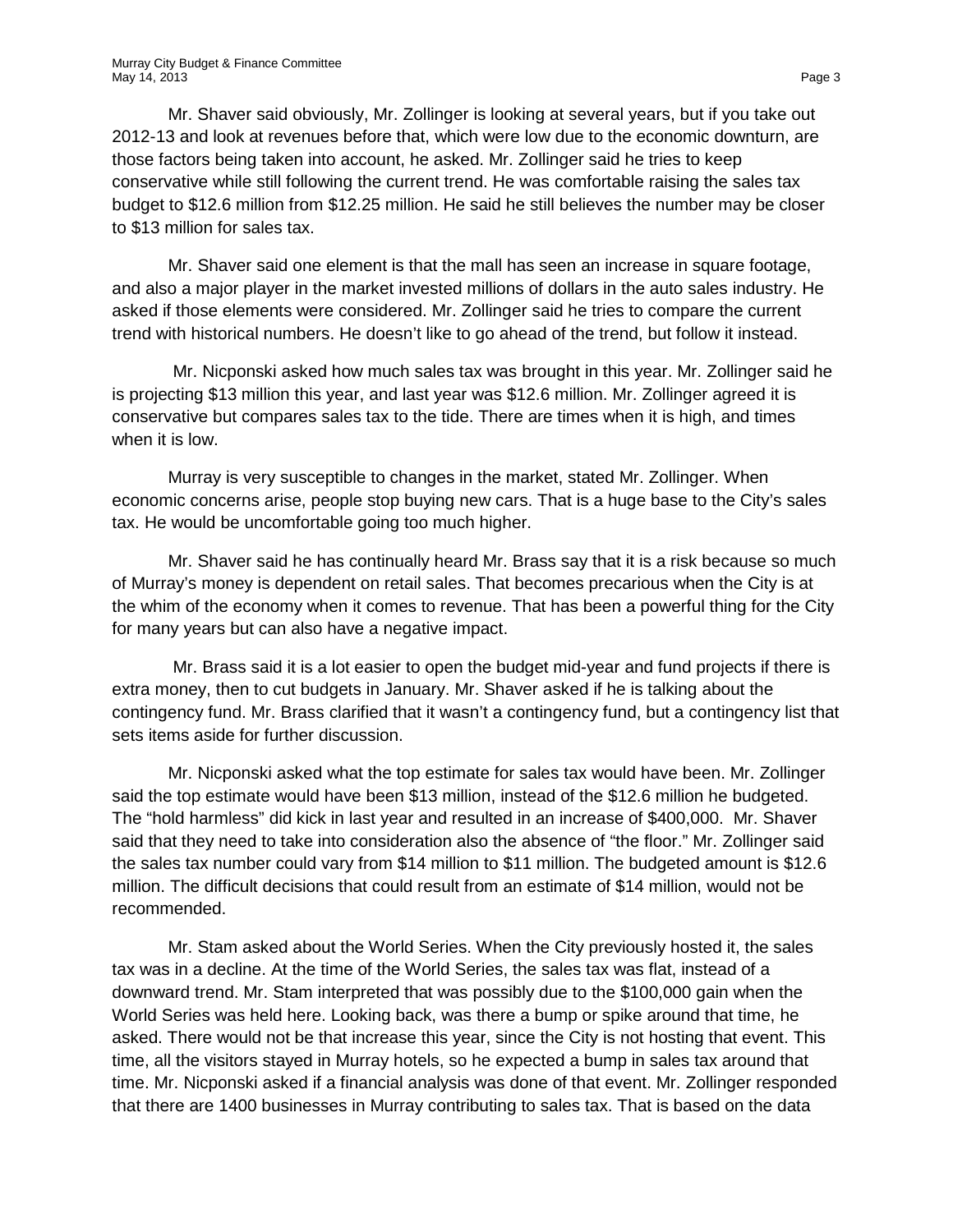from the state. Staff could look at individual businesses that may have been affected and compare them to previous years, but there are other factors, such as the recession that need to be factored in. Mr. Stam said that by comparing six months in a row, there would be a constant change. The eight weeks around the World Series increased and then went back to the original line. If a line was interpreted, he believes there should have been a spike in sales tax around that time. His point is that may have been a one-time increase and could falsely alter the numbers.

Mr. Brass stated that Utah is the  $5<sup>th</sup>$  fastest growing state economically. Things should be better, but possibly not a trend yet. Mr. Nicponski said he is satisfied with the idea of being able to open up the budget earlier and make adjustments if there is extra revenue.

#### **Attorney's Office Frank Nakamura**

Mr. Nakamura complimented Mr. Zollinger on his job as Finance Director.

The budget for the Attorney's Office is fairly status quo. They have added a bit to the budget just to keep up with technology. The Courts and other law firms are all going paperless. In order to remain the same with them, the budget has been increased for added scanners, and dictation programs that allow dictation to the computer. Mr. Nakamura said they are not using it currently but will purchase it soon. Technology has come a long way and it looks like a great product.

There were tablets requested in the budget, but those have since been purchased out of this year's budget. They have not been received yet, but have been purchased. The tablets will make the greatest differences for the prosecutors.

Mr. Nakamura asked about the cell phones. Mr. Zollinger said there is a cell phone line in the budget for that.

Mr. Nicponski asked if settlement money was included in the Attorney's office budget. Mr. Zollinger said that is called Retained Risk. That budget line is being handled by Mr. Nakamura and Mr. Zollinger. Mr. Brass asked that the Retained Risk Fund be put on the contingency list. Mr. Zollinger said the Retained Risk is budgeted for just under \$1 million.

Mr. Nakamura said that his office is in the process of trying to decide how to handle a safety risk in the City. The Safety Manager has left the City and his position is vacant. Department Heads are having discussions on how to handle that and a program is still being determined. The position is budgeted in the Retained Risk Fund. Ultimately, it is probable that that position will be the responsibility of the Attorney's Office.

Mr. Brass asked how much money had been budgeted for tablets. Mr. Nakamura said \$3,400 had been set aside. Mr. Zollinger said the Attorney's office had been awarded \$8,900, which went toward the tablets and the Dragons Speak Naturally software. Mr. Nakamura agreed that some money would be available but also had to add an additional Lexis program that was around \$3,000. Mr. Zollinger stated it had been included in the budget. Mr. Nakamura said that five tablets had been purchased, and they needed six Lexis subscriptions. The Lexis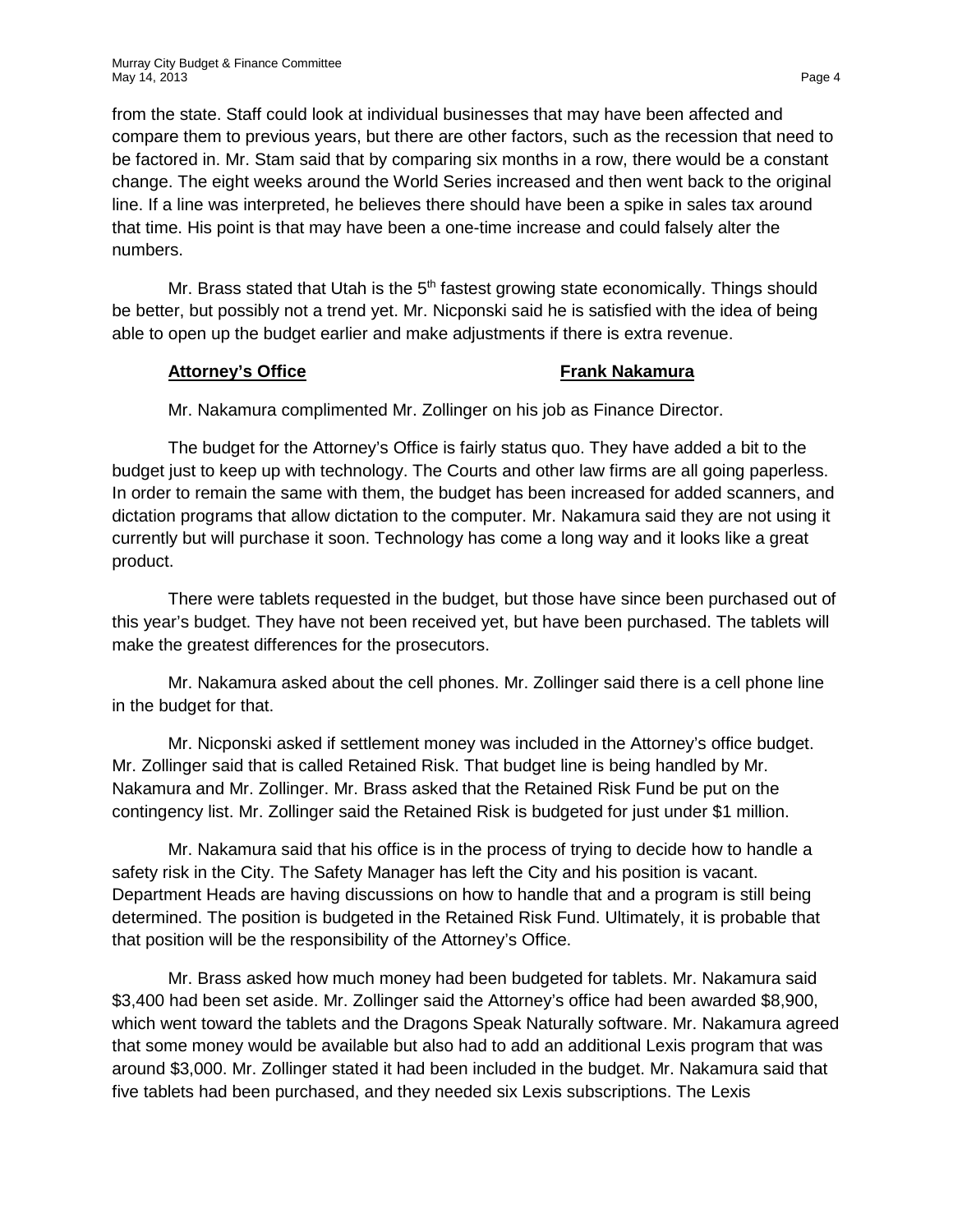subscriptions are sold on an individual basis.

Mr. Nakamura also introduced Briant Farnsworth and Mary Bahr in attendance at the meeting with him.

Mr. Shaver complimented Mr. Nakamura and his office on the work that they have done. Mr. Nakamura complimented his staff and said that they are the best.

# **Administrative and Development Services Tim Tingey**

Mr. Tingey summarized his department budget. The wages and benefits increases are not due to new staff. There were some adjustments in positions as people had vacated. The increase in wages and benefits is due to the City-wide increase proposed by the Mayor's office.

The department has two large requests and that is the reason the budget is increasing. The increase in elections of \$100,000 is a payment that is on an every other year basis. There is also an Economic Development Fund that has a proposed increase of \$50,000.

Mr. Shaver asked about the passport proposal. That could possibly result in an additional part time person. Mr. Tingey said he believes that the existing staff can do it, and if an additional hire is needed, it wouldn't be until the end of the year. Mr. Brass commented that passport services would be a great addition.

Mr. Brass asked Mr. Zollinger if the wages and benefits in all the departments reflect the Mayor's proposed increase. Mr. Zollinger said that is correct.

Based on the two new proposals that would increase the budget by \$150,000, there are some minor increases in IT, telephone, and maintenance and internet expenses. There is a request for some training in each division also. The operations increases are a little over \$50,000.

Mr. Hales asked about the table of contents and if it matches up with the departments.

Mr. Shaver asked about the training costs. Is the City keeping up with the mandatory training in addition to other beneficial training, he asked. Mr. Tingey stated that it is both types of training. He is hopeful there is value in all of the training.

Mr. Tingey said there is an anticipated reduction in the cell phone line, due to the new cell phone policy by the administration. There is a minor increase of \$400 to allow for miscellaneous professional services for economic development marketing services for city wide issues, not just RDA areas. Mr. Tingey works with groups outside of redevelopment areas and often needs materials.

The big increase is the Economic Development incentive. There was a fund about seven or eight years ago, and was an economic incentive for businesses. At that time, it was over \$100,000. Those funds were utilized for a number of different projects, including the development on the corner of 5300 South. These are areas that RDA funds cannot be used. It is an opportunity to help small businesses. The Mayor really wanted this incentive included in the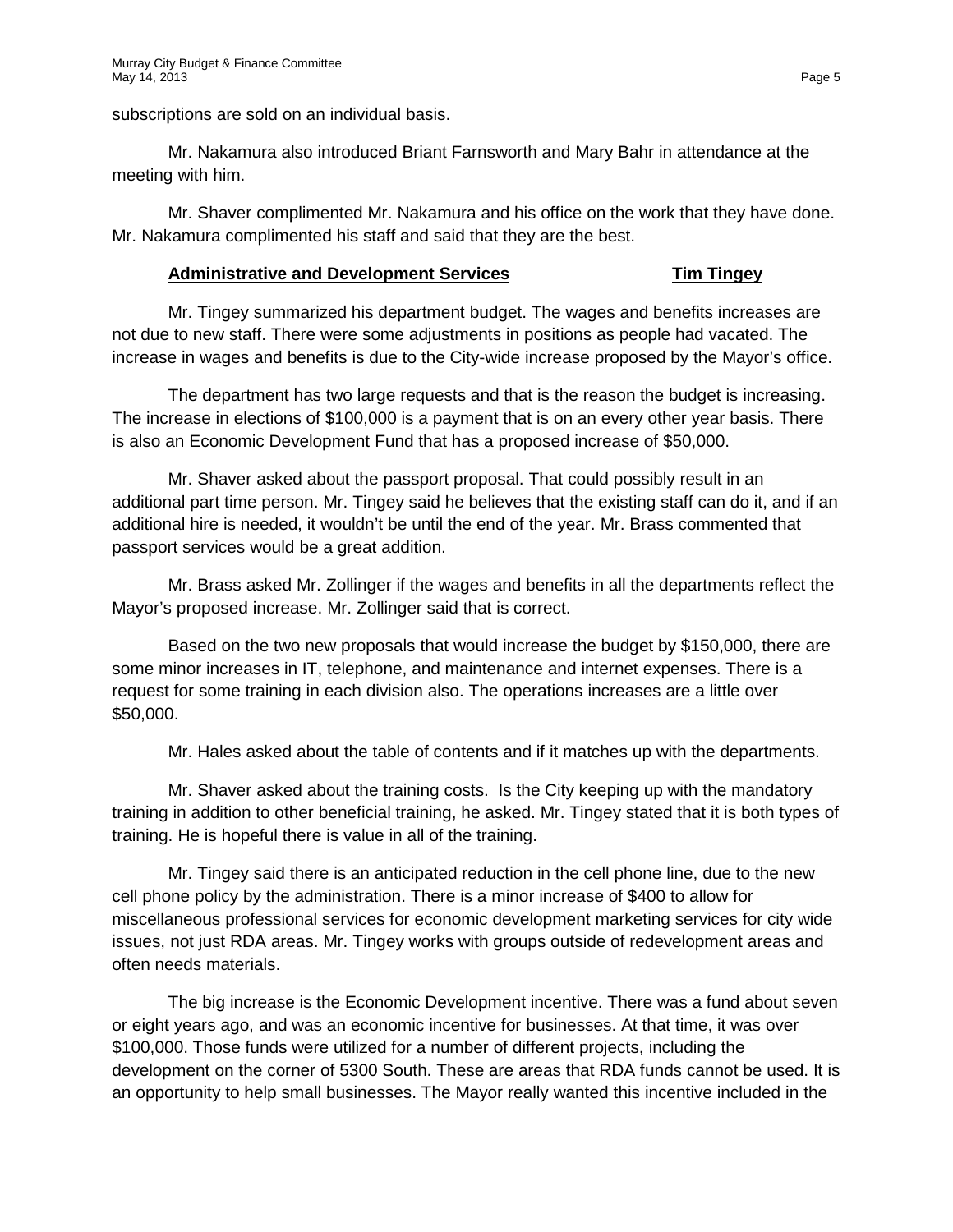budget. Mr. Tingey has had requests from the Marriott group that is developing the hotel for assistance with the infrastructure; these include right of way enhancements that are a little over \$30,000. Because RDA funds cannot be utilized, it prompted the proposal of this fund of \$50,000. Likely, this year a portion of it would be used for that project, and have additional funding to assist other small businesses.

Mr. Shaver asked if this was outside of the agreement with Marriott. Mr. Tingey said there is not an agreement with Marriott. Mr. Shaver said there is no real agreement because it is not an RDA. Would there be an agreement as to what those funds could be used for, he questioned. Mr. Tingey said he has spoken with Marriott and the curb/gutter and sidewalk issues have been evaluated and that is what they are asking for assistance with. Mr. Brass said the City assisted with the development on 5300 and State that included curbs and gutters also. Mr. Shaver asked what else Mr. Tingey envisioned these funds being used for. Mr. Tingey believes the funds would primarily be used for infrastructure enhancements, and possibly site improvements. He doesn't think it should be used for projects outside of public enhancements that need to occur. For example, if a business is interested in a project but doesn't feel like they would get the return on this project and asks for money. If the City proposes money for the project, it would be for public infrastructure enhancements.

Mr. Zollinger asked if the Council wanted to put this in the intent language. Mr. Brass said yes for the future. Mr. Brass said the City doesn't currently help smaller businesses. Several years ago, there was a cabinet and furniture maker that opened up a business. In order to get a certificate of occupancy, there were major sewer repairs needed, so the City figured a way to help him.

Mr. Shaver agreed that helping the Marriott with infrastructure was okay, but would like to see the smaller businesses helped also. This becomes part of the intent document.

Mr. Tingey agreed with helping smaller businesses. He has had calls from businesses wanting funding to help with renovations, and if it is not in an RDA area there is not funding available. Sometimes the City can refer them to the State, but this fund would allow for some goodwill money to go toward projects that would help small businesses.

Mr. Stam asked if \$50,000 was enough, considering the fund used to be at \$100,000. Looking at possible projects, is that enough money to cover those, he asked. Mr. Tingey replied that it is a good starting point and can possibly be increased next year.

Mr. Shaver stated that if Mr. Tingey came to the Council and asked for funds to help a business and the funds were not there, than an opening could be made in the budget.

# **Treasurer**

The Treasurers division and showed an increase in postage, Mr. Tingey commented. There is a proposed increase of \$3,000. This would include an increase in the number of mailings as well as the increased price of postage. Also, on utility bills and supplies, there is a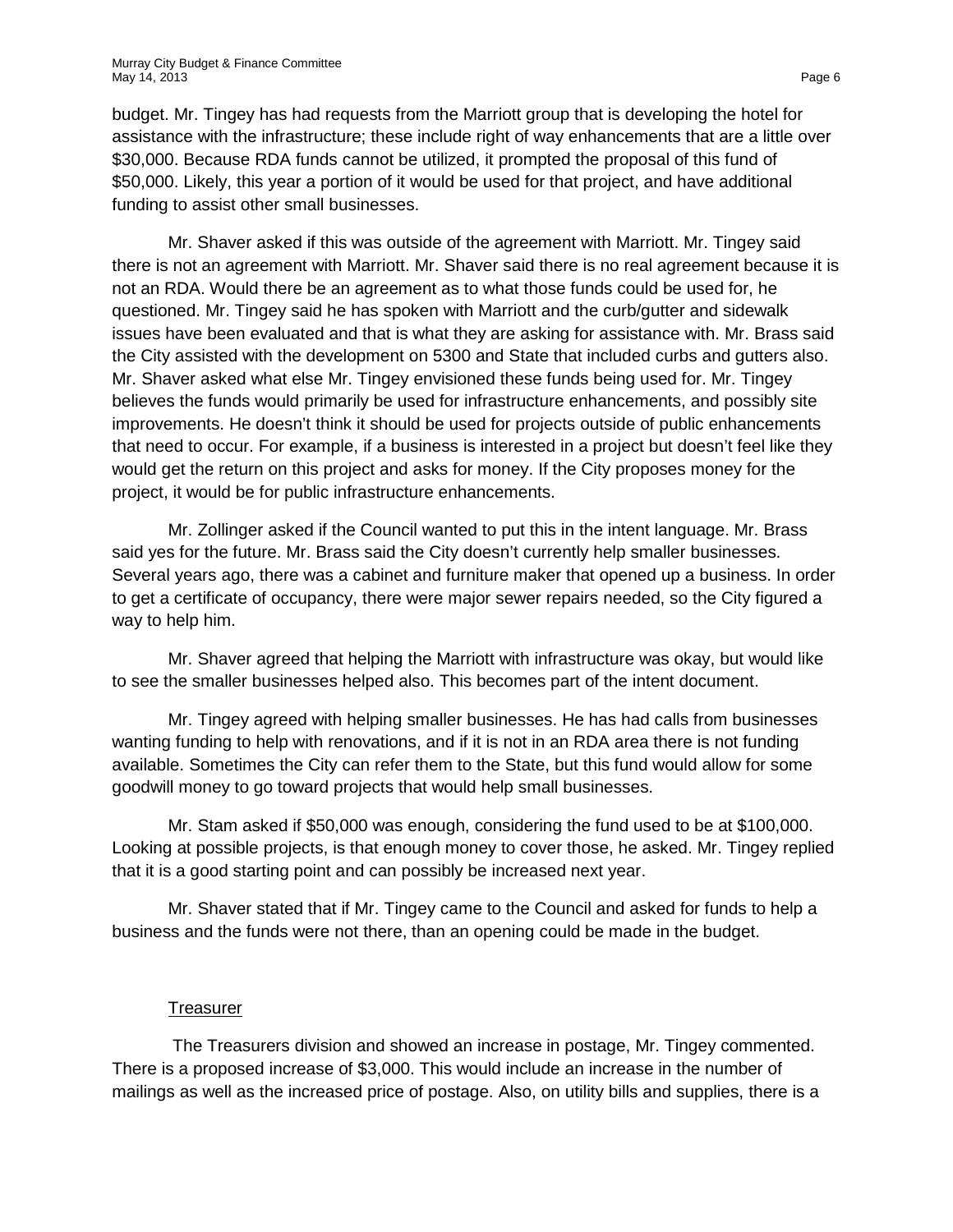substantial increase proposed. This is due to the increase of new living units, such as the Fireclay Area. The added housing results in more utility bills, and late payment notices. Already this year, they have surpassed the \$20,000 mark, so they proposed an increase of \$6,000 there. Mr. Shaver commented that this item is exactly what was previously discussed. It was helpful to see the notes and comments when looking at utilities, billings, and supplies. It was handy to have the explanations right there.

There is a slight increase in the cell phone budget, due to the new City cell phone policy. That is just about \$100. Software support has increased due to the increased cost of the SunGard Support software. That increase is visible in other divisions also.

Mr. Tingey would like the Treasurer to be able to attend the National Treasurers' Conference this upcoming year in Salt Lake City, so there was an increase in funds to allow for that training.

# Recorders'

Mr. Tingey said that public notices have increased over the past two years, and that needs to be addressed. This year, the Recorder's office has surpassed the budget for public notices. He has proposed an increase of \$1,500 for public noticing.

There is a one-time expense this year, due to the election. The amount is calculated on the formula that the County has given. It is \$96,000 this year. This is still a cheaper option than buying the equipment and manning the booths. That is a new line item for this year.

# Information Technology

Mr. Tingey recognized his IT staff, and complimented their work. Janie, Rob and Brent were all in attendance.

 Murray made investments in new servers last year as part of the Capitol Improvement Project. This resulted in a reduction in maintenance costs. There are typically increases in maintenance costs in the variety of IT areas. The equipment maintenance line has major increases in printer supports for about \$10,000. The majority of the costs are offset by a reduction in the maintenance for solutions to IBM hardware from the previous investments made. There are increases in the IPDS Print Server maintenance. Also, this year there was a federally mandated requirement passed for Spillman passkey security measures that the City needs to invest in. This results in an increase of \$13,000 to \$14,000 for equipment maintenance.

There are some aging vehicles in vehicle maintenance. That line has been surpassed this year also, so there is a proposed increase for that.

Mr. Tingey believes this may be the first time ever for a reduction in software maintenance. This is a great example of investing in the Capital Improvement Process and IT needs, and resulted in a \$4,000 reduction due to the decrease in ongoing support.

Telephone and internet has a proposed increase of \$1,000. The internet connection was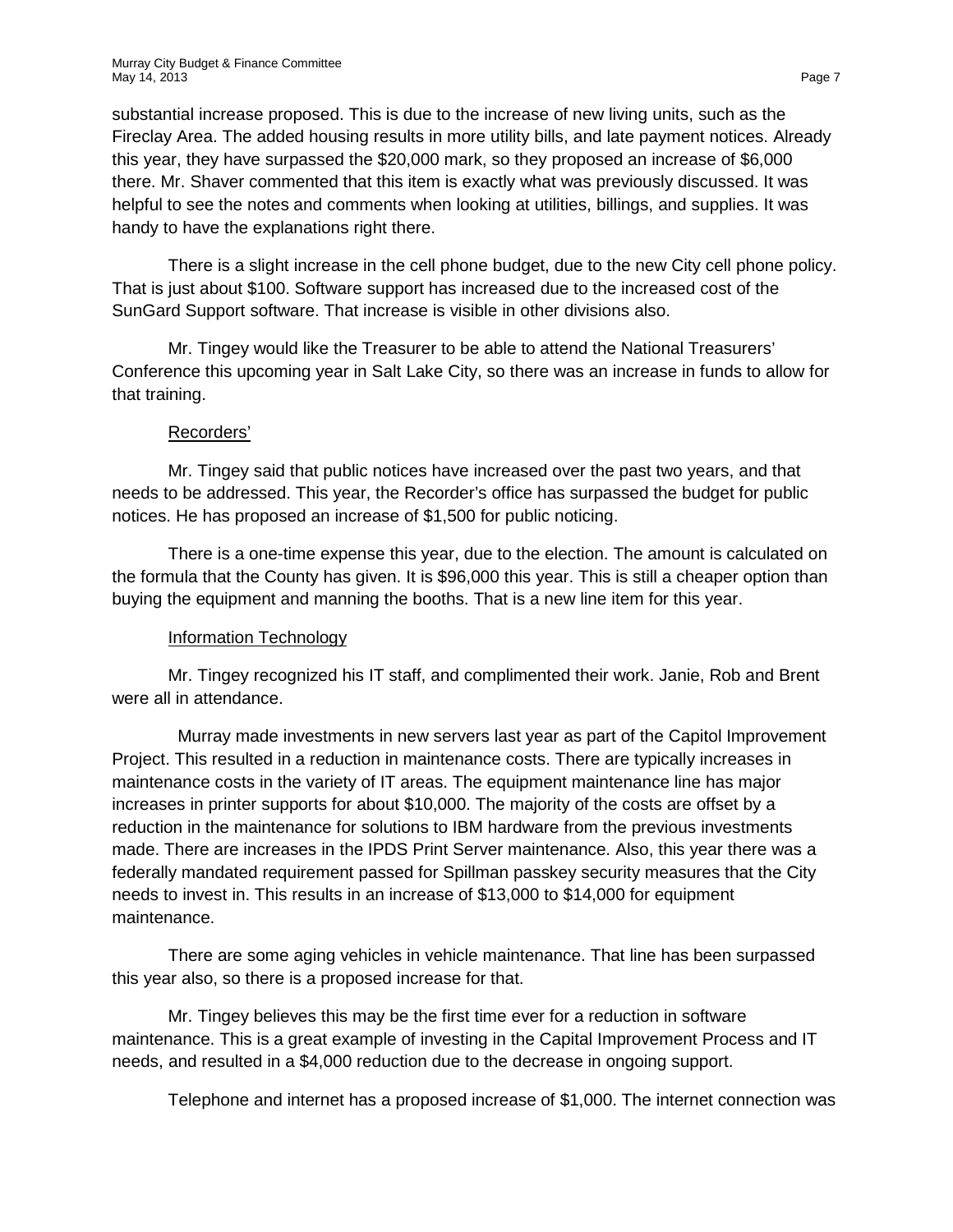increased from 20 megabytes to 100 megabytes. The average monthly cost through UTOPIA and Xmission is \$1,024 per month. That number is included in this proposed increase. Mr. White said the cost was about \$100 per month extra to increase the speed 5 times.

There is an increase in the cell phone budget due to an additional employee. Last year the Police Department was paying for this employee's cell phone, but this year it was changed to the ADS budget.

Small equipment refers to the replacement of the City's PC's and laptops. There was an unanticipated failure of computers in the previous fiscal year, so the number has been replaced by two. Additionally, there has been a lot of wear and tear on the laptops that are in police cars. There is a proposal for an increase of replacement laptops for the Police Department. That results in about a \$4,000 increase. The number of replacements would be approximately 20-25 laptops and 75-80 PC's in this budget year. Mr. Zollinger said that is the computer replacement program, with an increase for contingency, in case some fail. Mr. Shaver asked if this was in the General Fund or the Capital Improvement Fund. Mr. Zollinger said that it is in the General Fund because computers aren't considered capital and is considered an ongoing expense. Capital is considered one-time money, but computers need to be continually replaced.

Mr. Shaver clarified that repetitive replacement comes out of the General Fund, whereas a one-time purchase could be considered Capital Improvement. Also, Mr. Zollinger said that the other funds; such as Water, Waste Water, and Power are allocating money to help provide for these computers. Mr. Zollinger said that line item was added last year so the departments could contribute to the small equipment costs.

Mr. Brass asked if there was a more rugged laptop option for the police cars. Mr. White commented that the ruggedized lap tops are very expensive. It is about \$2500 versus \$1200 for a standard laptop. Mr. White said there hasn't been a lot of mishaps such as spills on the lap tops. The City has a pretty good supply of older good laptops that can be used temporarily until the parts come in for replacement. Mr. Shaver asked if the City was replacing parts or laptops. Mr. White said the laptops have a 3 year guarantee. If something gets spilled, it is under the warranty for a replacement. Mr. Shaver asked how quickly the City is going through the 3 year replacement window. Mr. White said currently there are laptops in the Police Department that are 7 to 8 years old. Those older models are often re-distributed to the Fire Department also. Mr. White said that when purchasing in large quantities, there is a substantial discount.

There is \$75,000 to \$80,000 set aside for the desktops, but because of the bulk purchase, the City will get more for their money. Mr. White said it is always a State purchase on computers.

Mr. Stam complimented Mr. White on his work, and saving the City money by doing a good evaluation.

Mr. White said he is proud of the Council Members for their use on the new IPAD's.

Mr. Brass said he observed Operation Shakeout, and if there was an earthquake and City Hall was lost, a redundant system would be needed in the EOS (Emergency Operations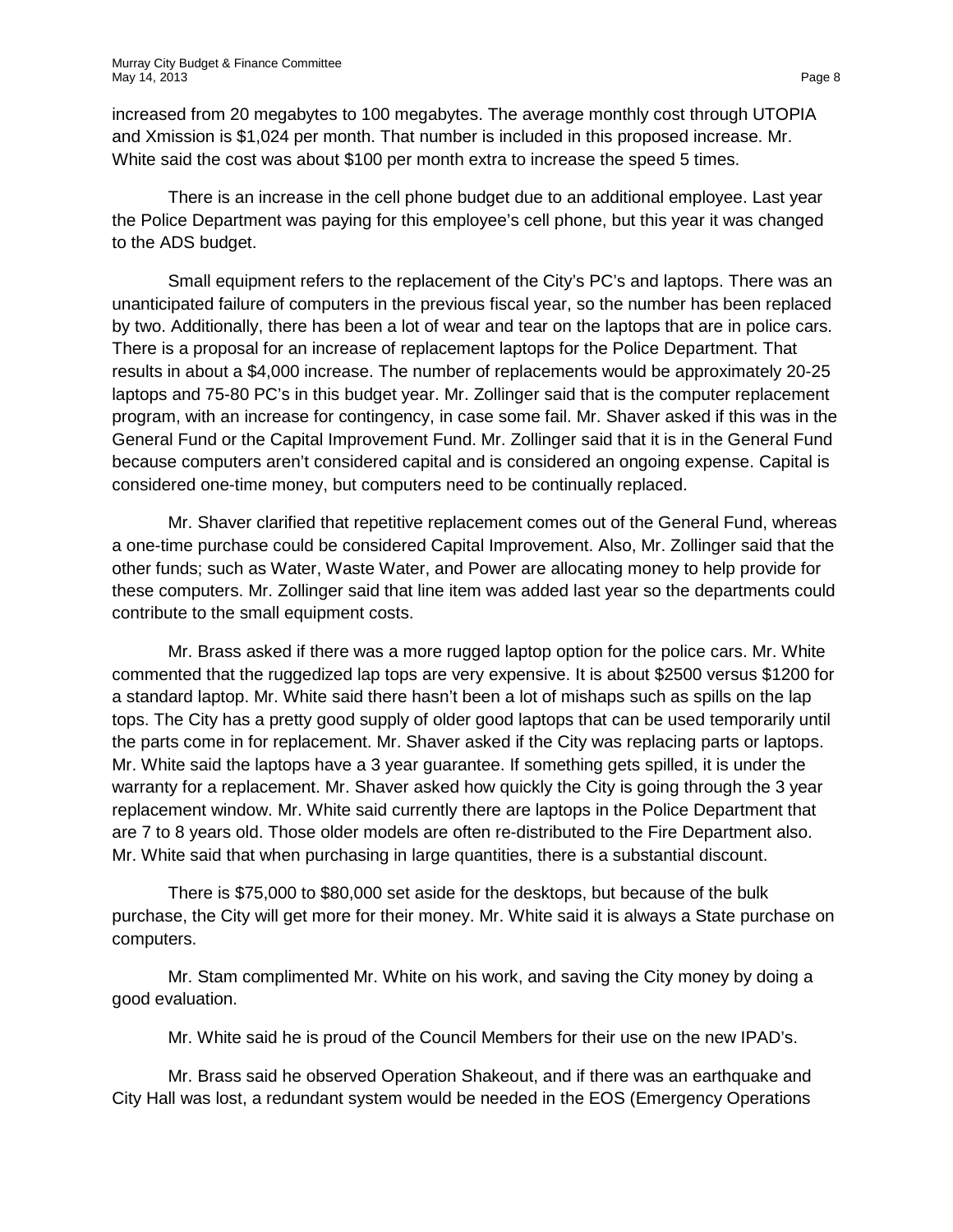Center). He would like to see that as a priority. Mr. Tingey said that had been discussed. Mr. Zollinger said it would be about \$25,000 for a redundant site down at the Fire Department 83. If money was found to get this done, would the Council approve that expense, asked Mr. Zollinger. He said he really agrees with Mr. Brass on the importance of a redundant system.

Mr. Stam said that Layton City just signed an agreement with Brigham City for a redundant back-up outside of the City. This topic is on the next agenda for the Finance Committee with UTOPIA. All of the cities are discussing this to see if there could be redundant facilities outside of the valley. He said that the cities might take advantage of all being on UTOPIA. Mr. White asked if he was saying to move the EOC up north. Mr. Stam replied no just the server backups, so they are outside of the City. Mr. Brass commented that Layton City servers are located in Brigham City's skater room in their Power Department in the mouth of Sardine Canyon. Mr. Stam said there could still be an EOC here, but this would also get some off-site, and out of the City. Mr. White said currently the tapes for the AS400 and other primary systems are sent to the vault on the mountain. Mr. White asked if Mr. Stam was referring to data to disk replications. Mr. Stam said that Layton just has a server that they could access from anywhere. Mr. Zollinger said it may be a security concern. Mr. White said the information would definitely have to be encrypted. Mr. Brass said it is fairly secure in the Power Department. He said the EOC is theoretically earthquake resistant, but any business needs to get back to business as quickly as possible after a disaster.

Mr. Shaver asked if this was an item that should be put on the contingency list. Mr. Brass replied that it is something that needs to be discussed in the CIP. Mr. Zollinger asked if that would be okay if the funds were found to get a redundant site. He said he could pull different amounts from different budgets. Mr. Zollinger said that Mr. White had a suggestion of running those back up EOC servers and operating off those in the next EOC test run. Mr. White said that if there was a disaster recovery site, the main servers could be turned off and test the back-up servers to ensure that they can function as an alternative site.

# GIS Geographic Information System

Mr. Tingey said that GIS has a proposed increase in software maintenance. This includes a new license to support the web applications on Apple devices. Some of the web applications have been presented to Council that have helped other departments, such as Fire and Power. That proposed increase is a little over \$2,000.

There is a slight increase of \$200 for office phones, due to an error in the past that didn't allow any budget for office phones. Small equipment has funding of \$1500 for the purchase of some IPAD's for application development which is critical to their work, especially with the other departments.

Mr. Shaver asked about vehicle maintenance. The line states that \$800 has been spent, and the budget was \$300. Mr. Tingey is hopeful that those repairs will last into this year and money will be saved this year. Mr. Shaver commented that vehicle maintenance is over budget in several places. Mr. Zollinger replied that the assessment for central garage has changed. In the past, items would be marked up and the different departments were charged the marked-up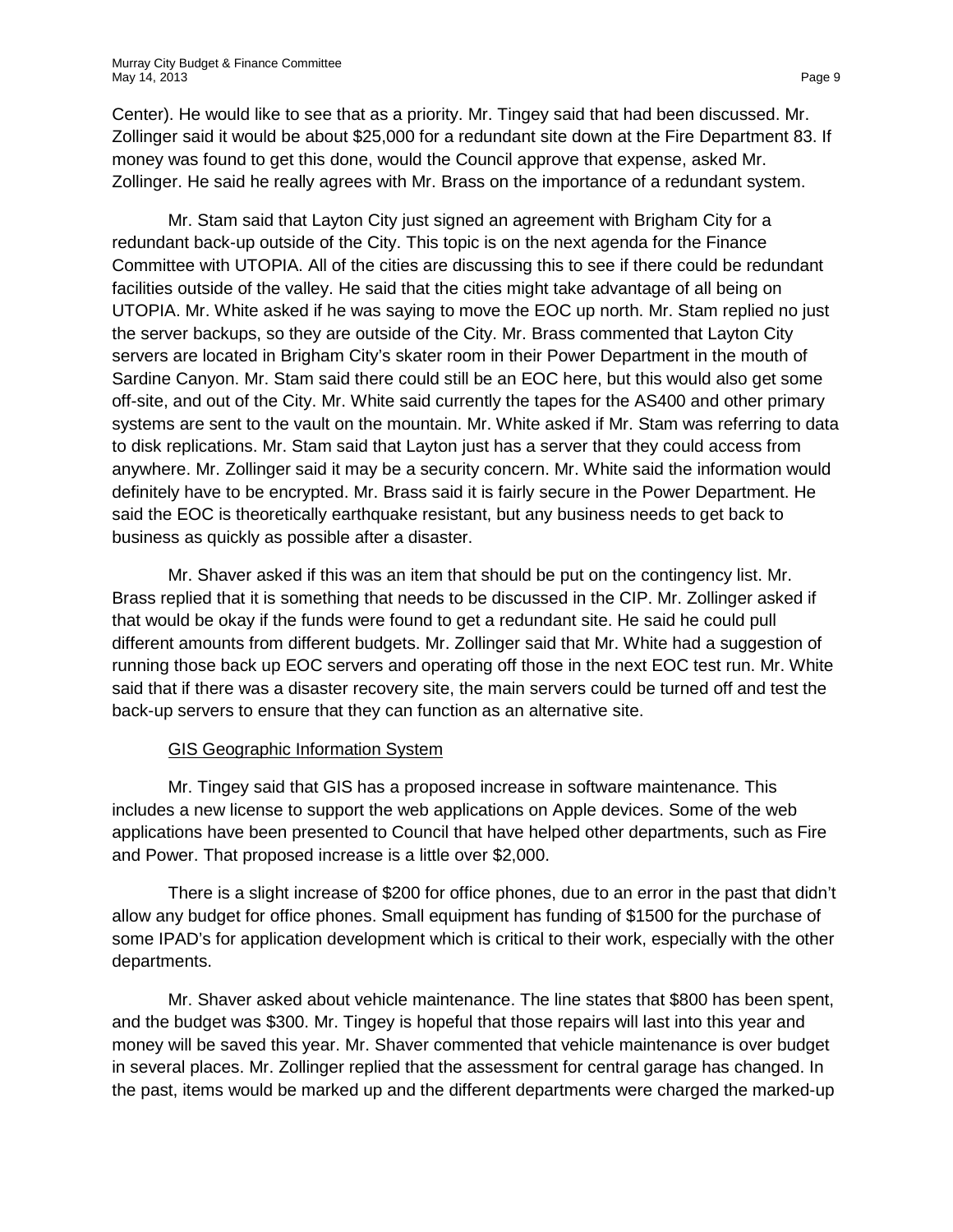prices. This was a disincentive to use the central garage. It was decided to create an assessment that would cover the fixed costs, and simply pass on the items at cost to the other departments. This would result in a smaller number due to the change in the assessment. Mr. Shaver asked where that additional money was going. Mr. Zollinger said there was an assessment and it was changed up and down depending on how much money was made. It would be a zero sum gain at the end of the year.

GIS has a proposed budget of \$2,000 for application programming assistance. This is a new line item for GIS. It is a need as the City is moving forward with these applications. Mr. Brass stated that he was impressed with what they did with Operation Shakeout and the equipment inventory. They had maps and as issues would arise, they could track the equipment and where it was. He commented it was much better than last year. Mr. Stam asked if it was GIS that was requesting the plotter. Mr. Tingey said they don t have it yet, but have the \$1000 from the CIP of last year. It has not been completely funded. It is believed that engineering is asking for that funding.

# Building Inspection

Building Inspection has a proposed increase for software support with SunGard. A significant increase is proposed for education and training. There are six employees that have to maintain their CEU to maintain state licensure. This increase would allow some inspectors to go out of state, and to attend training locally. This has been needed for quite some time and is an increase of \$1,500. Mr. Shaver asked if it was a yearly requirement to certify for the inspectors. Mr. Tingey said that they deal with it yearly, and have to be working towards the amount of credits that they need. Mr. Shaver asked if there was training available in state also. Mr. Tingey confirmed that there was.

# Community and Economic Development

Community and Economic Development is requesting a minor increase for books and subscriptions for the business licensing staff. Mr. Tingey said that they haven't sent an employee to a National Conference since he has been with Murray. Some of the staff need to attend this conference in order to maintain their AICP certifications for certified planners. It is a proposed increase of \$1,500 for at least one staff member to attend this year. There is a small increase for the new cell phone policy.

EDCU (Economic Development Corporation Utah) submitted a formal request to Murray to increase the funding level back up to what it used to be. A few years ago that budget was reduced from \$21,000 to \$8,600. This year EDCU has requested \$16,360. This is based on a formula. There were previous concerns with their formula because the numbers varied between similar sized cities. Mr.Tingey looked into it, and the assessment is higher if the city is located along the Wasatch Front. The Mayor proposed going half way and increasing the proposed amount to \$12,600. Mr. Brass said that when the amount was reduced, the feeling at the time was that Murray was not getting a good return on the investment. He asked if things have changed. Mr. Brass asked if the access to the booth at ICSC was included. Mr. Tingey said that it was not, that was an extra charge. He believes that EDCU does a good service for the state,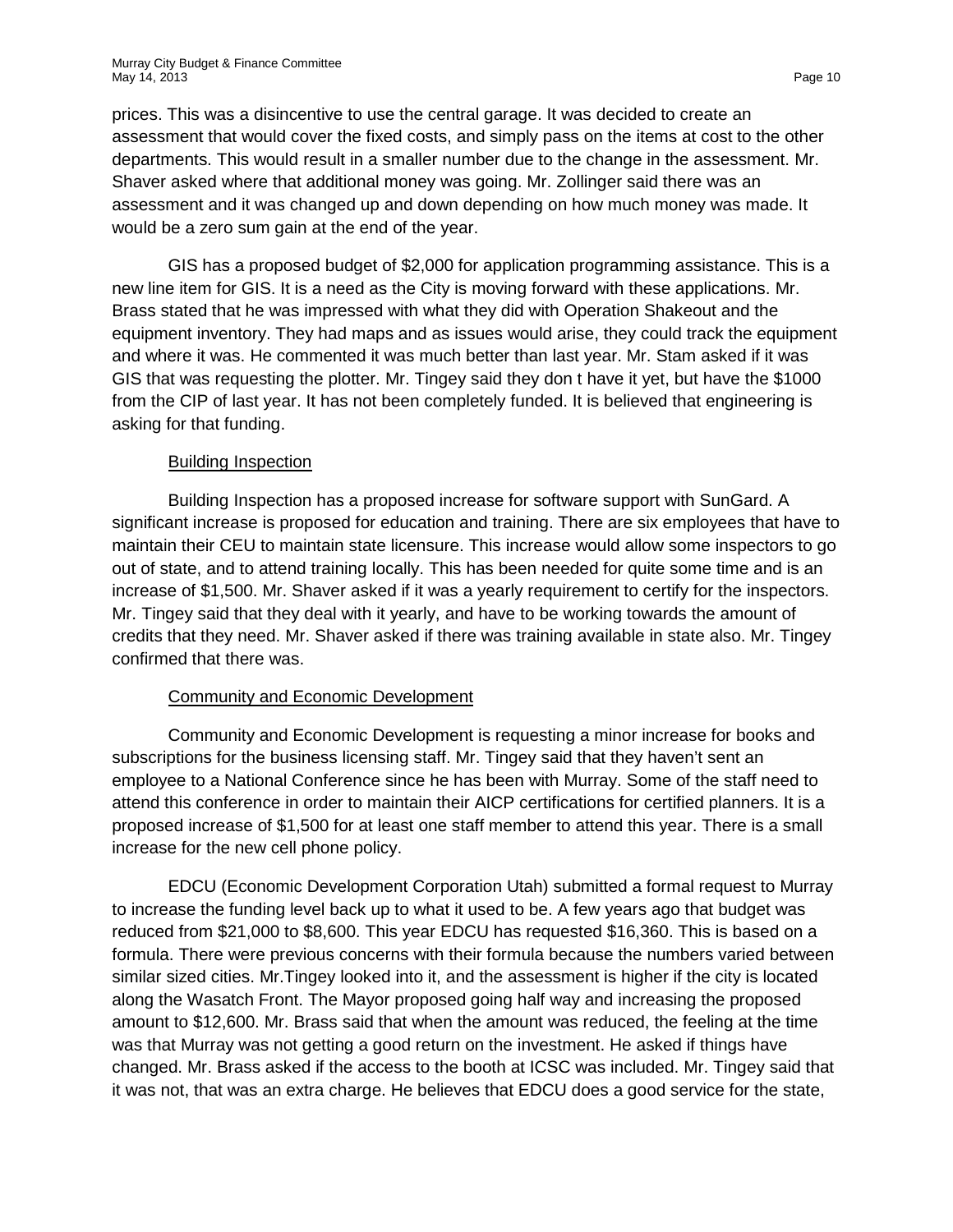but doesn't think Murray has received any substantial projects from them. EDCU does submit opportunities to all the communities, and Murray submits applications. Mr. Tingey has had concerns with some of their staffing. One of their staff members lived in North Carolina recruiting businesses in Utah, and he doesn't think that was very productive. That has since changed. He does think it is a good partnership, and the proposed amount would be justified.

Mr. Shaver said that EDCU does a great job in broadcasting the Utah name. Even though, the interested party may not go back to the EDCU that is where Murray needs to solicit them to come to Murray.

Mr. Stam said that the EDCU selects the different cities that meet the criteria for a new business and allow the cities to bid on it. It is simply adding Murray to the invitation list with ten other cities. Mr. Shaver said that the intent of the EDCU is not to market for Murray. Mr. Brass said also some of the projects just won't fit in Murray, due to the lack of space. Mr. Tingey said the majority of projects that he sees need 20 acres for a manufacturing site. He said there are some projects for office space and Murray does apply for those.

# RDA

Redevelopment Agency (RDA) has a revenue source that comes to the five redevelopment areas. That money comes in as the November 1<sup>st</sup> report is done and the projections are made. The revenue amounts are a little bit higher in 2014. That is accurate, and an increase is being seen, compared to previous years when the property values declined.

The big thing this year is that the reserve amounts are being dipped into to fund the State and Vine hotel project and other areas. This year, there was a request in the Fireclay area to do the additional improvements on the intersection with the rail. That is a \$225,000 expense that the City fronts with RDA reserves, and then reimburse the fund after Fireclay RDA produces revenue.

The depleting of reserves is good because it means the City is investing in projects, but that means that in the past two years, the City has taken the estimate of reserves plus the revenues and put it into the budget, so reductions will be seen in each of the areas because they don't have the reserves anymore. Mr. Shaver asked how that affects operations. Mr. Tingey showed the Central Business District chart and pointed out the operation amounts have dropped because the reserves are not there. Those reserves had previously been banked into the line items for potential projects.

There is a proposed drop in professional items, and a proposed drop in the property clean up because funds are being utilized for that this year. Many of these areas have a reduced operation amount because the reserves were not built into this budget. The revitalization grants have dropped from \$100,000 to \$50,000. There are not any major revitalization projects anticipated this year. That amount should be adequate.

Improvements have been dropped from \$585,000 to \$200,000. The State and Vine project will receive some of the improvements this year, and the remainder next year. There are some reductions in some transfers and other areas. The Murray School District remains the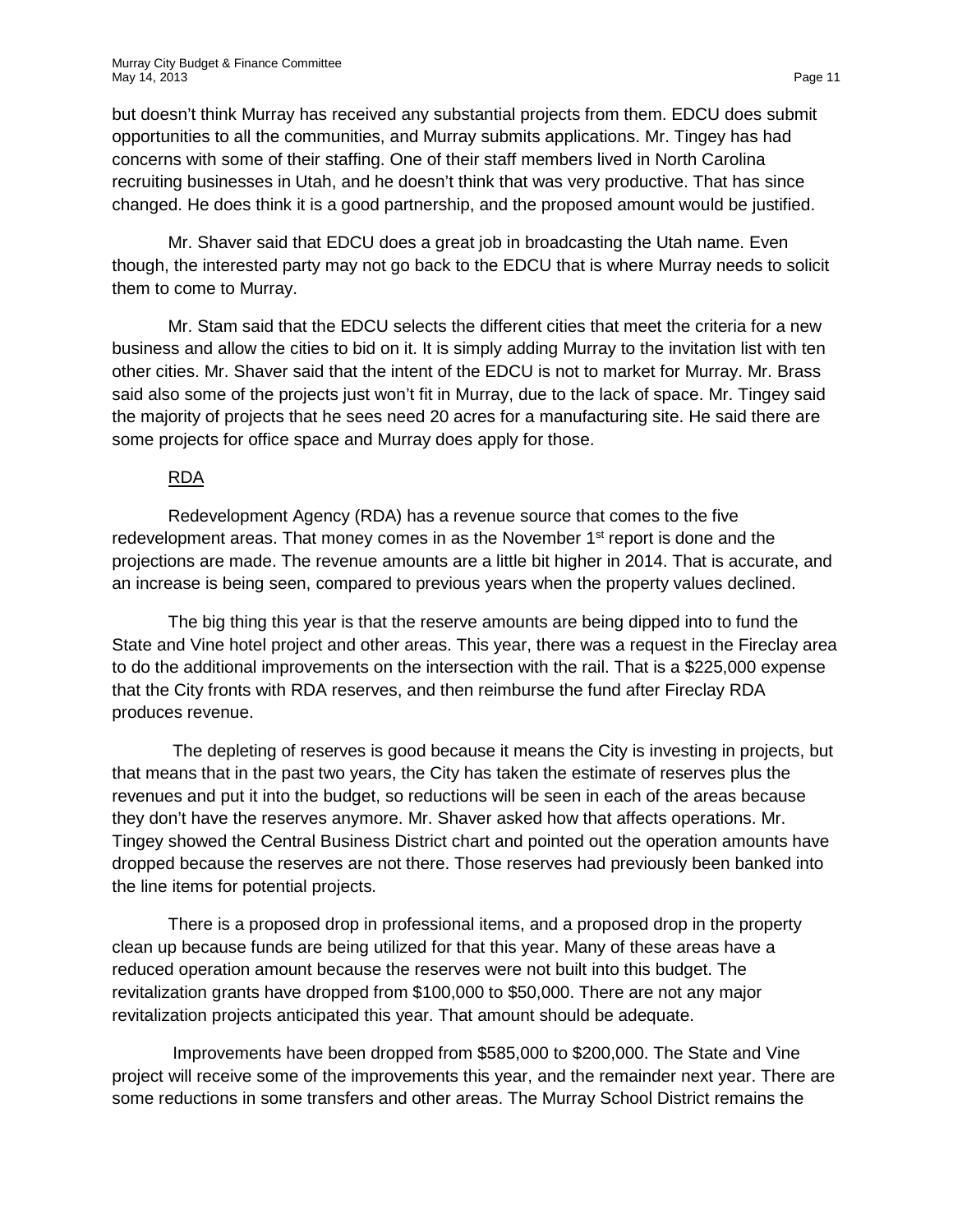same. Mr. Tingey pointed out page 196 that shows Fireclay and the reserves with that project with the rail crossing. On page 197, the Vine Street project and some decreases in professional, revitalization grants, and improvements due to the reduced amount in reserves; it is the same with Cherry Street.

Mr. Shaver asked about the administration fee. Mr. Zollinger said that number is based on a formula and will go up and down with the budget. As the amounts dropped, so did the administration fees. The smelter site has decreased in professional line items, but still has the required 20% added for low income housing. There has been a drop because of the investment with Neighborworks. This amount will continue to go towards that.

A couple of projects have been purchased and will drop the \$592,000 pretty quickly. Several properties might possibly be acquired for rehabilitation projects. Mr. Tingey said the administration of that project isn't increasing, the actual amount is decreasing. The revenue will be utilized for purchasing projects. Mr. Shaver pointed out that the administration fee is substantial when there hasn't been anything for a couple of years.

Community Development Block Grant (CDBG) was reviewed a few weeks ago. Mr. Tingey said that Karen Wiley said there would likely be an increase for Murray. It won't be certain for a few more weeks, but it is likely to be \$17,000 that will need to be reflected in the budget. Mr. Shaver said that when it was passed, it was recognized that it may change. The amounts were given based on the percentage of the total. He asked if a budget needs to be opened. Mr. Tingey said it needs to be reflected and is currently not since it just happened last week. Mr. Zollinger said it doesn't need to be a budget opening since this is a preliminary budget. Once the information and money is received, the amount can be plugged into the numbers and make adjustments before the budget is adopted. The number does have to be received before the final budget is approved in June. If it comes in after, then a budget opening would need to be done.

# Capital Improvement Projects (CIP)

Capital Improvement Projects (CIP) are listed on page 133. Amounts are recommended by the committee for the general plan and that needs to be started this year. There is an amount of \$50,000 to start that general plan process. The Council Chambers recorder needs to be replaced, and that would be something that would be transferable to the New City Hall. There is also funding proposed for New City Hall plans, in case that is needed as the City moves forward in the process of a New City Hall. The utility billing printer needs to be replaced this year, as well as a vehicle in Community Economic Development. Also, the printer/copier/scanner in the public services building needs to be replaced. The IBM lease/purchase plan is being proposed and would be very good for this upcoming year. There was a proposal for a Websense upgrade. There would be cost savings if that is done. The cost is about \$17,000. Mr. White and Mr.Tingey have been discussing that. It is not currently recommended for funding. Mr. Zollinger asked if there was any savings from this year. Mr. Tingey said he would look into that and see if it could be a possible budget opening item.

Mr. Brass asked Ms. Lopez if CIP funds were on the agenda for the budget meeting. Ms.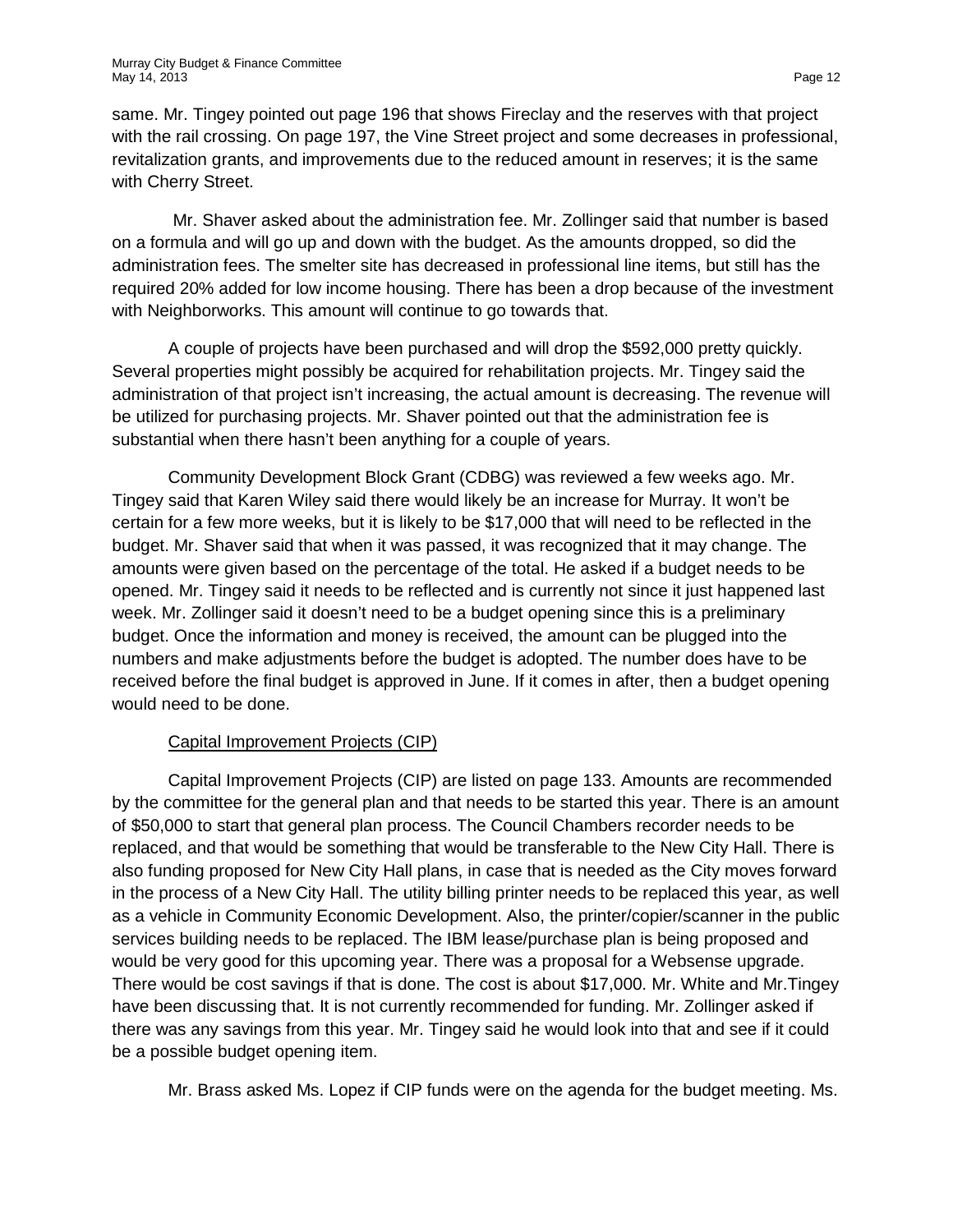Lopez replied that they were not and must be looked at individually in each department budget.

Mr. Zollinger said that if you look at the CIP in the ADS Department everything is outlined. Mr. Tingey complimented Mr. Zollinger and also thanked his staff for the great work.

#### **Questions Justin Zollinger-Finance Director**

Mr. Zollinger said many issues have already been addressed. He stated that he has some financial tools available to him that help lower costs in the different departments, but is less money for the fund. For example, the Central Garage fund, and the Retained Risk fund are both Internal Service Funds. If the budgets in those funds are lowered, it costs the rest of the funds less money. In order to make room for the employee compensation, those funds were tightened. In the Retained Risk fund, it was decided that the reserves were where they need to be, that allowed for about \$100,000 extra.

Mr. Zollinger also reduced non-departmental budgets. The current amount would be \$600,000, versus \$2 million a couple of years ago. It was a huge reduction, and was made possible because some of the retirees no longer use the insurance. That was cut from about \$120,000 down to \$70,000. Once an amount is cut, it isn't there for use anymore. Mr. Nicponski asked if the City eliminated retiree health benefits. Mr. Zollinger said that is correct and OPEB insurance is no longer available. Mr. Shaver asked if that is why it was in non-departmental, because it wasn't considered a regular feature.

There were also departments that reduced positions in terms of dollars, such as the Council Office and the Court.

The Power Department was asked to help with streetlights, and that saved \$168,000. The Power Department is covering the streetlight costs, instead of the general fund.

All these cuts mentioned are one-time tools that are gone once they are used up. The Power Department should be complimented for their help with the streetlights. That was a big savings that helped provide additional funds for the employees.

Mr. Brass commented that Murray was one of the few cities with a public power that charged streetlights to the General Fund. Mr. Zollinger stated that Logan did also. Mr. Stam commented that Midvale changed their street lights to an enterprise fund. Mr. Brass said that is different because Midvale doesn't have their own public power. Mr. Zollinger said that they must be charging a fee to cover the costs.

Mr. Zollinger said the Library fund is getting tight. There have been six years of benefit and retirement increases that have hit the Library Fund. The Library Fund did repay the loan from the General Fund this year which provided them with some flexibility. Mr. Shaver asked if the Library is able to meet the demands of the budget because of this reduction. Mr. Brass commented that they are a taxing entity that makes them similar to an Enterprise fund. Mr. Zollinger said they function very similarly, with their own budget, own fund, and their own reserves. Mr. Brass said that they could raise their taxes. Mr. Zollinger replied that they could, and that is the only revenue they have, with the exception of minor fine revenue. Mr. Zollinger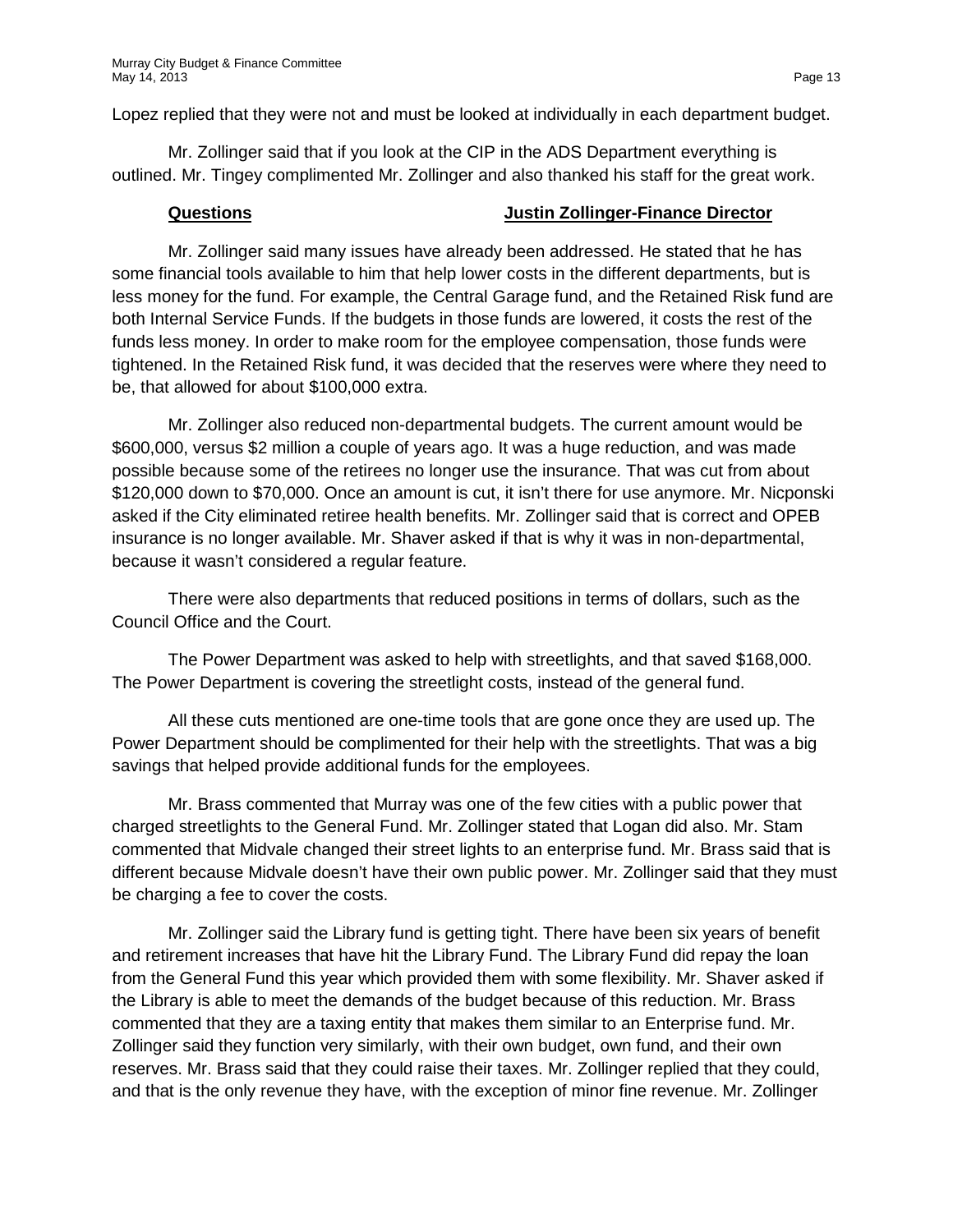just wanted to make them aware that the Library Fund is very tight.

The Waste Water Fund is quite tight also. There is about \$100,000 in capitol that is decreasing. There could be come cuts in operations, but a large part of their budget is Central Valley Water. Mr. Brass asked when fees were raised. Mr. Zollinger said it must have been three years ago, before he was here. Mr. Zollinger said recent studies were done on storm water and solid waste. Mr. Brass asked if there were built-in increases.

The Solid Waste Fund is very tight also. The contract with Ace Disposal increases a little every year. There were recent increases in that fund, but it is still pretty tight. Mr. Shaver said this fund also has a built-in increase coming. Mr. Brass said that would help them to know if that needs to be addressed. Mr. Zollinger said he believes an increase is scheduled for 2015.

Mr. Zollinger stated that the Mayor tried hard to bring a sustainable balanced budget to the Council. Those mentioned areas are of concern, but overall that was his goal to bring this to Council. He said all of the departments were able to keep their budgets pretty flat, with the exception of things that have to go up.

Ms. Wells commented that dollars for employee's increases were small, but Mr. Zollinger had been able to find the money to fund the benefit increases and also give the employees the increases that the Mayor's office has asked for. This work by Mr. Zollinger has made the employee increases possible.

Mr. Zollinger said the Department Heads have made great efforts to keep their budgets flat also, which helped make the increases possible.

Meeting adjourned for a 15 minute break.

# **Fire Department- Gil Rodriguez**

Chief Rodriguez said his budget remained pretty much flat with a few variations. Some of the questions concerned FLSA (Fair Labor Standards Act) in administration, and this has been discussed with Mr. Zollinger. This was due to the employees working shift work.

Mr. Nicponski asked about the Capitol grant and if the department had a grant writer. Mr. Zollinger replied that Chief Rodriguez and his department do a great job at finding grants. Those are not budgeted for until they are awarded. Mr. Nicponski asked if it was one grant or a combination of grants, and how many employees there were in the Fire Department. Chief Rodiguez and Ms. Lloyd answered that there were 55 suppression employees and 7 in administration, not including cadets. Mr. Nicponski encouraged the department to work in the grant process. Currently, there is not a grant writer, it is something that has been discussed. Chief Rodriguez stated that Mike Dykeman and Jon Harris are involved with grants. There is also another Captain that would like to be involved with grants. The direction that they are given is that if they can find grants for things that are already budgeted for, it makes the process much easier. For example, they received part of a grant for the lighting in the Battalion Chief vehicle.

Mr. Shaver said Mr. Nicponski brings a good point about having a grant writer for the City. That person can go after the grants for you, and is a professional. Chief Rodriguez agreed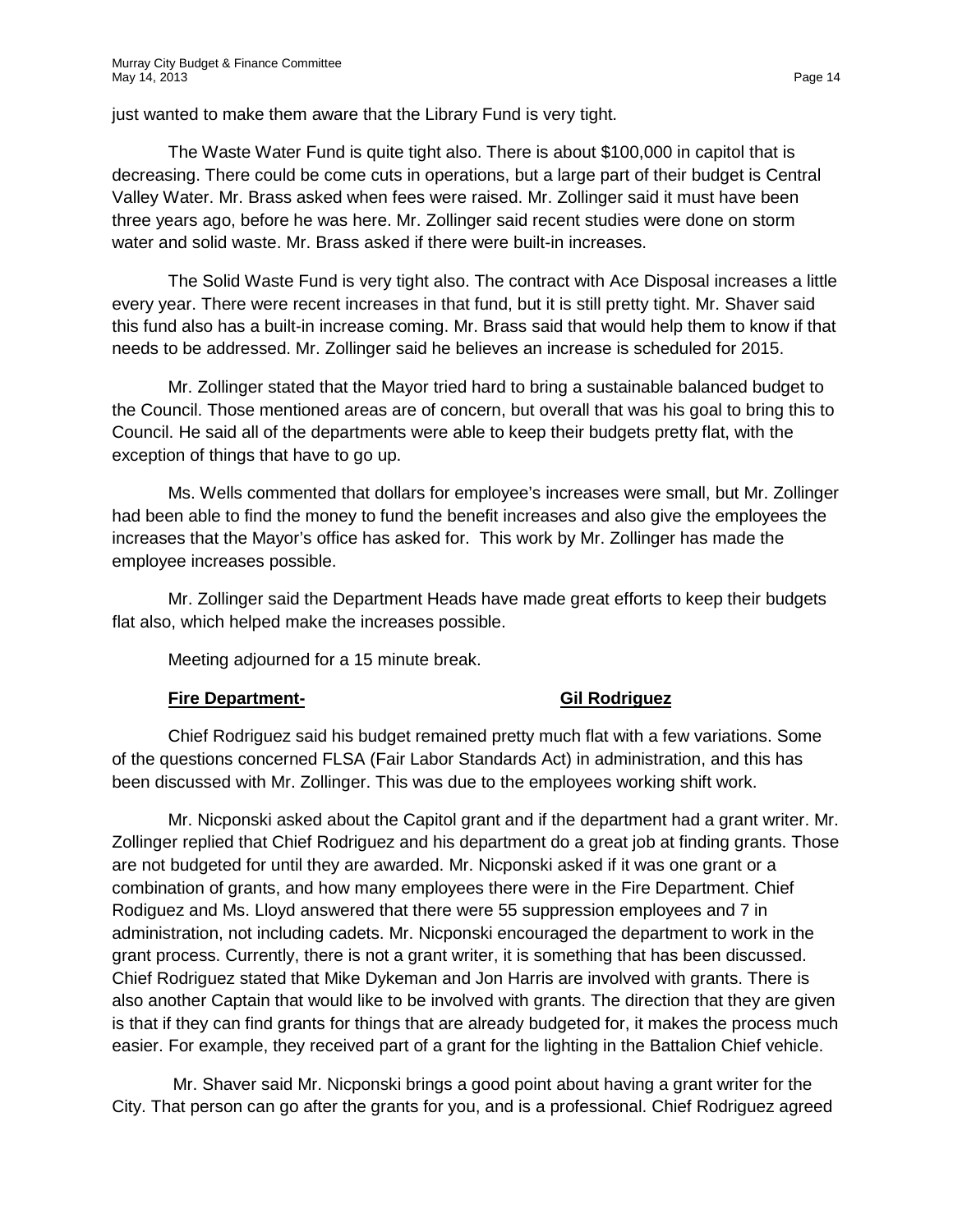that there is a lot of money out there in grants, especially city wide.

Chief Rodriguez said that there was an increase in overtime. In the past years, the overtime budget had been cut, and it was okay for the first year, but this year is very tight. The department lost two employees to retirement, one is currently in the military, and also there are injured employees. The Fire Department has an employee that is being treated for cancer. He complimented this employee and her amazing attitude.

Vehicle maintenance increased a little bit, this year the department went over budget. The main reason was because the engine was refurbished. It cost a little more, although, it will save a ton of money over the long run.

The fuel budget had been decreased. Mr. Shaver asked why this would be \$5,000 less, with fuel costs going up. Mr. Zollinger said he works with the Central Garage and Vehicle Maintenance budgets. Vehicle maintenance went up because the Central Garage assessment went down. Mr. Rodriguez said the ambulance fuel budget went up. Possibly, that could account for the shift in numbers for fuel for suppression. Chief Rodriguez replied that he wasn't aware of any problems with fuel, possibly the actuals brought it down. Chief Potter said it looks like it stayed flat because the shift in ambulance fuel was exactly the same amount. The fuel on the suppression side was reduced by \$5,000, but there was a \$5,000 increase on the ambulance fuel, so it looks like it stayed flat. Chief Rodriguez believes that when there is a problem with fuel, it is a trend city wide. In the past, the fuel budgets were increased for all the departments. Mr. Brass commented that fuel can be looked at later if needed.

The Central Garage budget went down because it is not used very much anymore, mostly just for the staff cars. Mr. Brass asked if the engines and trucks are too specialized. Chief Rodriguez said that a choice was made to take those vehicles somewhere else. Mr. Nicponski asked if the Central Garage was limited in its services. Chief Rodriguez replied it just wasn't working out.

The Fire Department is a different animal. There are three shifts with three engineers on each shift. Each engineer is directed to own that vehicle that they have for 48 hours. They are responsible for everything on it. The Central Garage didn't like getting information from three different engineers, and it became a personality conflict.

Mr. Zollinger commented that the VECC (Valley Emergency Communication Center) line did increase. Chief Rodriguez stated that VECC is still a moving target, and is unsure of the direction it will head. Mr. Zollinger said he received an estimate from VECC just yesterday. The amount had increased for fire, and decreased for police. Mr. Zollinger said the numbers from VECC have changed at least three times.

Mr. Zollinger said he is curious to see how the Sandy City departure would affect things. He said he has heard that Sandy would be part of VECC until the first part of November and would be charged up to that point. After that, the revenue will be gone. How is VECC driving their costs down, after that revenue is no longer there, he asked. Are they going to use up their reserves, or will they be able to drop costs, he questioned. Mr. Stam asked if they were still paying for bonding. Mr. Brass said there should be some obligation still there. Mr. Stam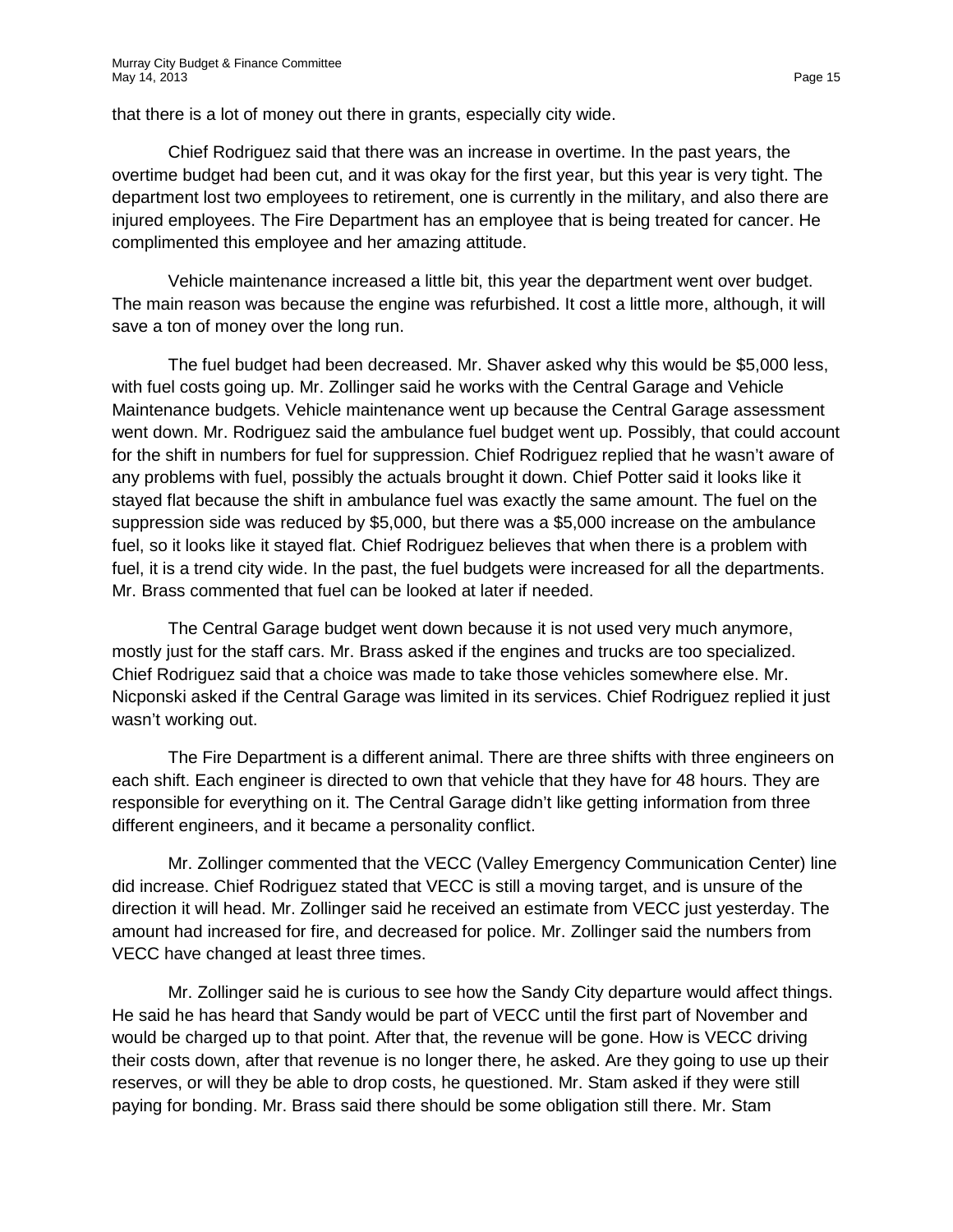commented that they participated in the bond to build it, so even if they leave they should still have to pay that expense. Ms. Wells said that their interest is in the building, so they don't get a share of the proceeds of the value of the building, when they leave. Chief Rodriguez said this has been a frustrating battle. Six months ago, the whole issue with VECC was the Sheriff merger, now with the Sandy departure that is all that has been worked on.

Chief Rodriguez said that there was some overtime in the ambulance budget. The vehicle maintenance went down, this is a concern because the ambulances are now out of warranty. There was some cost to refurbish and paint the ambulance from Sandy City. The ambulance itself was free, but there was about \$11, 000 in repairs. That has been a great asset to be able to fall back on.

Mr. Brass commented that he saw a Murray ambulance being staffed by South Salt Lake paramedics the other day, and asked if this was due to staffing issues. He said he didn't see any Murray employees there. Mr. Potter said the Murray paramedics could have been in the back working on a patient, while the South Salt Lake employees drove the ambulance. Usually, a Murray employee would drive the ambulance, but it is possible that a South Salt Lake paramedic could drive if the Murray employees are busy in the back.

Mr. Shaver asked how the billings were going. Chief Rodriguez stated that they are at a level of 50%. It pretty much pays for the ambulance service. He said he wondered how things would have been without the recession. That is when people started to lose their insurance, and stopped calling as much. The Obamacare law will have an interesting effect also; with the requirement of mandated insurance, calls may increase. Chief Rodriguez said the ambulance is a great service to the community. He said his guys are career guys, and not just a stepping stone to get somewhere else. Customer service is stressed in the department. Mr. Brass said that customer service does make a difference.

Mr. Stam complimented the Fire Department on its understanding of the CIP process. Chief Rodriguez said that when the Fire Department needs something, it is usually big dollars. It is now \$1 million for a truck, \$600,000 for an engine, and even a grass truck is \$100,000.

Mr. Shaver asked why computers are on a constant rotation, but when the Fire Department asks for thermal scanners, does it then become part of the rotation. He said that it was discussed that 3 or 4 thermal scanners would be great. Chief Rodriguez stated that a lot of the things that are requested, don't necessarily fit in the CIP process. He said thermal imagers don't typically fit there because they are not expensive enough. Mr. Stam clarified that they were included. Chief Rodriguez said that was correct. The money that was saved in the previous year allowed them to go after some items, such as the extrication equipment. Mr. Brass said he was speaking to some of the fireman and they said that it is difficult to get into some of these new cars. Chief Rodriguez stated that their cutters won't even cut into some of the new cars. Mr. Zollinger said the extrication equipment will cost nearly \$36,000.

Mr. Brass asked if the imagers were considered specialized equipment. Chief Rodriguez said they are specialized and come from one of three main vendors. The price has gone down, they used to be about \$25,000 per unit. These new units are geared towards the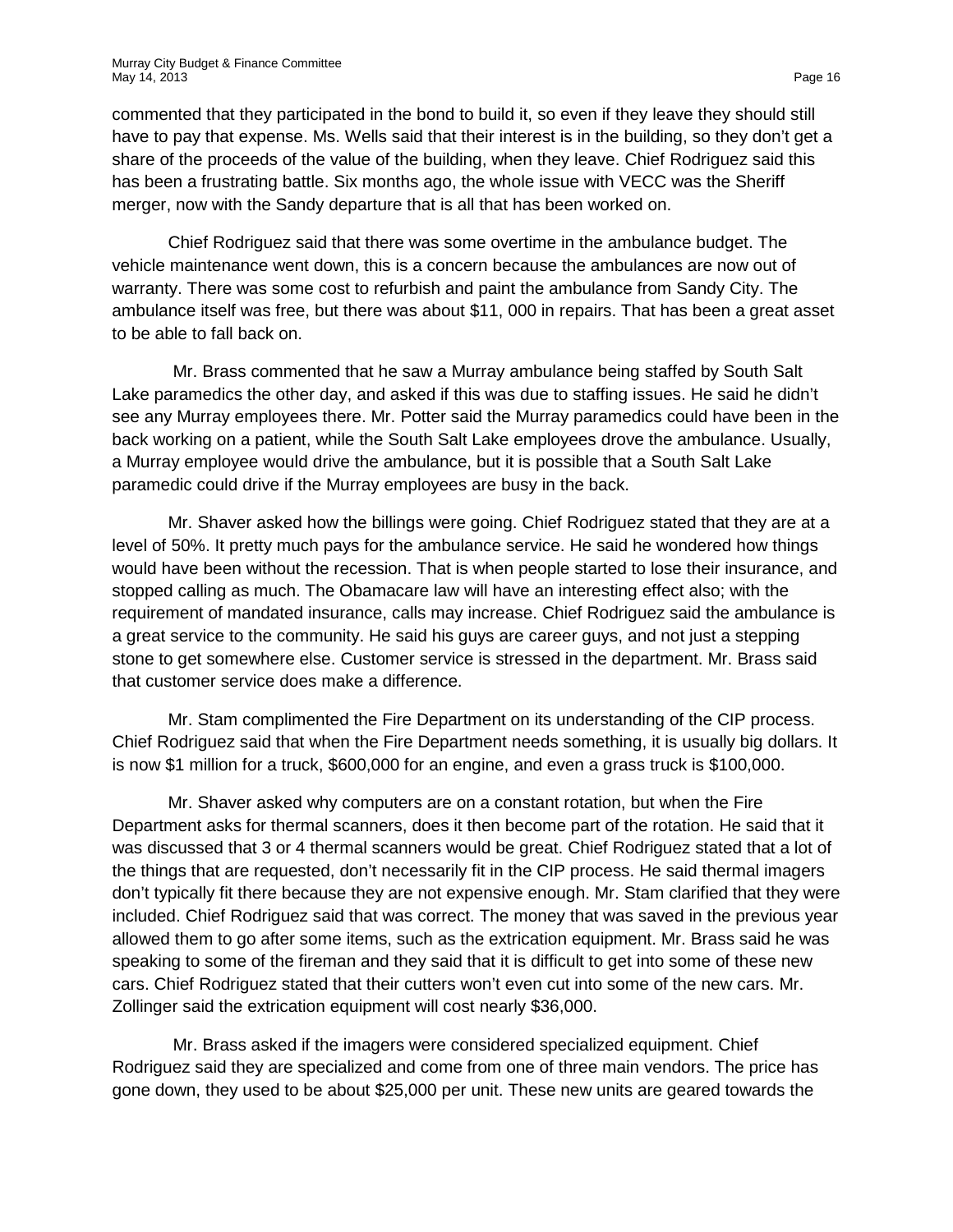specific needs of the Fire Department.

Mr. Shaver asked about the rotation of the gear for a firefighter. He is aware of the staggering cost to outfit one person, and knows it is not a one size fits all. Chief Rodriguez said the CIP has been great for this reason. Previously, the turnout gear would be rotated about every five years. The turnout gear costs about \$2,000 per person. The budget is about \$36,000 annually for turnout gear that allows for a constant rotation. Mr. Shaver asked if that falls under the General Fund or a CIP project. He asked why the difference. He said he knows a police laptop is \$2,800, and that is an item that is rotated, and that falls under the General Fund, not the CIP. This turnout gear seems like it should work the same way. He stated that CIP funds should be for high priority items, and worries that turnout gear would fall to the bottom of the list. Mr. Brass asked if life-saving equipment should be on a CIP list. This line item could be on a contingency list, just to determine how it should be funded.

Mr. Stam said there have been several projects similar to this gear, based on a five year rotation. There have been times where money was needed for trucks or equipment and money was taken from that fund which may have impacted the money for turnout gear. Should those items be in the general budget, instead of the CIP, he asked. Mr. Brass commented that it would be unacceptable to have a failure with turnout gear because it wasn't a priority in the CIP process. That is a risk to the City and the employees. Mr. Shaver asked about the uniform allowance of \$29,000. Chief Rodriguez said that is for physical uniforms, and is the same for police. He said he agrees with what the Council is saying. The rotation is great, unless the rotation is stopped for other purchases. Mr. Brass said it would be good to put this on the contingency list. Mr. Zollinger said in order for those to be in the General Fund, there needs to be a funding mechanism. Mr. Shaver said it isn't a discussion as to whether to fund or not to fund, but what fund it should be paid out of. Mr. Brass said there would be a meeting to discuss the contingency list next week.

Mr. Nicponski asked about the breathing apparatus. Chief Rodriguez said it would cost about \$300,000 to get new breathing apparatus outfits for the whole department. The amount of \$31,000 per year is being set aside annually in hopes of purchasing the units in about eight years. Mr. Brass asked about the lifetime of the breathing apparatuses. Mr. Rodriguez said he would estimate about eight to ten years, and they are continually tested.

Chief Rodriguez said he looks at the CIP as building a savings account, so the money will be there when they need to make a large purchase.

Chief Rodriguez said there are some medical equipment and software upgrades budgeted. Mr. Shaver asked what software the department is using. He remembers a discussion about software that was purchased specifically for the Fire Department. Chief Rodriguez said they under budgeted for it, and as a result didn't spend any. It is an adjustment and the budget was lowered this year, so that it could be used next year.

# **Public Services- Doug Hill**

There have been a couple of changes proposed in the Public Works budget. One is street lighting has been paid out of the General Fund and has been moved to the Power Fund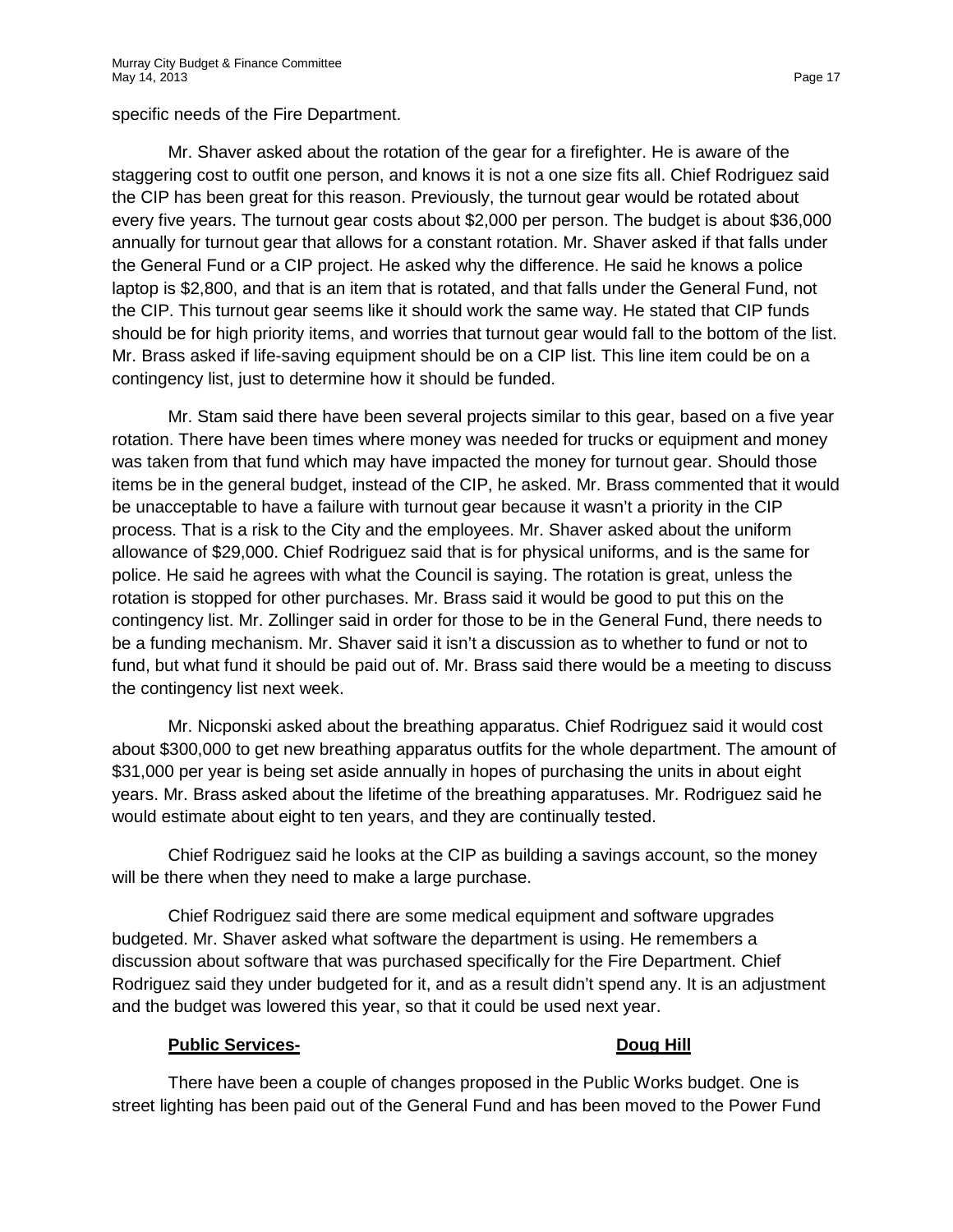for the areas located west of  $9<sup>th</sup>$  East. The areas that are east of  $9<sup>th</sup>$  East belong to Rocky Mountain Power will be continued to be paid out of the Street Department budget. Mr. Brass asked if the City charges a fee for that, and the answer was no. That line item has been increased because those costs do go up every year, and that was approved by the Mayor.

The other major change in Public Works is the proposal of a new employee in the Engineering Department. That new engineer will assist in the duties of an engineer. Currently, it is difficult to manage all the projects, and perform the building inspections and site plans. It is really a replacement of a position that ended with the early retirement a year a half ago. Things are getting busy again, so it is hard to function without that employee.

#### Roadways and Class C Roads

Mr. Zollinger commented on the road grinder that was approved this year. That was paid for with some of the Class C money to pay for a road grinder lease. When county and governmental money are used, it is required to budget as if the lease money was received and spent. That adjustment needs to be made to the budget to gross up those two numbers. Revenue goes up and expense goes up for this asphalt grinder next year. That is one change that needs to be made to the budget, stated Mr. Zollinger.

Mr. Hill is planning to fund the asphalt grinder over the next five budget years, a lease purchase with Class C road money. The amount will be about \$90,000 per year.

Mr. Shaver complimented Mr. Hill on his presentation showing the different types of road repair. He noticed that the mulch budget had increased. He asked if that increased due to anticipation of addressing some of the road issues. Mr. Hill replied that Mr. Zollinger and the Mayor set aside a certain amount for CIP and roads. They basically said it was coming from various sources, including Class C funds. The Legislative appropriation the City received for 5900 South was for \$1.2 million. Murray also received a Legislative appropriation this year for \$1.8 million for 13<sup>th</sup> East and Vine. That money is not in the budget, because no one knows when it will be received. Once the money is received, there would have to be a budget opening.

Mr. Hill stated that they combined all the various sources of money and looked at the possible road projects. Some of the projects are accounted for in the mulch account, but are specific projects. For example, there is a project planned in the Cimarron Development to overlay that whole subdivision. Mr. Shaver asked if that would be mulch. Mr. Hill replied that mulch and asphalt are the same thing. There are also plans to overlay Spring Clover Drive. That road needs to be done and the Mayor has put it off for years to avoid showing favoritism. A lot of projects have been grouped in to the mulch account. Mr. Zollinger's office counts an overlay or a slurry seal as maintenance, not necessarily a CIP project. Mr. Shaver asked about any scheduled slurry seal projects. Mr. Hill said there is \$350,000 budgeted for slurry projects next year. He said his staff is trying to spread the money out between major renovations and maintenance. The department is trying to keep the good roads good and fix the bad roads.

Mr. Nicponski asked about the striping paint. Mr. Hill said it includes everything, such as speed limits, crosswalks, etc. He has three employees in that job position. During the summer, they are striping all summer long. In the winter, they spend time repairing and replacing the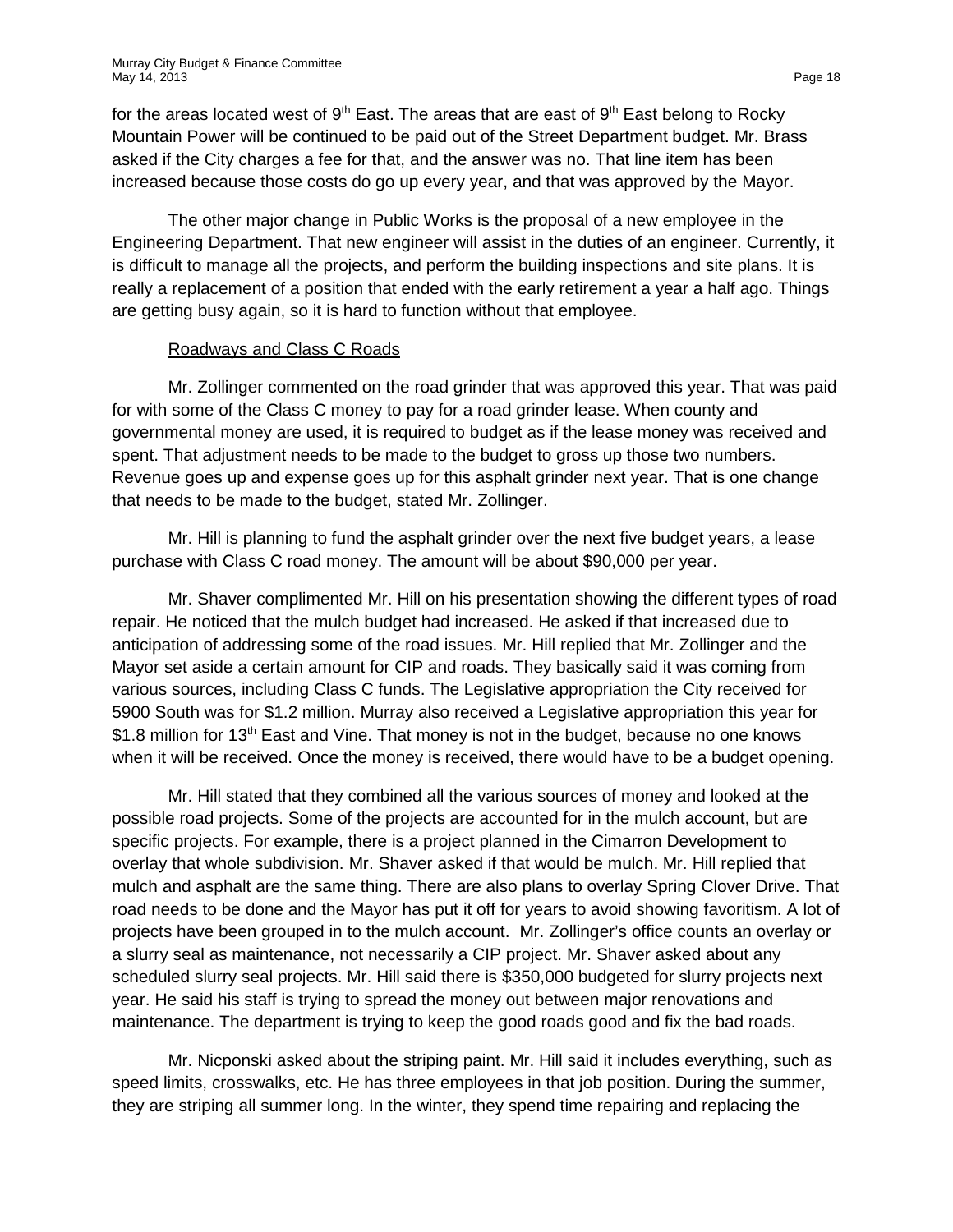signs.

There is about \$350,000 set aside for sealers and \$75,000 for salt in the Class C fund. There are some street improvement projects, including 5900 South, west of State Street. The City will provide matching funds to the State, because that came from the STIP. It is a percentage of about \$5 million. The money comes in over several years; as it comes in the City provides the matching funds, and can do a portion of the work. Last year the environmental work was done. This year, there will be some preliminary design and start the project in 2015.

Mr. Stam asked if the City ran out of road salt this last year. Mr. Hill said they didn't run out, but spent \$70,000 on salt.

There was a problem with overtime, and that has been adjusted for this year.

There is some road realignment work being done at 5600 South and 9th East. Mr. Hill said that came from a request by Mr. Shaver.

The big project next year will be the Winchester Street overlay from State Street to  $9<sup>th</sup>$ East. That will affect a lot of traffic and businesses. It is just an overlay, so it should be fairly quick, and traffic could keep flowing. That will probably be done in September.

Another project that is in the CIP budget is 5900 South from State to 725 East. The design will be done this year, and the project will start in the spring of next year.

There is some sidewalk replacement money set aside in the CIP also.

#### Shop and Garage

Mr. Hill said there wasn't any changes to the maintenance account.

#### Engineering

In the engineering account, there was an increase to hire the new engineer.

Last year, there was \$70,000 budgeted from the engineering department to pay for the canal repair north of Winchester Street. Mr. Hill is expecting to be approached by the canal company to help fix the problem south of Winchester Street. There haven't been any commitments made, or any money set aside; however he wanted to make the Council aware of that possibility.

Mr. Stam asked how many shares the City has. Mr. Hill said he believes it is around ten.

Mr. Brass thinks it may be an occasion where they cannot not do anything, it may have to come from reserves, as a one-time expenditure. Mr. Nicponski said he agrees with that, and that would warrant a use of reserves.

Mr. Stam asked if it should be put on a contingency list. It was decided it was premature without knowing the amount needed.

Mr. Hill has received phone calls from the canal company and believes those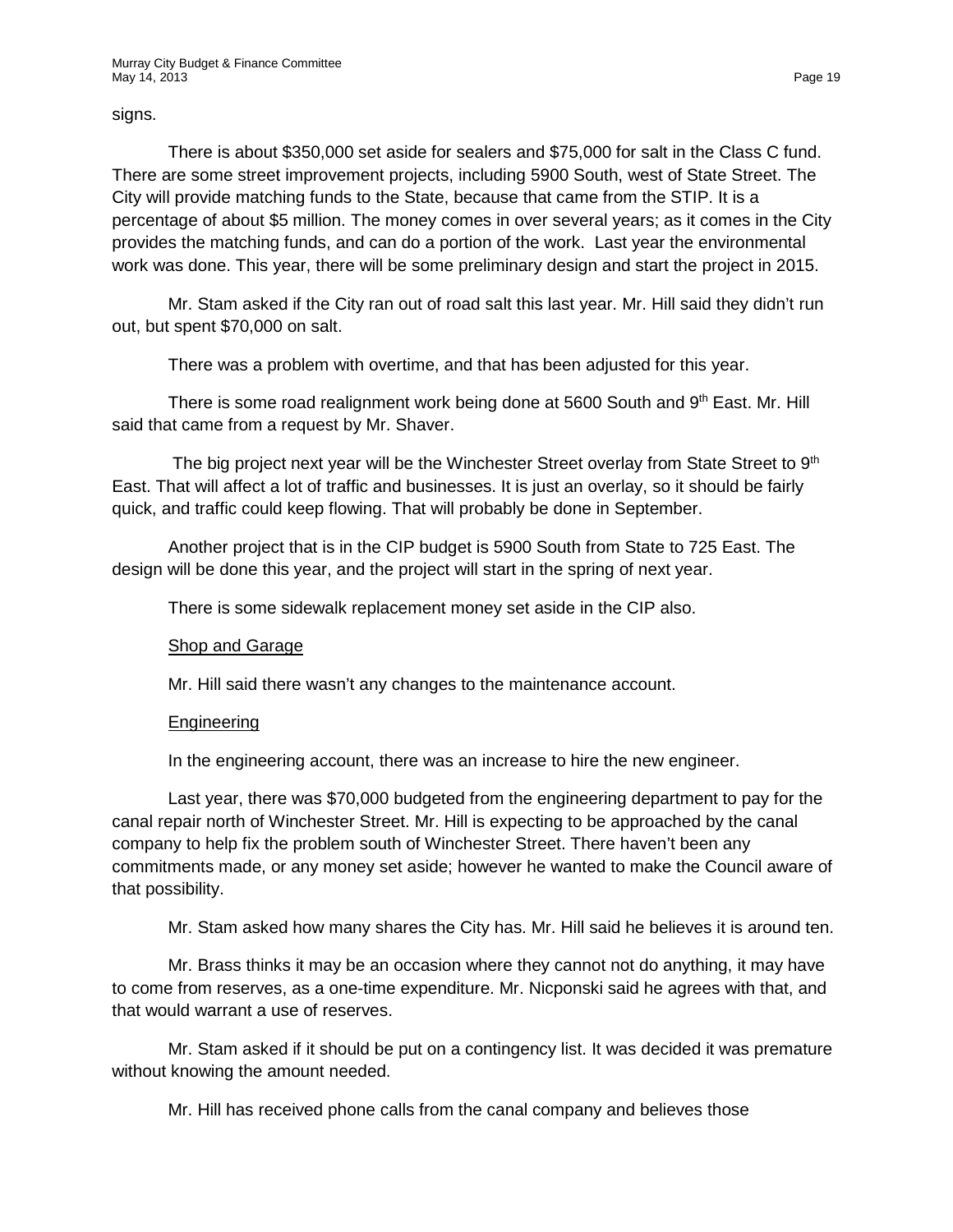discussions will be happening soon.

#### Parks & Recreation

Mr. Shaver asked about the extended hours of the Park Center and if that was going to happen. Mr. Hill stated that the Mayor had proposed to stay open later on Friday nights in the summer months. In July, the hours will be extended from 6:00 pm to 10:00 pm year round. Those numbers are included in the budget.

There have been some line item adjustments made in order to increase the overtime budget that had been previously reduced. It has been difficult for the Park staff to work on weekends and after hours. They receive a lot of call outs to help on the weekends and evenings. It is recommended that the overtime budget be increased in Parks & Recreation this year.

Mr. Shaver asked about the last sentence in the explanation stating the majority of impact to the lower paid maintenance level. Mr. Hill said it is mostly the job positions of maintenance worker I and II that would receive the overtime.

The light poles at Germania Park at both of the parking lots have rotted out. The design of the poles allowed water to get inside the poles and rot them out. Mr. Sorenson met with the Power Department and a different pole was recommended. They could be repaired, but with no guarantee on future rotting. The recommendation was to replace all of the light fixtures and poles in the parking lots at a cost of \$25,000. Mr. Brass asked what type of pole was recommended. Mr. Sorenson said there is a local company that the Power Department works with that is putting together some poles made from a new and improved metal. Mr. Hill stated that the Power Department could give specifics.

Mr. Sorenson said that one of the poles was blown over in a snow storm. Mr. Zollinger stated that this pole project would be funded from the reserves.

# Park Center

Mr. Shaver previously mentioned the temporary employee line item at the Park Center that has been increased by \$7,000, which will allow the Center to be open later on Friday nights. There have been other line item adjustments made by administration.

Mr. Shaver asked how the roof was holding up on the Park Center after the repairs last year. Mr. Plant replied that there is still some minor leaking near the skylights but it is better than before.

Mr. Hill stated that there have been some line item increases mostly related to the programs that are offered. For example, the costs for officials, equipment, trophies, t-shirts, and other items have increased resulting in an upwards adjustment. Mr. Plant adjusts the fees to help offset those costs also. Mr. Hill said there had been an increase in credit card use and fees across the City also. Mr. Nicponski noted that the line for awards had a substantial increase. Mr. Hill reminded him that those were offset by the fees.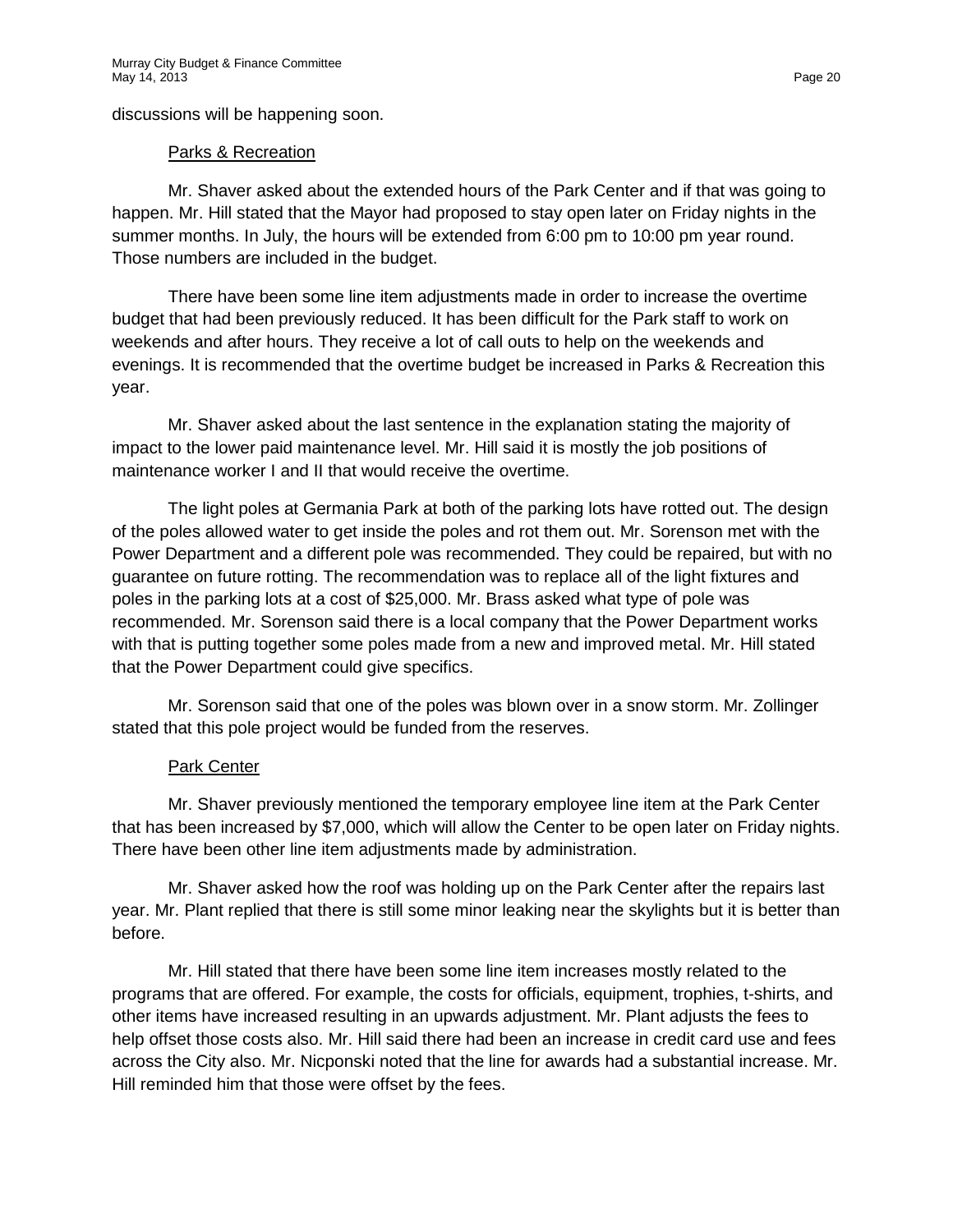There have been some increases to the arts budget to cover Fun Days. Stage rental, portable bathrooms, etc. have had some increased costs. The royalty for some of the summer performances have increased, but Mary Ann Kirk was able to adjust the budget to make those possible. The City did receive a CLG Historic Preservation Grant that provided matching funds. Ms. Kirk also writes and receives grants from the County ZAP programs. Mr. Nicponski asked about arts contract fees. Ms. Kirk replied that those are for the performers, lunch concerts, children's matinees, and the staff to produce the musicals. There is a touring company that is coming to Murray also.

There were no changes for the budget for the outdoor swimming pool.

#### Heritage Center

The only changes for the Heritage Center are some line items being adjusted to allow for the bus driver to receive a little more compensation. Mr. Shaver asked how many temporary employees there were at the Heritage Center. Ms. Gregory answered seven. There are two in the cooking department, one dishwasher that comes twice a week, and an assistant. There were some increased program fees to allow for additional trips. There are fees charged to offset those expenses. Ms. Gregory said that a trip to Cedar City to see the Shakespeare festival had been added next year.

#### **Cemetery**

The cemetery remains a status quo budget. Mr. Stam asked about the process of removing some roads in the cemetery. Mr. Hill said that is in the CIP, but hadn't been funded. It is an investment up front but would repay itself over time, with the 150 new graves. Mr. Hill said the cemetery is sold out, with the exception of a new niche that is being installed. Mr. Shaver asked about a mausoleum. Mr. Hill said there hadn't really been much restructuring done. Mr. Shaver admitted it isn't a popular idea here in Utah, but is in some of the larger cities for housing urns, as opposed to a whole body. Eventually the cemetery may become a total expense to the City without any revenue coming from that plot of land. This would not take up much room but would allow for some additional revenue. Mr. Brass said the Council should look at land acquisition to expand the cemetery. Murray residents love their City and enjoy their roots here, but are not able to be buried here. The citizens might support the expansion of the cemetery. Mr. Nicponski said he likes that idea, and believes it would basically pay for itself.

Mr. Hill said the existing cemetery is about 30 acres. Mr. Brass said the old Wagon Master property is right across the street and has been vacant for a long time. He believes the price may be a little high, but it should be looked into as an option. Mr. Hill said the Mayor felt like it would be very difficult for the City to buy land and have it pay for itself. The City has 100 years of experience in that cemetery and has never made a profit. The City would not make a profit in the land business for the cemetery; it would increase the subsidy. Mr. Nicponski said it is odd that a city cannot make a profit, but a private industry could. Mr. Hill replied that the political will is that a City cannot charge enough to compete with a private sector. That is the reason the Mayor hadn't purchased more land because it would cost the City money that would not be recovered. Mr. Hill said that when cemetery fees are compared between other cities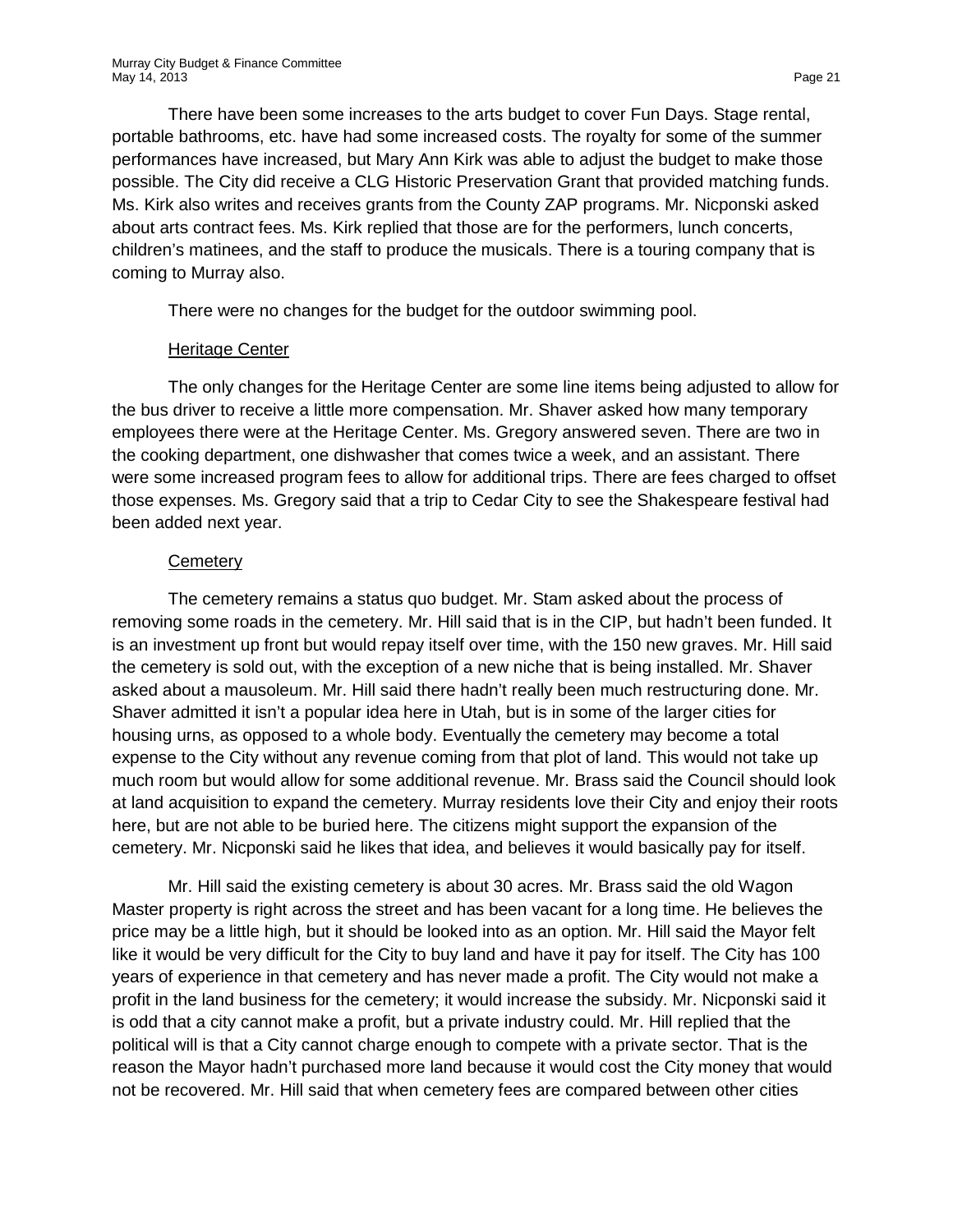versus private cemeteries, the private cemeteries always charge twice as much. History has not allowed cities to do that.

Mr. Brass said a part of him thinks that some of the more prominent citizens haven't thought ahead to purchase a plot, and when they find out that they can't purchase one, attitudes might change. The City subsidizes a lot of things and should look into what the subsidy is on the cemetery. Mr. Hales commented that he has talked to residents that strongly desire to be buried in Murray. Mr. Hill agreed that many residents call the cemetery and wish that the City had more burial plots. He said he has had private cemeteries tell him that they have looked into purchasing that same land for a private cemetery, believing there is a great demand. Mr. Shaver asked about the possibility of trading a piece of property for the property near the cemetery. Mr. Brass commented that it should be looked into at a future date.

#### Water

This year, the budget has increased almost \$2 million for the water fund. The City is spending more than the revenue it brings in. There is a healthy reserve of around \$6 million. These are planned drawdowns of reserve funds. The big project is 5900 South from State Street to 725 East. When the legislature allocated money to do the road, the need to do the water line project in that road escalated.

There is nearly \$4 million worth of projects that will be done next year in the Water Fund. Some of those projects include: 5900 South, creation of a new well for McGee Springs, and several pump houses, roofs and windows repaired. There is a \$600,000 budget for local streets. For example, there is a water line project on Kenwood St. before it is paved.

There is about \$85,000 in equipment repair, which includes replacement of a surface truck, and purchasing a planer for the asphalt.

Some operating costs have increased for the Water Fund, mainly utility costs for those wells outside the city boundaries.

These projects will be paid for out of the reserve fund. Service allocations have been implemented and the cost has been incorporated into several of the enterprise funds. The Water Fund will decrease by the service allocations; other funds, such as Solid Waste would see an increase.

Mr. Stam said he receives calls from residents asking to eliminate fluoride from the water. Mr. Hill said he receives those calls also. It would save the City money if they didn't have to pay for the fluoride and also a half time employee to oversee the fluoride. Fluoride also is hard on the fixtures; the light bulbs have to be constantly changed because of the fluoride. Mr. Hill said Murray is compliant with the Salt Lake County Health requirement. Mr. Stam said some cities voted against it and it would be a legal issue. Murray could look into declaring itself independent from the County guidelines. The citizens haven't been surveyed for 10 years about the attitude of fluoridated water. The Murray citizens voted in favor of it by about 60%. He believes the majority still wants it. Mr. Stam recommended that the citizens get a set of signatures and put it on the ballot.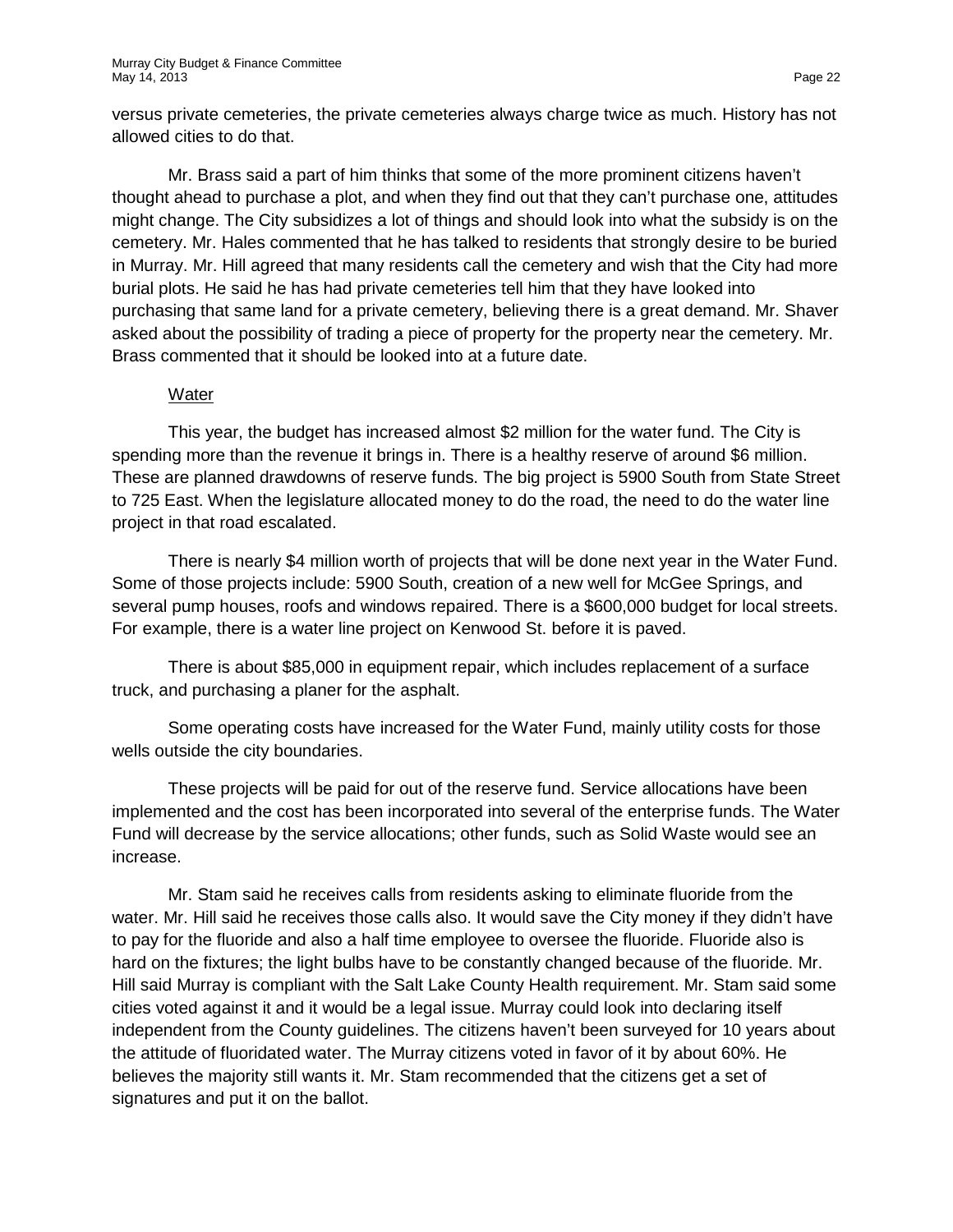#### Waste Water

The budget decreased due to the completion of most of the bond proceed projects that the City received two years ago. Mr. Astill has some contracts out for some sewer line projects that were just started. It is likely that they would not be completed by the end of the fiscal year, and money would need to be transferred to the next year. They are not burning through reserves at this point in time. Mr. Astill said there were some things discussed at the Water Environment Association of Utah (WEAU) meeting that concern him, regarding the mindset of the state with nutrient removal. The State has decided to keep the Environmental Protection Agency (EPA) at bay and set new numeric limits for everything. They have suggested dealing with the non-point sources, which are acts, land, and irrigation. It would also pull in storm water into this as well. They have suggested raising bonds to deal with those issues via waste water raises.

Mr. Shaver commented about a waste water forum at the ULCT (Utah League of Cities and Towns) conference and stated that they want all the nutrients removed and the water should be clear and blue. Mr. Brass said it is a touchy subject. Mr. Astill said they are suggesting a \$3 fee per connection, homes and businesses would be the same. That is a 30- 40% increase on everybody's fee. Mr. Hill said he asked Ms. Wells to bring it up with ULCT personnel. Mr. Hill said they are trying to blame it on the sewer plants. The state can charge the fee but the local entities are the ones that will take the heat when collecting it. Mr. Brass commented that Mr. Astill eluded to the fact that the fee will have zero impact on their views in our valley. Mr. Astill said that our fees need to be looked at. Mr. Shaver said that the knowledge needs to be passed on to the residents that this fee is coming from the state. Mr. Brass said that even in his discussions with Central Valley there is pushback.

Mr. Stam believes the CIP funds need to be evaluated. The policy behind the reserves hasn't been reviewed for many years. Mr. Hill said he would be happy to participate in that. Mr. Hill said the reserves in the waste water fund are remaining pretty flat. Mr. Zollinger stated that capital projects are being funded with reserves. He believes the reserves are around \$2.1 million.

# Golf Course

The big change in the golf course is the outsourcing of the operations of the café at the golf course. The budget decreased because employees are not being paid, and food is not being purchased, but the revenue will decrease also by an amount a little less than the expenses. Some years the café nearly broke even, but most years the café lost money. The private business will pay the City a percentage of the gross sales. Theoretically, this should result in a profit, possibly \$10,000 to \$15,000. Mr. Stam asked if the contracted business would make enough money to justify returning next year. Mr. Hill said it is still early so it is hard to tell. Mr. Astill stated that based on the other numbers, it would be expected. This same company has operated the café at Mick Riley golf course, and made a profit of about \$80,000 there. It is possible to have \$150,000 in sales at Murray. Mr. Hill said there is also the same issue with the café in Murray Park. There is a lot of turnover in café operators. Mr.Stam asked if the Murray Park café was up and running. Mr. Astill said it would be open Memorial weekend.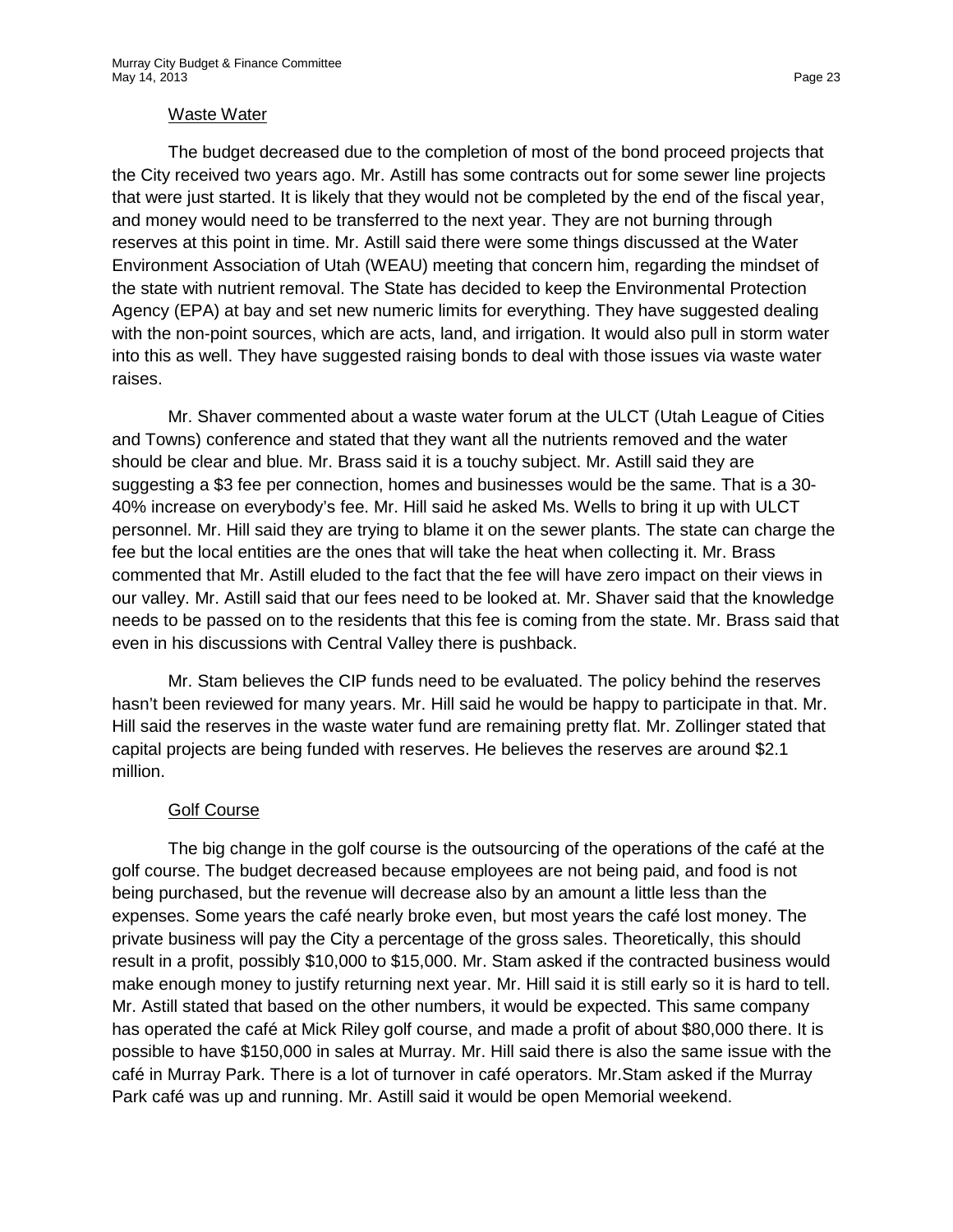The golf course is projecting the ability to put about \$65,000 into reserves. So far this year, the numbers are lower than last year, but the revenues have been projected low. If it is a good year, more than \$65,000 would be put into reserves to go toward Capital projects.

The most notable thing about the golf course in Murray is that it is one of possibly five courses in the state that make a profit every year. Most governmental entities are subsidizing their golf courses.

# Solid Waste Fund

Mr. Hill stated that a truck is being purchased out of this fund. With that exception, it is a status quo budget. Ace disposal received a COLA (cost of living adjustment), which will result in an increase in costs. The State and City landfill fees have increased also. It was hopeful that a new employee could be added, but the money wasn't there, stated Mr. Hill. Mr. Hill said the increase by TransJordan for the landfill was \$1 per ton. Mr. Nicponski asked what that amounted to. Mr. Hill replied it would equal about a \$15,000 increase.

Mr. Stam noted that there was no increase or decrease to the reserve fund. Mr. Hill said the challenge is that an increase happened last August and another increase will go into effect this August. There are also two minor increases scheduled the next couple of years.

Mr. Shaver asked about the difference between solid waste that is going to the landfill and solid waste that is going to recycling. Mr. Hill said generally Ace provides a cost to pick it up and take it to either location. There is not a profit sharing program with Ace. For example, Ace takes the green recycling cans to Rocky Mountain recycling and gets paid from them, but the City doesn't get a percentage. Ace does return some of the money when they bid as part of their fees. There is different strategies from companies when structuring the bid. Mr. Hill believes it is probably best to get the lowest price possible and let the waste haulers deal with the recycling market. Those prices go up and down, so this way the City is not in a gambling position as to determine the market for plastic, etc.

# Wasatch Front Waste and Recycling District (WFWRD)

Mr. Hill and Mr. Brass are meeting with the WFWRD next week and plan to propose to them that a survey be distributed to the residents that live east of  $9<sup>th</sup>$  East asking the residents what they want, whether they would like to stay with WFWRD or to be part of the service with Murray. The survey would include comparisons and costs between the two entities, so the residents can make an educated decision. Mr. Shaver asked if this came about due to the separate billing issue that recently occurred. Mr. Hill said there are some people upset that would like Murray to provide their services. The discussion with the Board would be to determine if the WFWRD would allow Murray citizens to de-annex if the majority decided that onthe survey.Mr. Shaver asked about the existing cans that the citizens have. Mr. Hill said that the cost of new cans needs to be evaluated, as well as a possible new provider. Mr. Stam asked if the survey could pose the question asking if the residents were willing to pay a one-time fee for a new can.

Mr. Brass said that WFWRD periodically offers the roll out dumpsters, and is looking into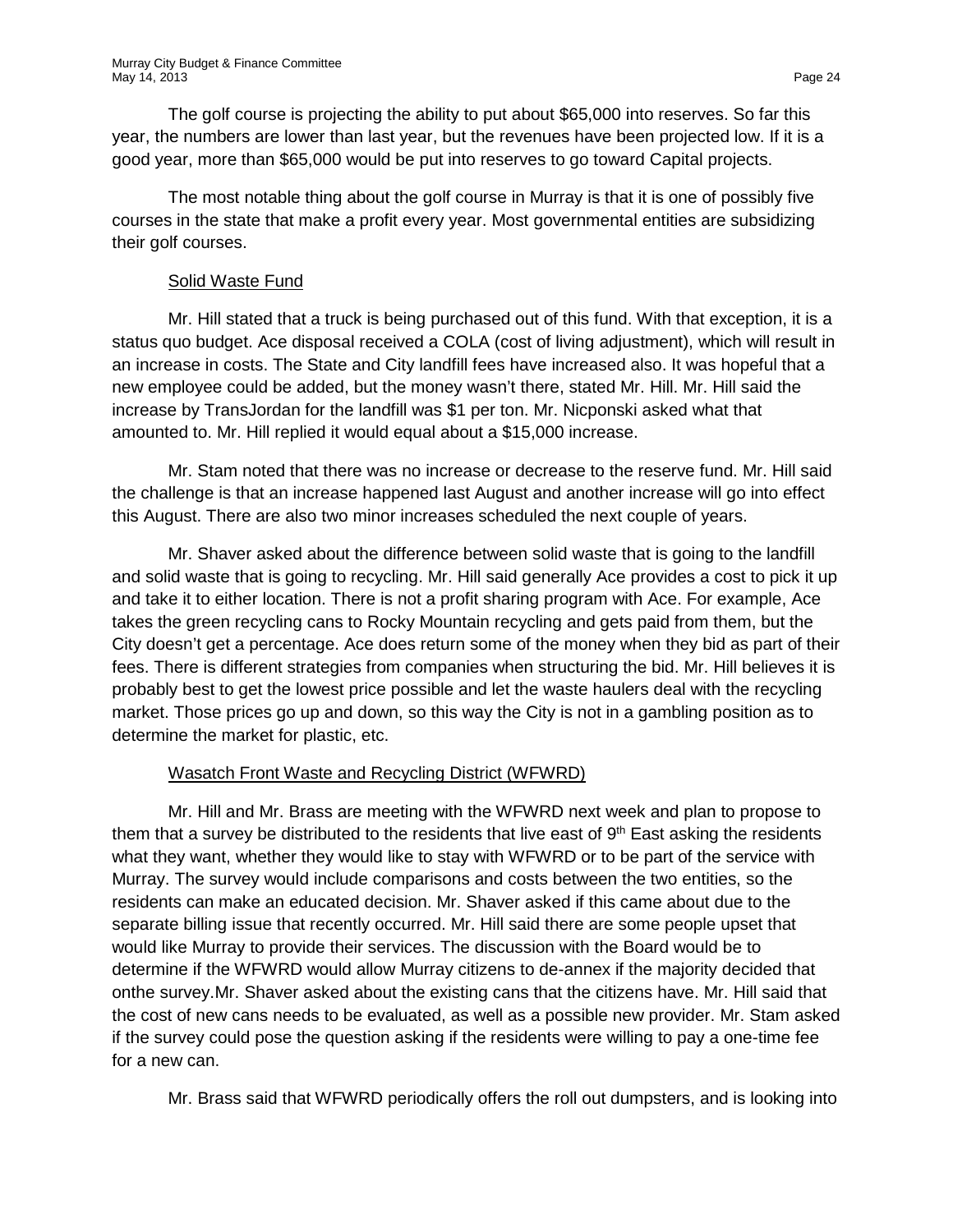establishing a green waste program. Depending on how these programs work out, it may be financially beneficial to allow those residents to go to service with Murray. He asked how their trucks would be routed through the area if they don't have customers there. The citizens may like some of those services that Murray doesn't provide, but Murray's rates are lower and will remain lower. WFWRD will have to have a rate increase in the near future.

#### Storm Water Fund

This year it is proposed to spend \$1 million more than last year, as a result of the bonded projects. This year would be the first year of spending bond proceeds. The main project is the 5900 South and State Street to 725 East. That road will have water and storm drain lines, as well as, the road being constructed. The Cherry Street area has had some flooding problems that need to be resolved. There is work that needs to be done at 665 West and Capri, and also Anderson Avenue. Mr. Brass said this is good information to know for when the citizens call. Mr. Hill reminded everyone that there is a rate increase on July  $1<sup>st</sup>$  that they may receive calls on. The impact fee for storm water increased on January  $1<sup>st</sup>$  and the developers are now starting to figure it out and complain about it. Mr. Brass said that everything that can be mitigated hopefully lowers the impact.

# Central Garage Fund

The biggest change is the manner that Central Garage is allocated. The fixed costs, including salaries and associated overhead costs, would be allocated to the departments. Those departments would transfer funds to the Central Garage to pay for the fixed costs. The maintenance costs, including repairs and parts, would have a line item in the budget.

The budget remains mostly the same, down a little bit; only the way the money is collected is changing.

# CIP Public Works

There is \$182,000 budgeted for general asphalt. This allows the Street Department to solve problems that arise as the funds are available.

There is money for sidewalk and ramp replacements.

There is \$10,000 for radar speed signs. Mr. Nicponski would like to increase that amount, and asked to have it placed on contingency. Mr. Hill stated that each radar speed sign costs about \$2,500. The City would install them.

Roof repairs need to be done at Public Services.

There is money available for the Cimarron subdivision overlay project.

Engineering is planning on buying a large format plotter/scanner to be shared with GIS.

Mr. Nicponski had requested a trail beacon on the Jordan River and Bullion Street to notify drivers of pedestrians crossing. That was determined to be a good project, and that would be funded and installed. Mr. Stam asked how that was activated. Mr. Hill said it is similar to the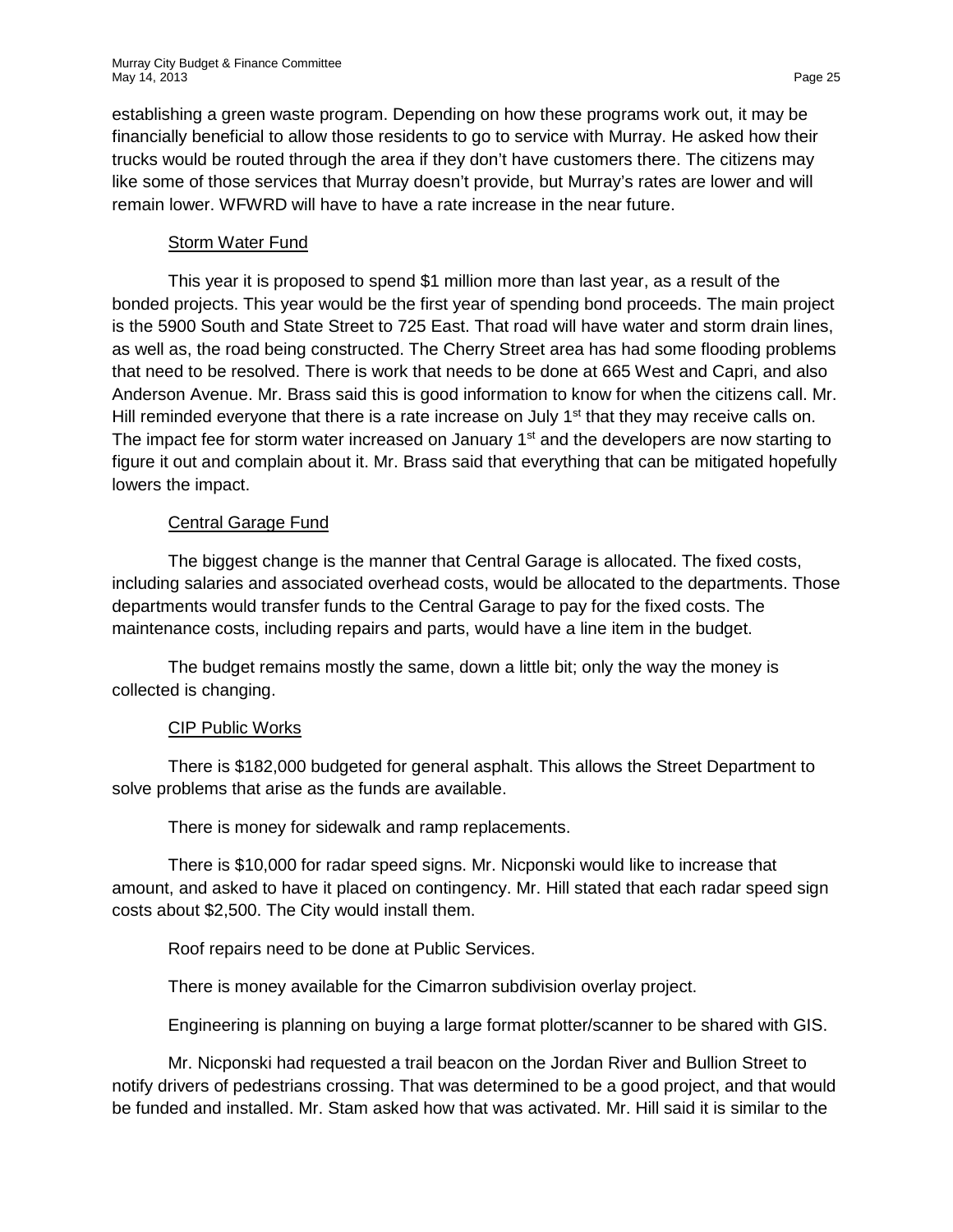crosswalk by IMC, by pushing a button. Mr. Stam asked about a motion activated trigger for the joggers there. Mr. Hill said that it could be looked into. Mr. Hill said the joggers probably have to stop anyway because it won't change simultaneously.

Mr. Nicponski asked to put the Taylorsville pedestrian crossing on contingency. Mr. Hill stated that Taylorsville requested \$75,000. Mr. Nicponski suggested possibly paying a lower amount.

# CIP Parks and Recreation

The roof needs to be replaced at the outdoor amphitheater in Murray Park, as well as, carpet in areas of the Park office building and the Park Center. The Heritage Center has a couple pillars that need to be repaired.

The cemetery needs some fire and waterproof cabinets. The Heritage Center would receive some exercise equipment, and a new oven and steamer. The Murray Park Office building needs a new roof. The competitive pool at the Park Center would be re-plastered. Park maintenance would receive two new pick-up trucks.

There is \$200,000 set aside for new crossing arms for the Fireclay development to comply with UTA and UDOT requirements. There is \$1.2 million set aside for 5900 South. The asphalt grinder needs to be budgeted for.

The meeting was adjourned for a lunch break.

# **Library- Kim Fong**

The Library is trying to do a couple of things to improve their services; one would be to add a full-time library aide. This would give some stability and better scheduling. The money to cover that would be taken from the seasonal budget. The seasonal employees are really part time employees that have been working for the library for a very long time. Many of the very good seasonal employees have recently left for full time benefitted positions elsewhere. Ms. Fong would like to have this position be a full-time position. The library is also planning on adding a couple of positions that would be intended for current employees promoted within.

The other major change is in the materials budget. The materials budget is the budget most often pillaged and results in fewer allowable purchases. There is a significant difference in the money allotted to purchase books, dvd's, etc.

The Library board has approved a \$10 collection fee. In the past, the policy stated that customers may be referred to collections for non-payment. The policy will change to state that customers in arrears on their payments will be referred to collections and will be charged an additional \$10 fee. The reason for this is the new collection company charges the library \$8.95 per account that they take for collection purposes. Mr. Hales asked if this was charged whether they collect anything or not. Ms. Fong said yes and it is a flat rate and this collection company only works with libraries. The emphasis is to get the materials back, and keep the customers as patrons using a softer approach. There is a new line item of \$7,500 for that in the budget, based on the estimate from the collections company.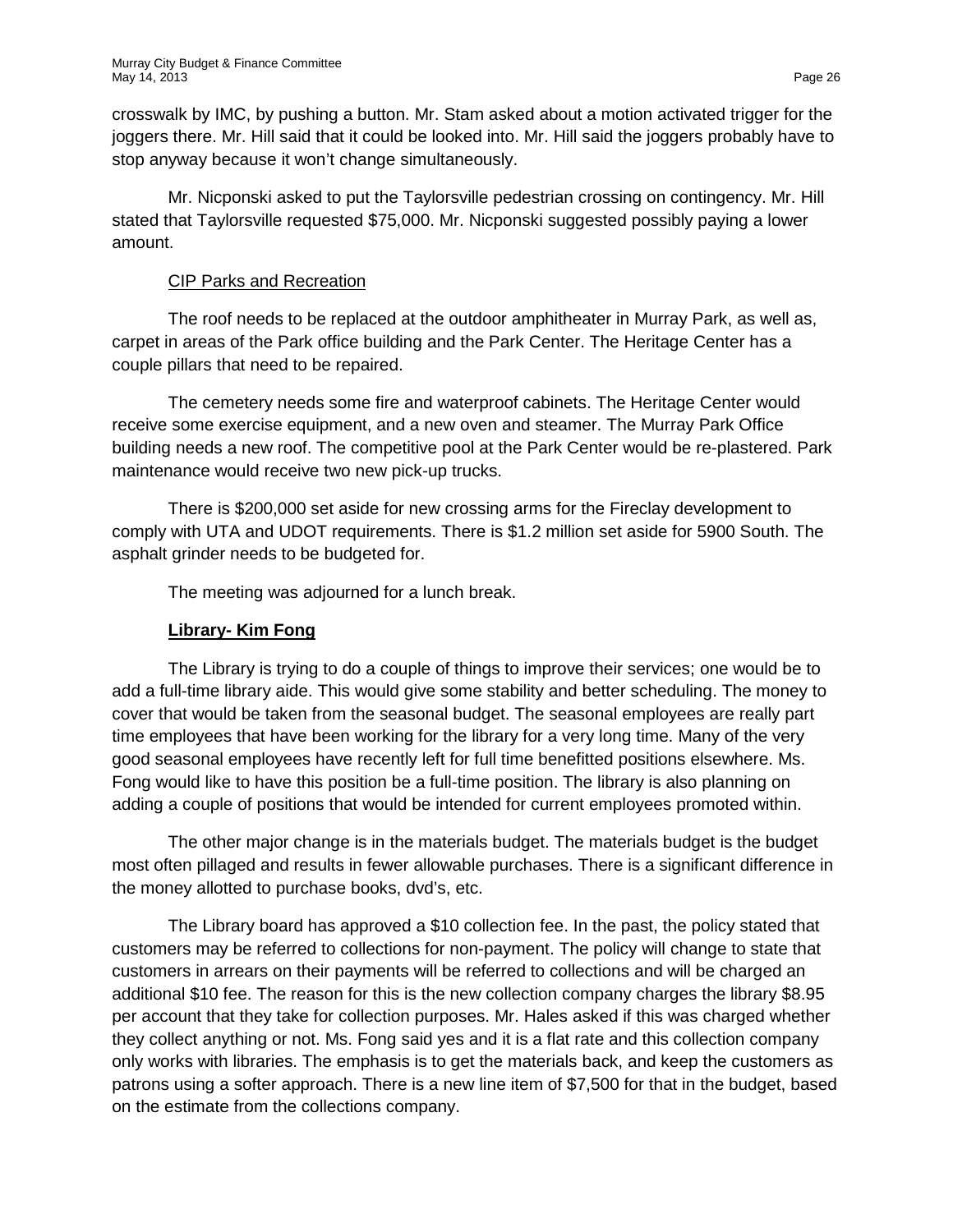Mr. Shaver asked about the number of late fees for patrons, if it is decreasing or increasing. Ms. Fong said it is hard to tell looking at the statistics. The library has a very high loss rate. The national rate for loss is about 1%, and the Murray library has about a 3.5%. The goal is to get that under control. Hopefully, with an increased vigilance, the message will get across to the customers. Utah Code classifies this loss as library theft, and is considered pretty serious.

Mr. Shaver asked about the e-books. Ms. Fong said there has been an increase in the use of e-books and there are no fines for those. Still, e-books only account for about 2% of the circulation. That number should increase over the years.

The Library Board has also approved a program associated with the summer reading club. The library is hosting a "read down your fines" program. This is mainly geared towards teens and adults. At the end of the summer reading club, patrons have a choice of receiving a book as a prize for completion or a \$5 fine waiver. This has been tried before with "foods for fines" and has shown to be a substantial increase and effective way to collect fines. When a customer is given the \$5 incentive, they will often just pay the whole fine.

The Library used money from the reserves to pay off the debt to the General Fund. The reserves are a little on the low side, but it was a good thing to do, considering the 10% interest on that loan. There is a lot more money available for operational costs.

Mr. Stam asked about the increased budget for equipment maintenance. Ms. Fong said there is a plan to replace computers, especially the ones that the public uses. That has often been pushed aside and many of the computers are well past their warranty. That increase will allow for the purchase of new computers. Some of the current computers are nearly 10 years old. Mr. Stam asked if the Library purchases those through the City and the IT Department.

Mr. Shaver commented that he loves the computer teen section. Ms. Fong stated that the students make a mad dash from school to get to a computer, and it does bring them into the library. Mr. Shaver complimented her on the quality of the Library staff.

#### **Court- Mike Williams**

Mr. Williams said the court is currently at 80% of the budget, with 92% of the year passed. There were some remodeling disasters that turned into major repairs. Three security cameras went out about three weeks ago, and those cost \$3,000. He feels happy that the Court is at that point in the budget.

The Court is down one employee, but that has been consistent for about a year now. Things slowed down with the economy and fewer citations, tasks have been realigned and seem to be working okay.

The prisoner transport has increased, due to a 20% jump to go with the jail. Currently the budget is at \$70,000 and actual is at \$73,000. Mr. Williams said he can make some adjustments on what prisoners really need to come to court but that fluctuates. Some people could possibly appear using Skype, and not have to come in to the Court. There are a lot of arraignments using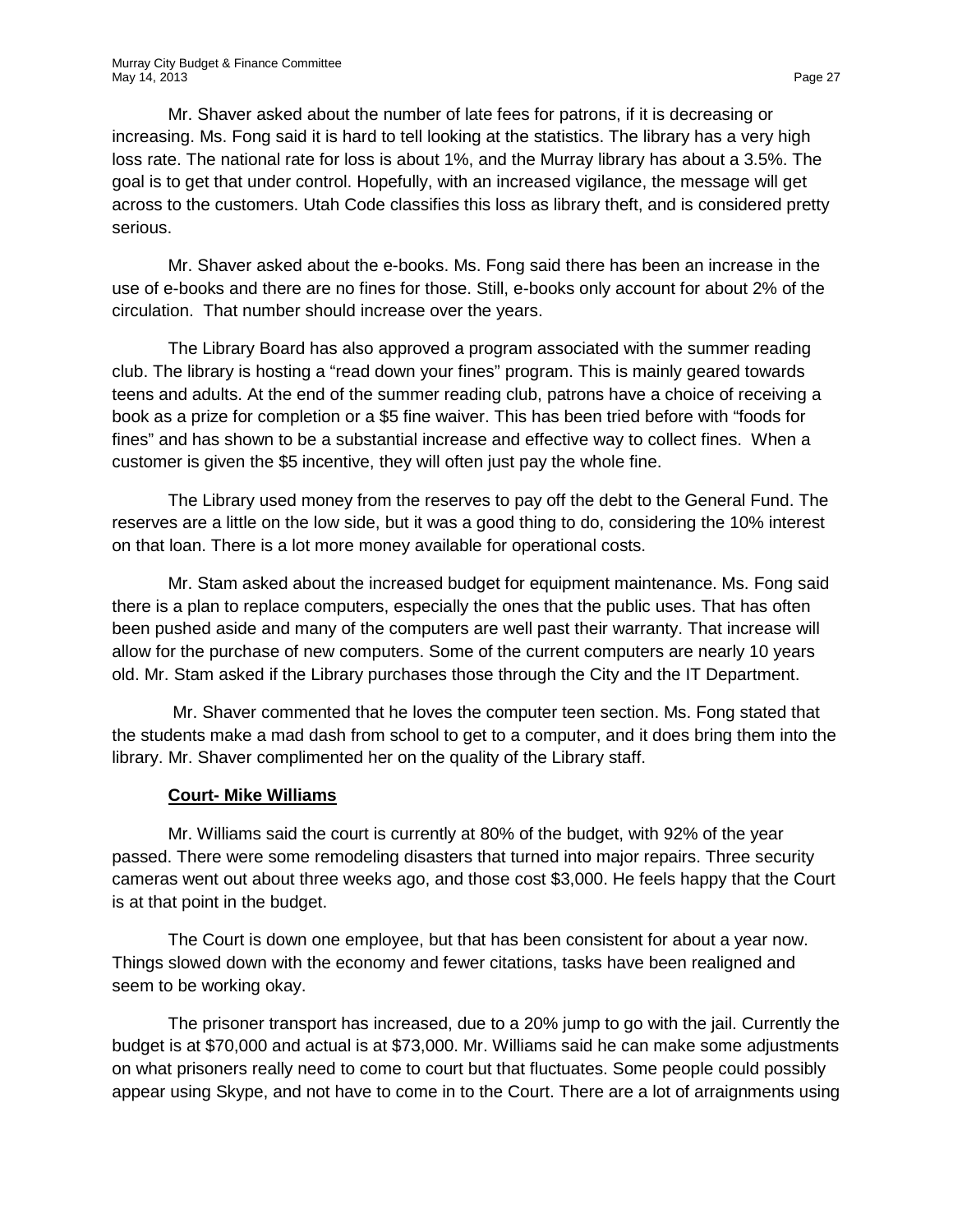#### Skype now.

The jail was not able to do out-of-county transports, without a three day notice, which is impossible. Sylvan will still be used for out of county transports, and that cost increased also. In talking with Lieutenant Kirk, she agreed to do the abutting county transports for \$75 instead of \$145-\$160. That cost was transferred to the defendants anyway, but always takes some time to actually collect. Court costs get paid before the fines, and get shared with the State. It did take some rearranging so all the transport vans don't show up at the same time.

Beginning on July 1<sup>st</sup> of last year, there were state orders to get the recording system in the court; even though they are not a court of record. That was paid for at the time, but the Court still needs a server; because it didn't work out to share the server with the Council Chambers. It probably is at the very maximum right now. The Netgear server is \$4,500 and the Court needs that now. Mr. Brass said that item would be added to the contingency list.

There is another issue with the print machine. The Court has not had a service contract for over a year now. Updates have been done with Cogent, but may have been warranty work. He believes the price for the annual maintenance contract with Cogent was \$3,730. Mr. Shaver suggested looking at other contracts with the Police Department to see if the Court could be added to an existing contract. Cogent has stated that they would cover the costs until this contract went into effect on July 1st.

IT came to the Court and reassessed the printers. With the exception of one printer, the other equipment is over eight years old. The equipment needs more and more maintenance. That was part of the CIP request. The server is the most pressing need, then the maintenance contract but the equipment is wearing out.

There was a Senate Bill 111, that everybody missed, that takes effect on July 1<sup>st</sup>. This bill requires all the courts to e-file. Mr. Williams is unsure of the cost to the Court, but knows there will be costs for the Police Department also. The Police Department is addressing it right now. The Court doesn't get misdemeanor crimes e-filed, only traffic citations, and not from the motor officers. According to this code, it says everything must be e-filed by July  $1<sup>st</sup>$  or the court is in non-compliance. He looked at the code with the Attorneys, and there is nothing about what happens if the court is in non-compliance. Right now the Civil and District Court e-files in the State system. Murray just e-files traffic citations, and that is only citations from Murray City and UHP (Utah Highway Patrol). There are still DUI's, domestic violence, poaching and the other agencies that do not e-file. After reading the bill, there doesn't appear to be a penalty if it isn't done by July 1<sup>st</sup>. Ms. Wells said she would speak to the League about this issue. Other courts weren't aware of this new bill either.

The case numbers now have a barcode attached to them, so a bar code scanner would also be beneficial.

Other than those two items; the server, and the maintenance contract, the budget remains pretty flat.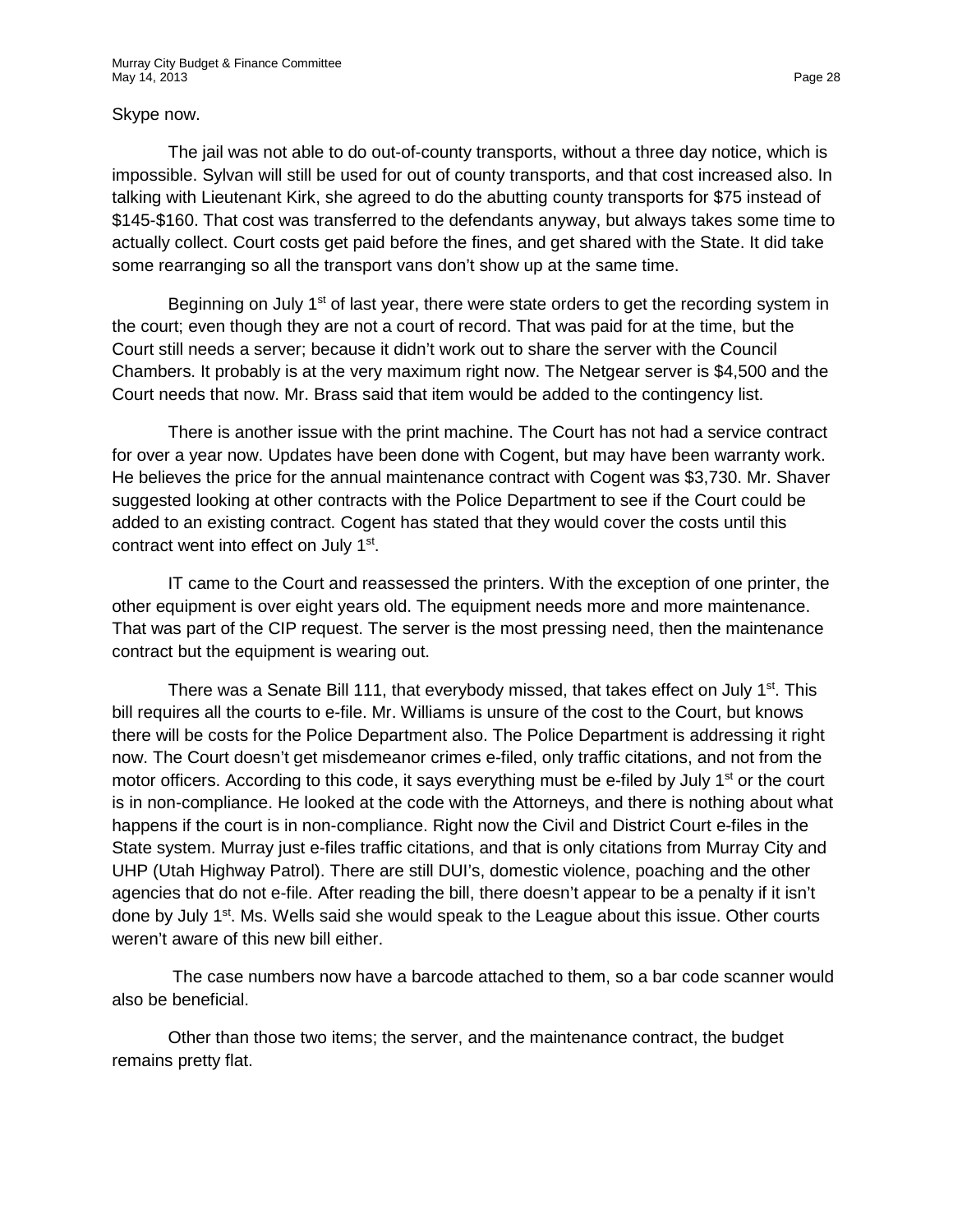# **Mayor's Office- Jan Wells**

The budget is very status quo for the Mayor's office. The budget dropped a little in special projects. Mr. Zollinger made the minor adjustment to add to another line. The Mayor just has about seven remaining months, this budget will only be in effect until the end of the year. The new administration may have additional needs and requests. The existing office furniture is old, and possibly the new administration may want to make some changes.

Mr. Zollinger said that the Legislative position is still budgeted for, even though Zach Fountain resigned. This is to help cover compensated absences, vacation pay-outs, etc. so the next Mayor has some budget remaining. There is still money in the budget for employee appreciation day, and some other things. Ms. Wells said some kind of planned celebration will take place for the Mayor's retirement.

#### **Finance Department- Justin Zollinger**

The wages and benefits line has decreased due to the turnover in his department. There was a death in his department, and that position was filled with a person promoted within the department. The rule applied to the promotion, that if a person was promoted within, there could only be an increase of 10% in wages.

There is also a new AP (Accounts payable) clerk that has opted out of the insurance that is about a \$13,000 annual savings.

In addition, the audit services were bid out this year, resulting in a savings of \$14,000. The interested parties responded well to the RFP (request for proposals) and understood that it is a 3 year agreement with the City's option to renew.

The non-departmental budget had originally been \$2 million; currently the budget is \$364,000 for Murray fiber transition costs. That budget would continue to go down, except for that one item. That cost is being paid for out of reserves.

The miscellaneous services budget has also gone down because the \$200,000 payment to the School District is done.

Ms. Wells stated that the non-departmental budget allowance of \$364,000 would go to a utility model. It would go to UTOPIA; and is the remainder of the operations shortfall for the next year to finish up and create a utility model.

The Christmas bonus had also been paid for out of non-departmental. Those funds have been separated so they are paid for by each Enterprise Fund.

There was a resolution passed to help with the Homeless Shelter. This came from a request by the Salt Lake Council of Governments. That is non-departmental also. Mr. Brass asked if it could be looked at as part of the 20% increment for low income housing out of RDA. Ms. Wells said Mr. Tingey thought the challenges of paperwork may not be worth it. Mr. Brass suggested funding it this year, then looking at moving it next year. Mr. Stam suggested putting it on the contingency list. That would give some time to find out if it is an ongoing expense.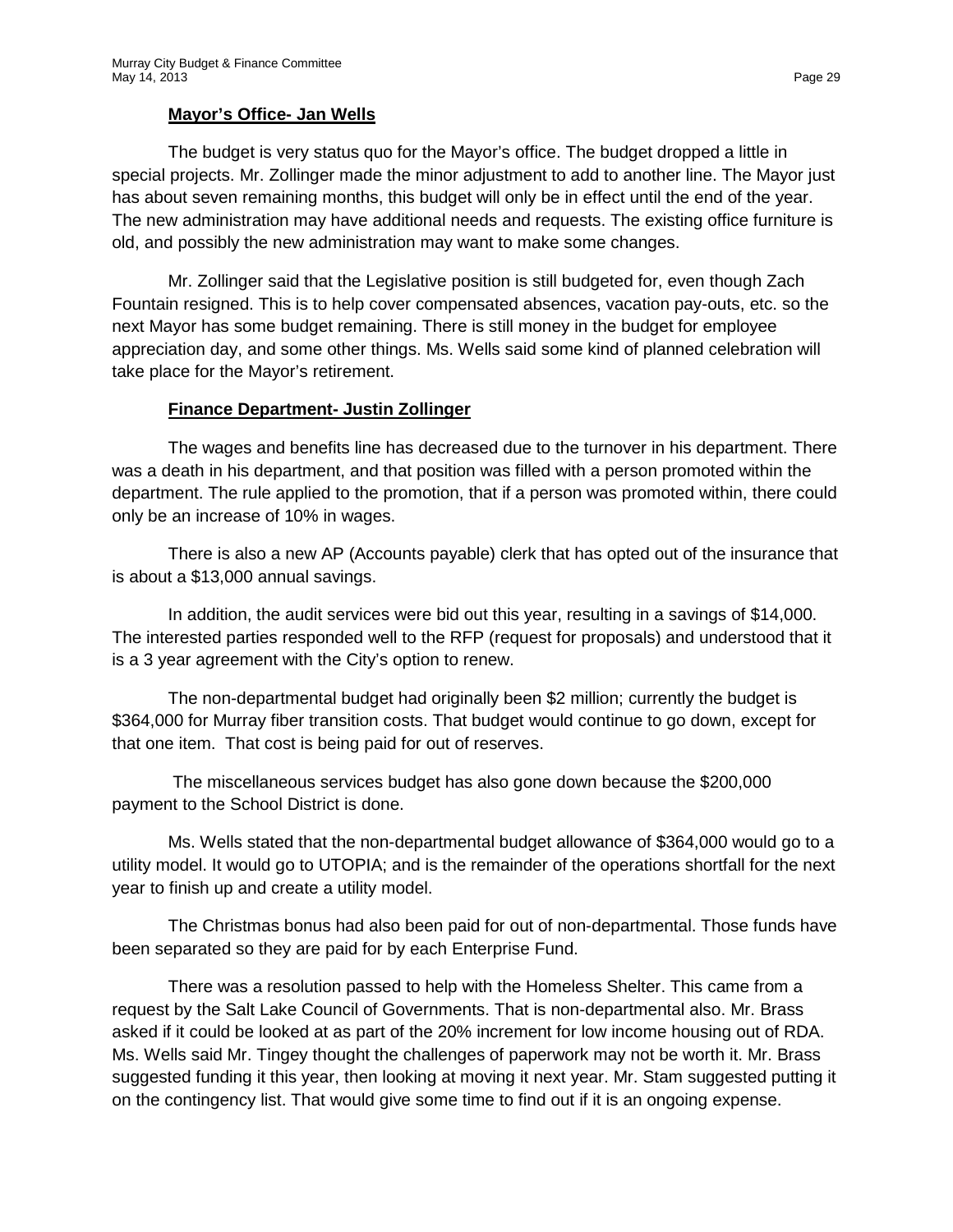Mr. Nicponski asked if the Boys & Girls Club budget was in addition to the CDBG funds. The answer was yes. Mr. Brass asked to put Murray fiber on contingency.

#### **MCEA- Jackie Sadler and Darren Wiseman**

Ms. Sadler brought the newsletter from the Mayor to discuss some of his statements about pay increases and options. There are some good starts here to handle some of the problems that have arisen from not having pay increases from the last few years. Ms. Sadler questioned the 5% increase on the health insurance. Mr. Zollinger said that there is a small increase for insurance for employees. Both the employee and the City's portion will increase, but remain at 15% that the employee pays.

She asked about COLA (Cost of living adjustments) or merit increases coming back this year. The Mayor had proposed \$1,000 raise for full-time employees across the board. She asked if the employees that would receive the compression adjustment also receive the \$1,000 raise. The answer was that it was one or the other, whichever is greater.

Mr. Nicponski said the \$1,000 raise isn't fully set yet. He would like to see a more substantial increase. He asked about how many employees would be affected by the compression issue. It appeared to be the employees that started three to four years ago and haven't received raises. Apparently, there are some employees that started before that and are still on the same compression level.

Mr. Wiseman passed out some charts. This was informational to demonstrate some of the budget challenges. He had three areas to discuss, constructively:

- 1. There were variances in the Wasatch Comp Study. Mr. Wiseman compared grade 19 in the Fire Department, which also translates equally for many employees throughout the City. The survey actual average compared to Murray's actual average shows that Murray is .20 higher than surrounding departments. There are a couple of inaccuracies. Those numbers aren't weighted by the number of employees in the department. When comparing departments, it should be more representative of departments within the valley and not outside smaller departments. Also, when the data was pulled, they only compared Paramedic I, and not Paramedic II and III also. That is a significant difference in the amount. That average wage of \$23.37 for a firefighter in Salt Lake Valley is about \$5 to \$7 off. Mr. Shaver clarified that was due to only taking the entry level of paramedics. He asked if those position classifications are consistent throughout the cities. Mr. Wiseman said there are differences and he kept those in mind as he tried to list the specific job duties for comparison.
- 2. Mr. Wiseman has been with Murray for 11 years, and makes \$25.68 per hour. There are employees that have been at Murray, in the same grade, longer than him, and are making less than Mr. Wiseman. One of the employees listed trained Mr. Wiseman and currently makes less. Mr. Shaver asked if the differential is due to the hire date. Mr. Terry said it could be from higher marks on evaluations which led to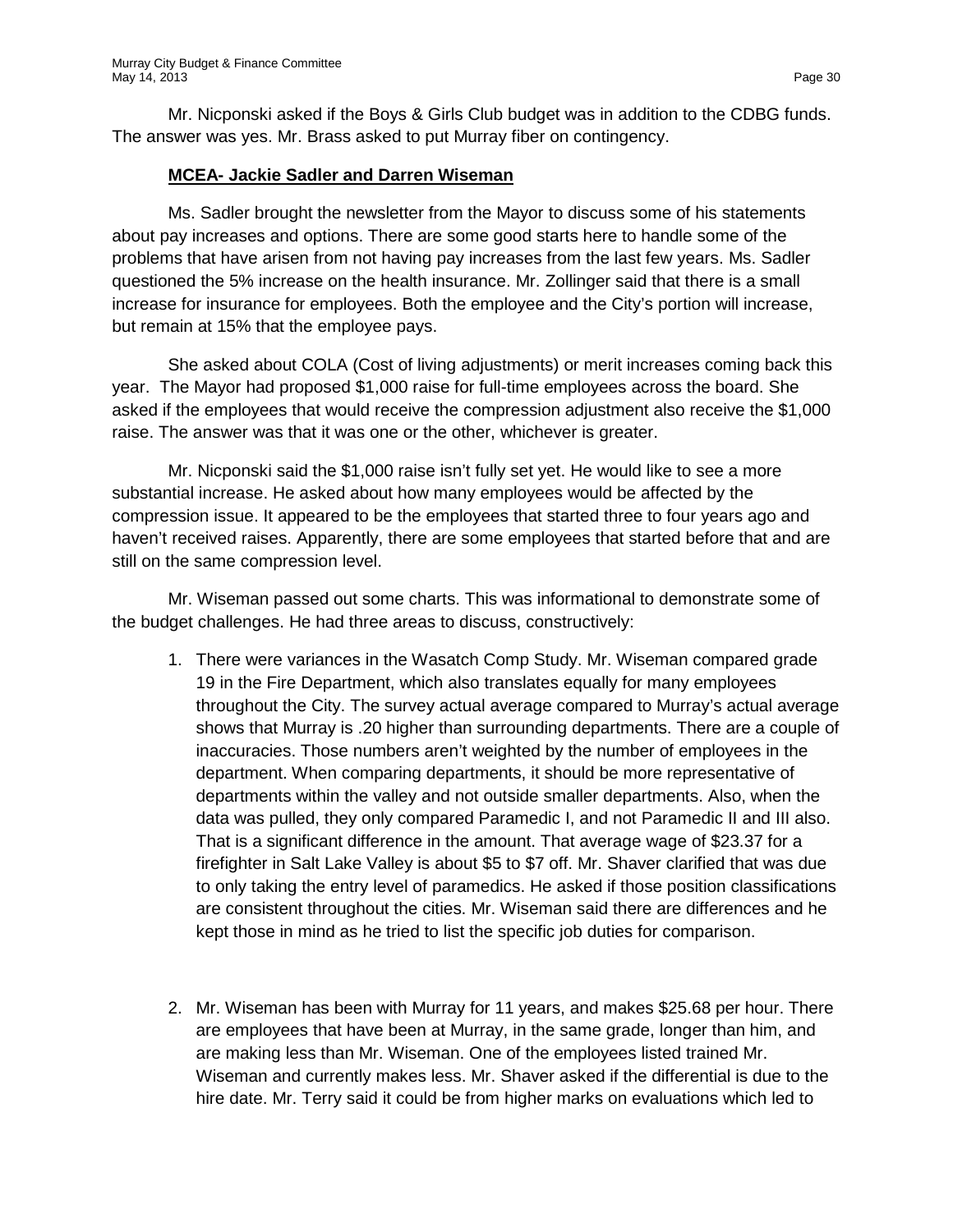merit increases. Mr. Wiseman said that at least one of the employees shown has had stellar evaluations and is number one on the Captain's list. In 2008, the salaries were compared, with evaluations considered, and it seemed to come down to timing.

3. Salt Lake City Fire Department is a highly paid department. Mr. Wiseman compared four Murray employees with four Salt Lake employees with the same amount of time, and the difference between pay is substantial. A Salt Lake City fireman would reach the maximum pay in eight years. Murray has some employees that have worked between ten to twelve years and have not reached mid-point. It is a slow progression for Murray employees. He is not sharing this information with Murray firefighters to not hurt morale.

Mr. Brass said the Council recognizes the issues and would like wages and benefits added to the contingency list. He stated that it has been difficult and the City is just now working out of the hole it has been in. He said the problem is if there is another glitch in the economy, there would be nowhere to cut. The City has worked really hard to retain people and/or benefits. Mr. Nicponski said to put it on the contingency list and try and solve this compression issue.

Mr. Zollinger asked Mr. Wiseman if some of the employees that he compared were getting the compression adjustment. Mr. Wiseman said that they are not, he did look into that. Those employees don't fall into the bottom quarter. They are not to midpoint yet, but are above the 90% level.

Mr. Shaver said one of the issues is that the majority of funds come from one source, which could be volatile. If Murray's tax rate is compared to Salt Lake City's tax rate, there is a huge difference. It isn't just a matter of agreeing to the raise, if the City draws from reserves to pay for increases, it is a onetime thing, and then the reserves are no longer there.

Mr. Wiseman said he is a Murray resident and is vested in the City also. Mr. Brass said the employees are the greatest asset and the Council is seriously looking at employee compensation. Mr. Shaver stated that every Council Member is on board to take care of the employees.

Mr. Zollinger said for the record that Murray's tax rate is .001817 and Salt Lake is .003574, almost double.

Mr. Hales said it is tough because the percentage for the increase has a different value when salaries are higher. He believes the best investment is in the employee base.

Mr. Brass said that it will take longer than one year to fix everything, but they are committed to working towards it. Ms. Sadler thanked the Council for listening to them.

Mr. Zollinger said it is tricky to compare because Salt Lake City employees are members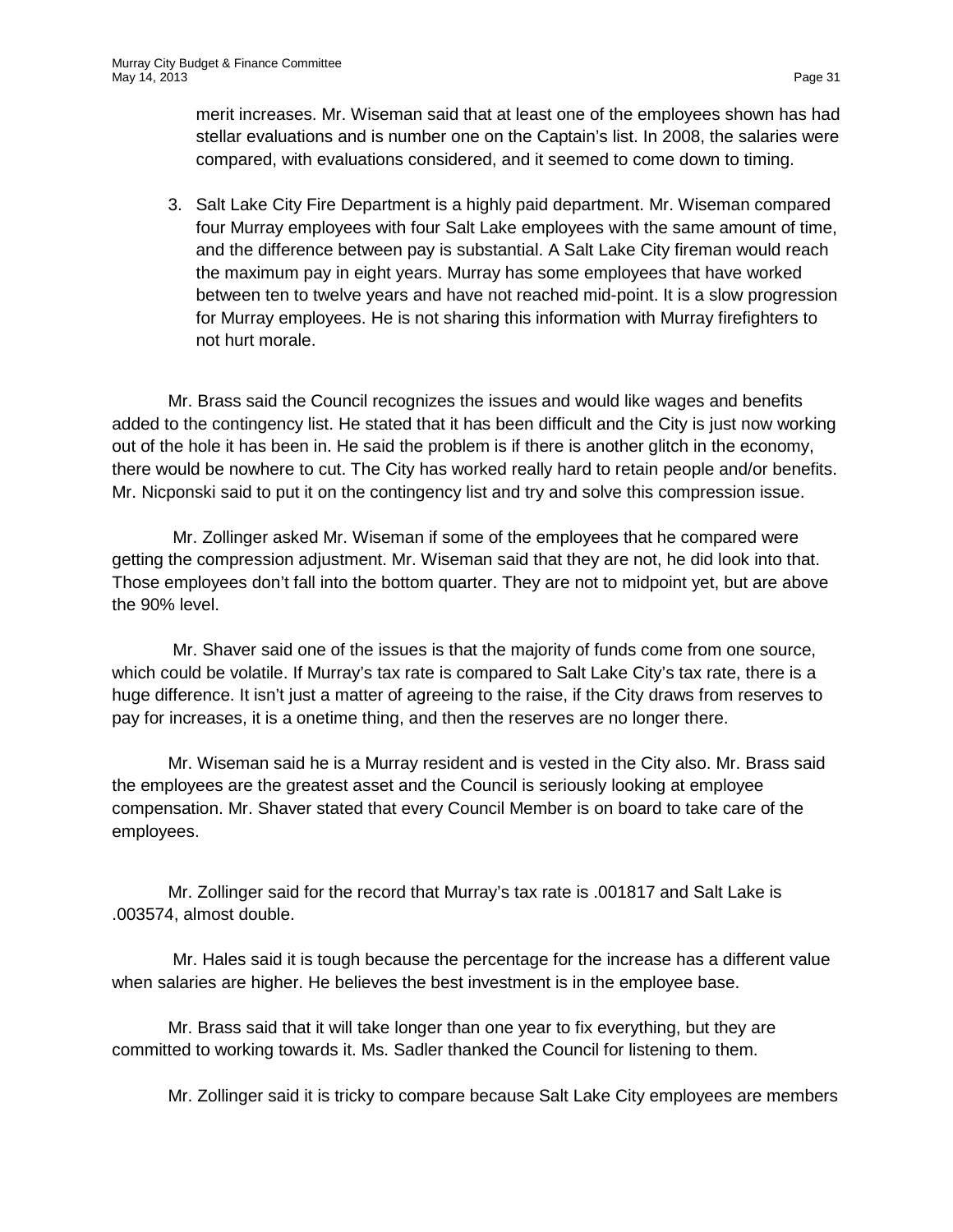of a union.

#### **Mike Terry- Human Resources**

Mr. Terry said he doesn't disagree with Mr. Wiseman's statements, but Mr. Wiseman is looking at actual salaries, and not ranges. Murray has always compared ranges and compared midpoints against other midpoints. This survey is done every year to ensure that grades and titles are correct compared to the market, but since 2008 nothing has been done with the survey because market adjustments weren't made. He doesn't believe the City is as far out as others, but some areas need adjustments.

Mr. Brass said they are aware that the City is losing employees, particularly in the Police Department, and there are costs to that. Several years back, the City was losing journeyman, and those salaries had to be increased. There have been a lot of suggestions made, and he appreciates that.

Mr. Shaver asked if other cities had made market adjustments. Mr. Terry said that all the cities survey each other, and it is similar to an arms race. Ms. Wells said she meets with the City Managers regularly and everyone has had a different philosophy, and everyone had a different way to make it through the last four years. Some cities have stuck with only merit increases. Murray has gone away from that. The challenge is dealing with where the City is now with limited resources. Mr. Brass said the City needs to make as many people healthier as possible and then come up with a plan for moving forward. Ms. Wells said a lot of effort went into the Mayor's proposal.

Mr. Stam stated that when comparing employees, one City could have an employee close to red lining, and another city could hire him at the same experience, at a higher grade Are there several people that could get a grade increase, which would give more room for growth, he asked. He suggested that it may improve morale knowing that there is more room for growth. Mr. Terry said the rule is that if a grade is found to be inaccurate, then all the employees in that grade would be moved up a grade. The difference between the grades is 5%, but all those employees would receive a 2.5% increase. That is called a market adjustment. That would only affect those in that specific job title. Mr. Stam said it would be nice to know which grades should be looked at. Mr. Terry agreed, but said it only benefits a handful of people.

The remainder of the budget is fairly flat. The only thing that increased was the cell phone budget due to the new cell phone policy. The training budget decreased to \$4,000. There is some City wide training planned that isn't expected to cost that much. The Police and Fire testing remains the same. It would be preferable to do the testing every two years, but the list gets exhausted, and it is usually more like every year. Testing for employees becomes very costly, but \$10,000 should be adequate.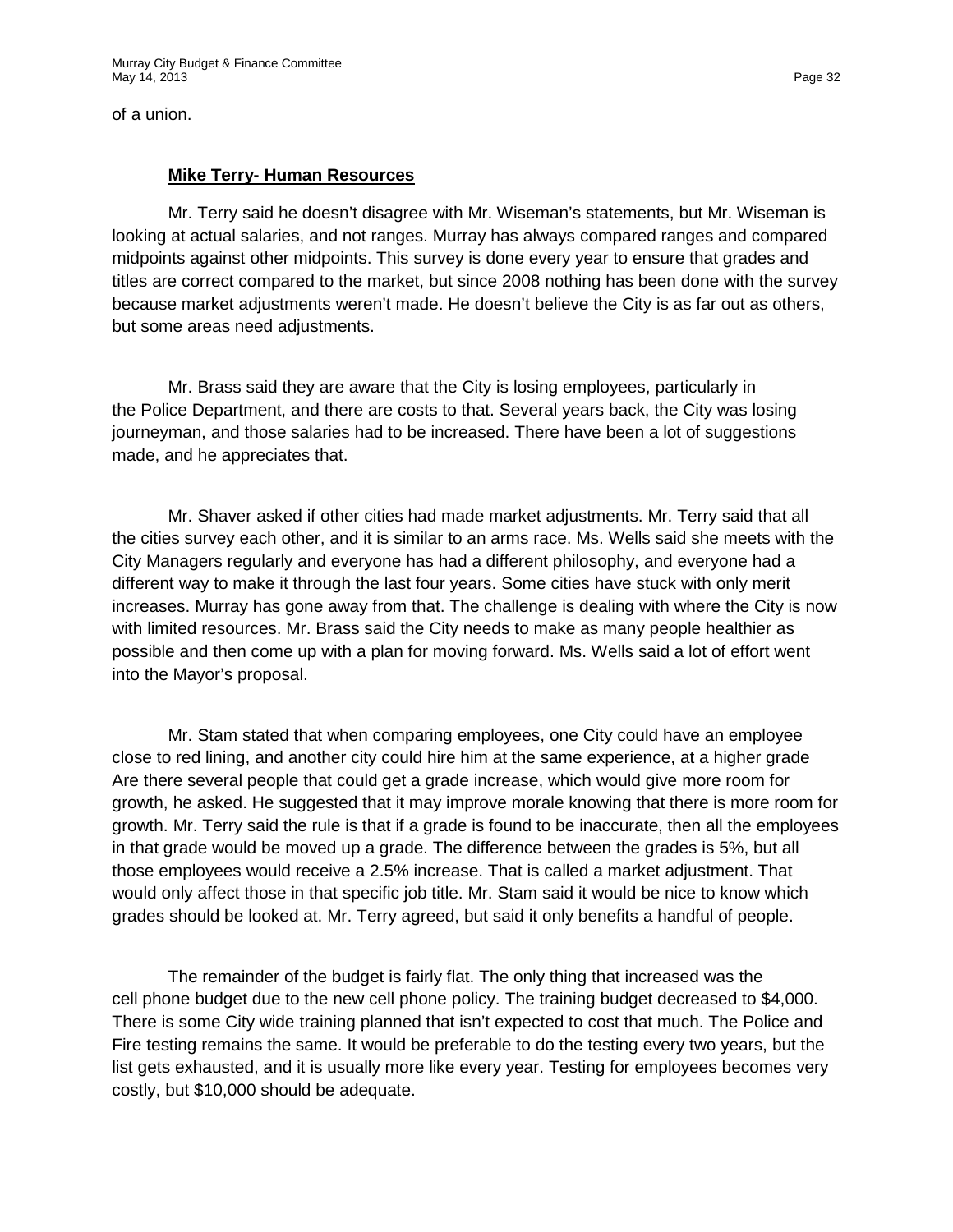Mr. Hales asked about the evaluations. Is the Mayor's proposal consistent across the board, not determined by the score received on evaluations, he asked. He had an issue with giving the same amount to people with less than adequate evaluations. That issue was also determined to be part of the contingency discussion.

#### **Blaine Haacke- Power Department**

Mr. Nicponski commented that it was so nice to have a Power Department. He said that Salt Lake City is a different animal with the Airport and Water; it may be hard to compete with that.

Mr. Haacke has asked Charles Crutcher, Bruce Turner and Greg Bellon to attend today also. Those individuals have helped formulate the budget, along with Mr. Zollinger.

The budget is very similar to last year. A conservative approach has been taken concerning revenue. There will be increases in metered sales, due to growth in the community.

The budget is \$37.3 million, of which \$19.2 million is allocated to purchase the power to pass along to the residents. That is UAMPS, and natural gas contracted services. Natural gas prices are expected to be within the \$4.00 - \$4.25 range, and the generation costs are based off of those estimates, even though natural gas may not be generated, due to the turbines. That is what runs the market on the wholesale market in the United States. Purchases from other places are expected to be about 4 cents a kilowatt hour. Wholesale sales are not expected to increase much over the next couple of years. Things can change; for example, if fracking is determined to be environmentally unsound, then the market would change.

Mr. Brass commented that he saw something about exporting natural gas. Mr. Haacke said that they are trying to get the pipeline from Canada which would bring more natural gas into the market, which would be great. Liquefied natural gas (LNG) is a big issue. It is shipped to Hong Kong and changed from liquid back to gas.

The budget is about \$1 million more than last year due to the principal of the bond. Mr. Zollinger stated that the Power Department is continuing to try and pay off some bonds, the \$1 million would go toward that. The Department is trying to knock down some of the high interest rate bonds, which are at 5%. The bonds are callable, which means they can be paid off early. That would amount in a savings of \$137,000 a year in interest. Mr. Shaver commented that the money that would have been paid for the bond can now be split; or be aggressive and put it back into reserves, but at a better interest rate. Mr. Stam said it is interesting because the money isn't shown as going back into reserves at this point. Mr. Zollinger said the numbers are conservative, so most likely there would be extra money going back into reserves. Mr. Haacke said they believe they will sell more and buy at a less expensive price. Mr. Haacke likes the idea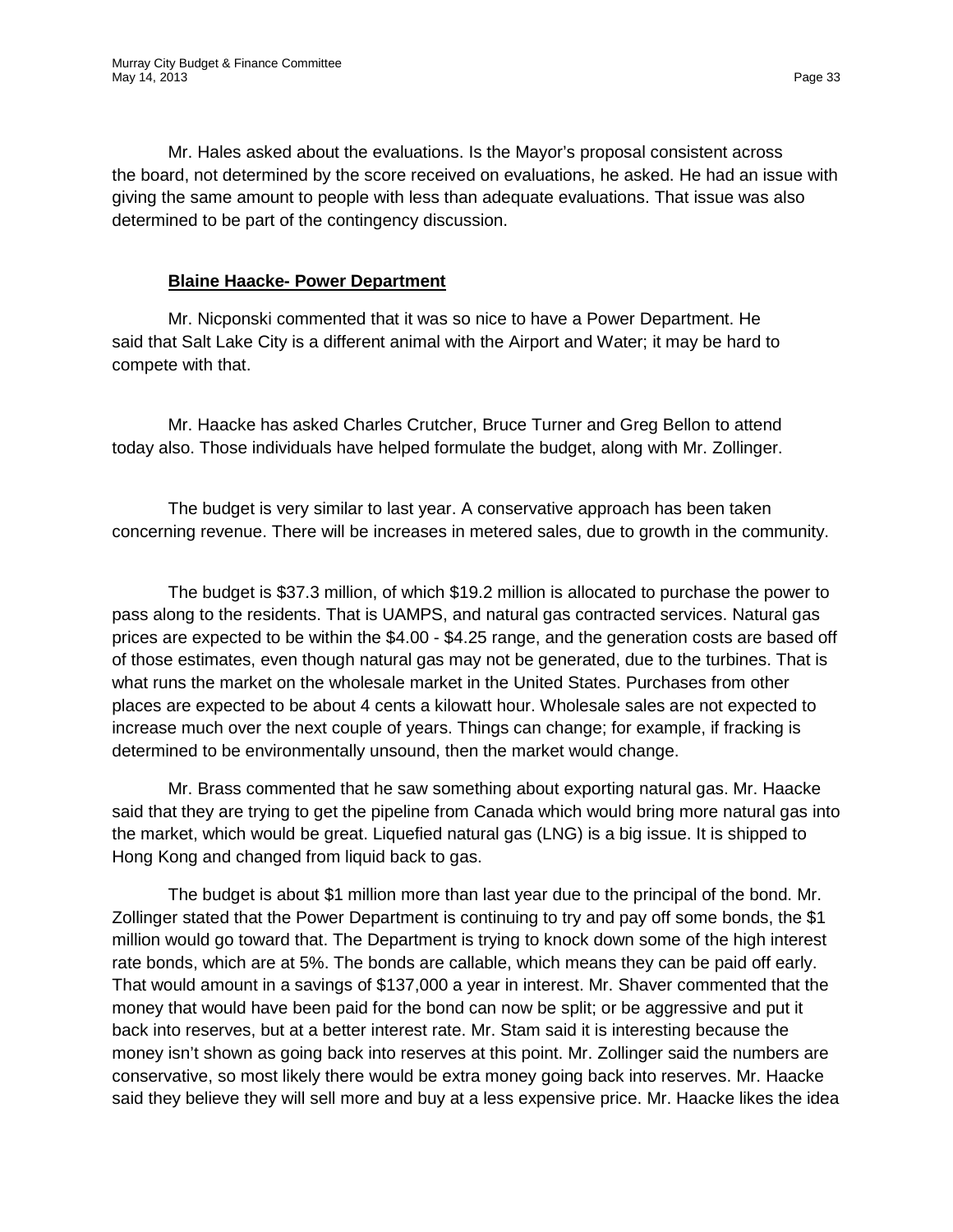of the Power Department getting out of debt before he retires. Mr. Haacke said the key to remember is that the loans are being paid off and not just refinanced.

The Power Department took advantage of the early retirement a couple of years ago, and is still living off the laurels of that. Seven employees retired, and the Department is still running down five employees. Two arborists have been rehired, and an employee in GIS. The department now has 46 employees, instead of 52 before the retirement and peaked around 61. Through re-organization, John Christensen moved to City Hall staffing

Mr. Nicponski asked how many employees were in the arborist department. Mr. Haacke said there are seven now. The position of City Forester has never been filled. The arborist supervisors have taken on that responsibility.

The Capital budgets have increased. This is an enterprise fund, and not part of the CIP. Mr. Stam agreed that it is reviewed but is different.

There has been a request for more vehicles. Mr. Shaver asked if the whole new vehicle is requested or just different vehicle parts. Mr. Turner said that the whole vehicle is replaced. For example, the trouble truck has rusted out bins and the truck has over 100,000 miles. There is a line truck that has the boom and the auger that was done last year, and it was better to replace the whole thing. Mr. Nicponski asked about #128, the bucket truck. Mr. Turner said that it would be a total replacement, the scrap would be auctioned or possibly given to the school.

Mr. Zollinger asked if there was anything in the purchase ordinance that said anything about donations. Mr. Shaver said that a saleable property could be declared surplus, and then given away. Mr. Turner told Mr. Brass he had never thought of that but that the school called recently looking for a bucket truck.

Mr. Turner said it is a possibility to combine the brush truck and the bucket truck. It would be a wash between that and two separate vehicles but that the newer employees love the one unit truck. The rest of the vehicles are dump trucks, and the tree trimmer/chipper. Mr. Haacke said that the budget amount requested for vehicles has doubled, but if you compare the actual costs, you can tell that money hasn't been spent. Mr. Nicponski asked if the City tries to buy vehicles from Murray dealerships. Mr. Haacke said no, but this had been brought up last year. There are no Larry H. Miller dealerships on the State list. Mr. Haacke said it was requested by the Vehicle Replacement Committee that he purchase a Ford, and there are no Ford dealerships in Murray. The money went to dealerships in American Fork. Mr. Turner said that the Larry H. Miller dealerships do not know how to get on the State contract.

Mr. Crutcher talked about the first item, which was CP1. That is the cost for providing service to new customers with their requirements not known. Mr. Shaver asked if they look at the new hotels being built, etc. Mr. Crutcher said that some of the big customers are returned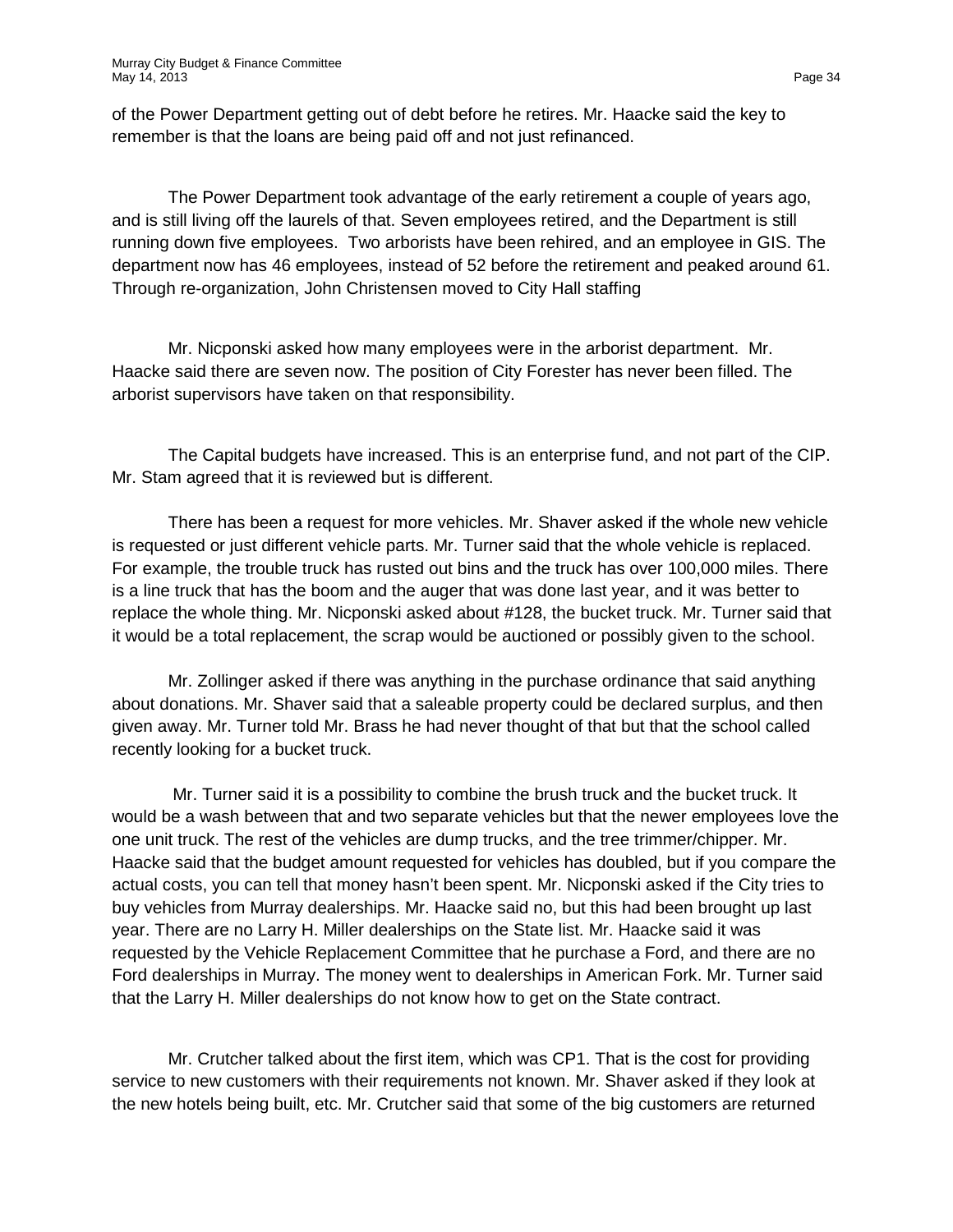back under work order revenue, which is under the revenue strata.

The replacements of existing facilities increased because it is budgeted to reconductor the hydro line that runs up Fort Union Boulevard. A few years ago, new conduit and boxes were put in Fort Union, but not new conductor. That is around \$180,000 to \$200,000 of the \$500,000. The other projects would be smaller projects, backyard rebuilds, etc.

Transformers include the larger ones that cost over \$5,000, so \$50,000 will buy six or seven of them. Those are items that a Hotel would use, and those would be purchased and kept in the inventory.

There is a north and a south bus, and two transformers at the Riding Substation that come off the north bus, and if there was a problem with the north bus, the distribution would be lost. The Department would like to take the south bus and bring it over and feed one transformer off the north and one off the south. The bus is an aluminum bus pipe that carries 138 kb volts that is distributed to the different breakers that go to the other stations. It is a delivery system that gives more redundancy and backup in that station.

Some foundations need to be replaced in the Central Substation. If you look down the aluminum bus pipe, you can see the foundations are settling and putting strain on the bus. Those need to be straightened up to relieve the strain on the bus, so the insulators don't actually break off. There would be a section of the bus removed between two sections, kill that bus section, and take out the supports, then put the new supports in and the foundation also. Mr. Shaver asked if that was due to settling. Mr. Crutcher confirmed it was due to settling because the substation is sitting on about 25 tons of garbage. The substation is located right behind the office.

The next item is to reconductor the URD (Underground Rule Distribution) to Winchester Estates. That is the primary cable that feeds that. All of the cable within Winchester Estates had been replaced already, but the four runs that come across Winchester need to be replaced because the conduits are damaged. The cable that was in there was a single strand in the middle, then insulation, then the neutral on the outside. It was a bare concentric neutral that had deteriorated. It is replaced with cable that has another insulated jacket over it. Mr. Nicponski asked how he was aware of the problem. Mr. Crutcher said they had experienced problems in other areas and noticed it was bad when they tried to pull it out. They pulled out all of the nonjacketed cable to check when people had reported getting shocked from their bathroom fixtures. Mr. Brass said that the neutral acts as the return and if it is corroded then that current has to go somewhere. If someone has metal piping, the current gets up into the plumbing and you stand on the drain and go to adjust the water temperature, you instantly know there is a problem. Mr. Nicponski said he was interested since Winchester Estates was in his district. Mr. Brass said it is common and happens everywhere in the state. Mr. Crutcher said that the code wants you to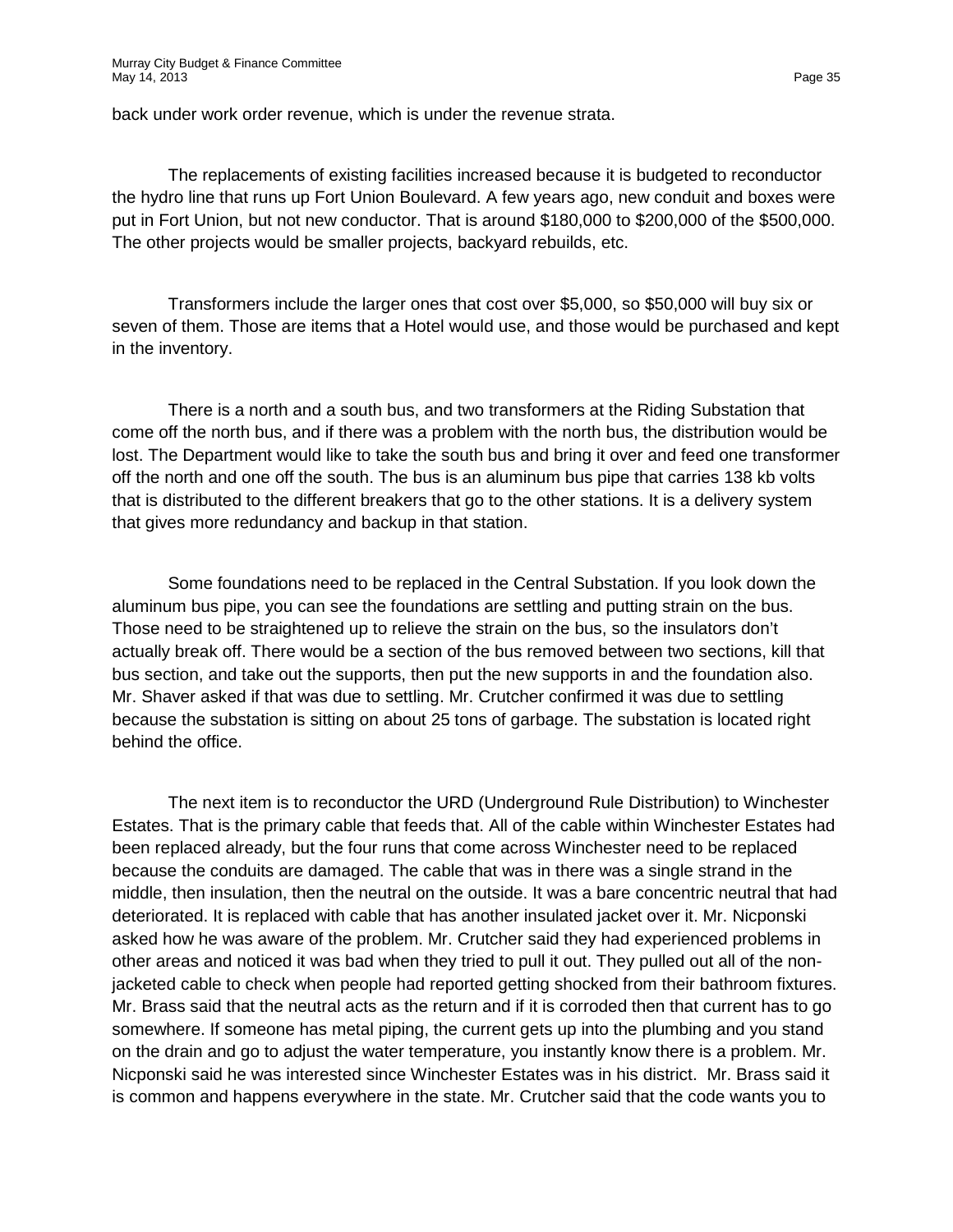ground to the water pipe, then to the ground rod. The older areas did not require ground rods when the services were put in. This will finish the four main runs into Winchester Estates; the bore is the majority of the cost.

Another capacitor bank will be installed in the Central Substation to increase the power factor. The department is hopeful that this will bring the power factor to where it needs to be. WEC is still in the process of writing the standard for power factor. Mr. Brass asked what the power factor is. Mr. Crutcher believes the power factor is around 88%. The agreement with Rocky Mountain Power requires 94% on peak. Mr. Brass said it is a factor of loss when power is delivered. Mr. Crutcher said WEC is in the process of writing a policy as to what the entities that report to an RRO are required to have.

Mr. Brass asked what the demand charges are on the Water department for the pumps that kick in. There was an increase in rates from Murray Power and Rocky Mountain Power which were attributed to demand. Could that be fixed with capacitors to level it out, he asked. Mr. Crutcher said the wells have motor starters, so the impact shouldn't be as bad as if they were coming across the line.

There is an increase for street lights in the annexed area near 13<sup>th</sup> East. These streetlights will be LED. Murray pays for all the lights in the annexed area right now. They will allow Murray to install lights, and will charge a set fee for the energy charge, but not the full blown rate for a regular street light. Murray will install the lights and connect them, and they will charge Murray a few dollars each month for the energy cost. Mr. Shaver asked why the City is doing that. Mr. Crutcher replied that 13<sup>th</sup> East is dark and needs additional lighting. The City thought this street might be a nice attempt at LED lighting. Mr. Stam asked if Mr. Hill had talked about street lights in his budget. Currently, the lights are in the General Fund, but are coming back to the Power Department. Mr. Stam thought that Mr. Hill was still paying for the street lights in the annexed area and the East side, so it would be an increase for the Public Services Department utilities bill. Mr. Brass said that Murray doesn't serve the East side, but are paying for street lighting. Mr. Shaver said that the power usage of a LED light is less. If the City was to do the same thing on 9<sup>th</sup> East, it would reduce the amount of energy used in the end. Mr. Crutcher said it would be about 15 LED street light installed, and would be a good test for LED lighting. Mr. Crutcher said sometimes LED have bright spots and are directional. Mr. Brass said they are expensive and longevity is still questionable. LED lights have less spillage of light into a house for example, this will be a great experiment stated Mr. Brass.

Mr. Haacke said the capital is about \$2.2 million, with an increase of \$400,000 over last year. The ILOT is about \$2.8 million, a little higher than last year, based on previous years audited figures. It remains at 8% of the revenue. Ms. Lopez stated that Provo was at 10%, and increasing to 11%. Price is at zero percent and is at the whim of the budget.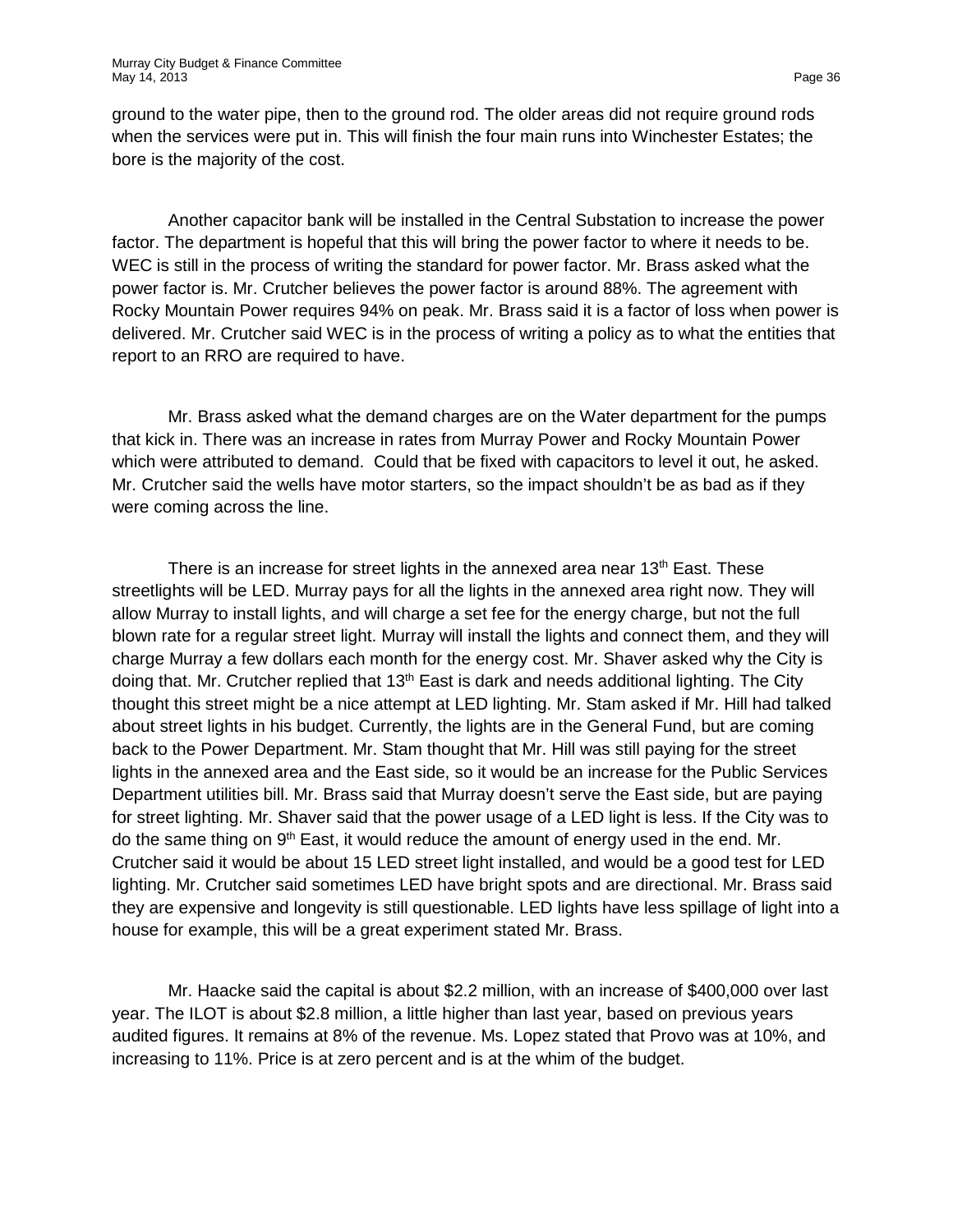There is \$500,000 set aside to change out the commercial remote meter readers this year. Residential is already on remote read, and commercial is in phases. Every meter in the City should be read remotely with this additional money. Mr. Shaver asked if there were accuracy issues with those. Mr. Haacke believes it is at 99% accuracy rate.

This Thursday is the lunch with retirees, Council Members, Power Board Members, former Council Members and Mayors to celebrate the continuation of 100 years. There have been 24 employees that have retired, and about half of them are coming to the lunch.

The Power Department has helped out with the scoreboard, the fireworks, and has sponsored a portion of the float this year.

Mr. Bellon and Mr. Haacke reiterated that the Power Department is making ends meet, and still putting away an extra \$1 million for bond repayment this year.

The meeting recessed for a 15 minute break.

#### **Police Department- Chief Fondaco**

The budget submitted was exactly the same as last years. There were no increases in any line item, with the exception of possibly VECC (Valley Emergency Communications Center).

Chief Fondaco had already discussed the salary problem, and the vehicle problem. He feels beat down on the budget. He is aware that there isn't money to deal with his problems. Chief Fondaco said the compression increases will help, but is not enough to fix it. Mr. Zollinger said there is the 3%-3% increase in the budget for the new hires. Mr. Nicponski asked why this increase will not fix the problem. Chief Fondaco showed a sheet with employees highlighted in red, as not being fixed. Mr. Brass said salary has been put on contingency to be addressed later. Mr. Shaver said the Council would like to look at his sheet with his numbers also to address. He is aware of the training costs when employees leave. Chief Fondaco said he understands there isn't any money to fix things. His department has kept the budget flat, and keeps expenses in line. Mr. Brass said they recognize that the Police Department is unique with the expenses to train a new employee. This is a problem throughout the City. The goal is to take care of the employees, and the Council feels the pain. The Chief said he can't cut anything else from his budget. Mr. Brass said that is the same fear for cutting from the City's budget and he never wants to have to cut personnel.

Chief Fondaco said he is still five officers down from retirement, but knows the money isn't there to replace them. He still has three motors working in patrol. Isaac just sent the stats from the first quarter, and the response times are up by about 45 seconds. His department prides themselves with priority one response time. Priority one is a crime in progress and that response time has increased to over seven minutes. That is a direct impact from not having enough officers. The bike patrol hasn't started yet. Last year, he filled that spot with motors, and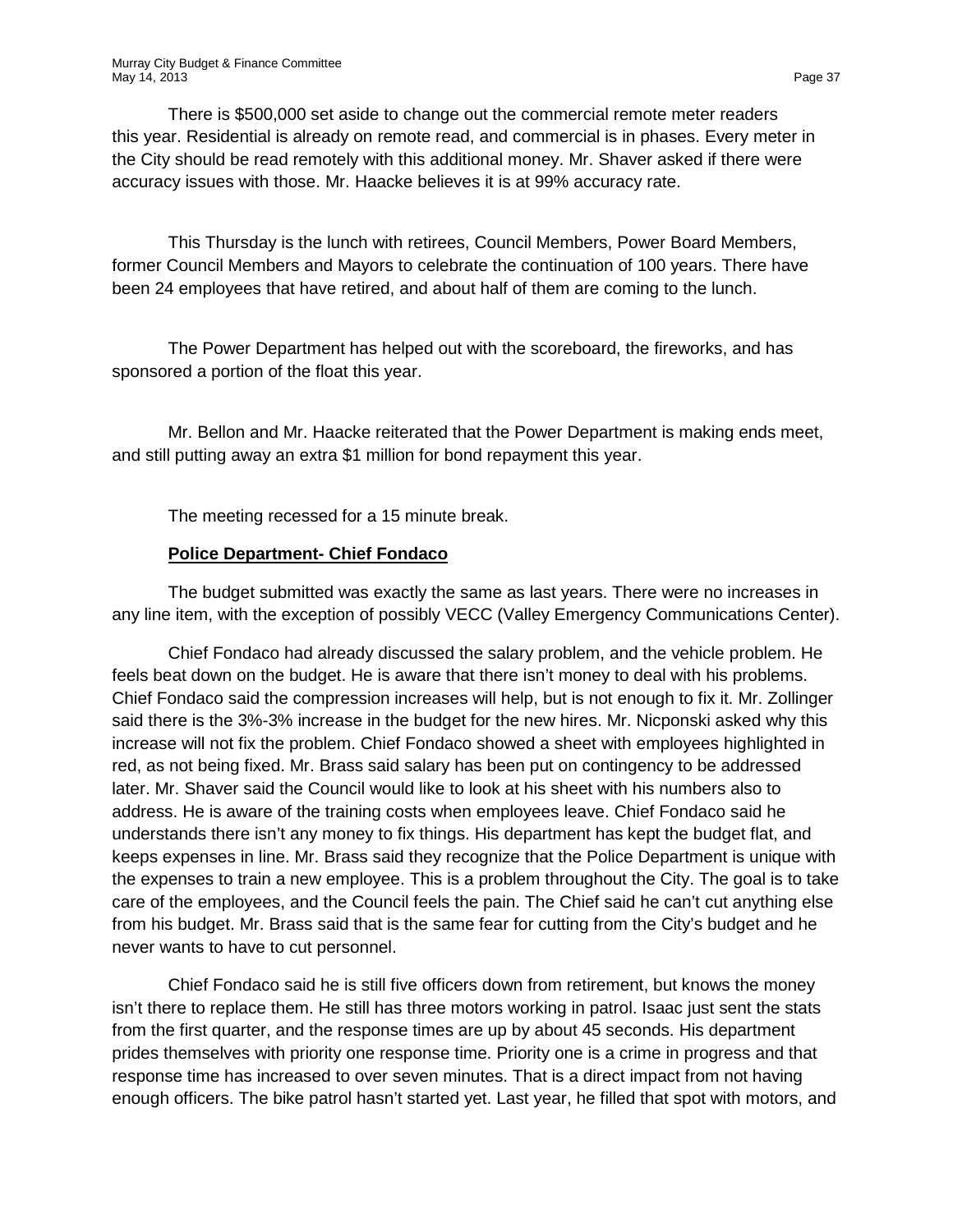now doesn't even have the motors.

Mr. Zollinger said that the Chief had asked for a 3%-3% increase for the Police Officer 1 position. That entry level position has stayed at the \$18.00 range and the rest of the cities around Murray were paying \$21.00. That was to help address the attrition of new officers. Mr. Shaver said that some of those valuable officers that the City wants to keep might have to be addressed separately but is aware that creates contention among the employees. The question was raised earlier that the same increases are being given, no matter what the performance is. Mr. Brass commented that not everyone will ever be happy. Mr. Stam said he would rather have the unhappy employees be the ones that are not performing.

Mr. Stam asked if the 26 new police cars helped with morale. The Chief said it certainly helped with the patrol officers. The department has received a lot of comments on them. Although, the department should replace 12 to 15 cars a year, and replaced 26 in a five year time period. The department is still way behind on fleet. The Chief cannot even look at new cars until the next budget begins in July 2014 and even then the cars wouldn't arrive until January or February of 2015. It still is not working. Chief Fondaco himself went back to a 2001 car, so he could give his car to a detective that had 120,000 miles on his car. The canine truck has over 100,000 miles on it and in two years will probably be around 130,000.

Mr. Zollinger said the Council has tried to address this with the budget savings program. There is a good savings to date in the Police Department and hopefully that will come up for use. The Chief said if you lose an officer that has four years experience and replace him with an \$18.00 per hour officer, that results in savings, but that is not a good way to acquire savings. Mr. Nicponski asked what the savings would be used for. The Chief said probably vehicles and radios. If it goes back in to the CIP program, then it becomes a CIP conversation and how it is spent. Mr. Shaver said the issue is that the department is still down officers.

There are four motorcycles in the CIP, four were traded for basically two replacements, but that had to be done before they got any older. The motorcycles don't have a lot of miles because they aren't ridden in inclement weather.

# **Council Office- Jan Lopez**

The budget decreased in wages and benefits, by about \$58,000. The lobbyist salary change went from \$40,000 to \$30,000. That item was put on the contingency list. Mr. Nicponski said he was impressed in the meeting with the lobbyist.

Mr. Stam asked about the line item for \$25,000 for a grant writer. It is listed under consultants and service audits. Mr. Stam said it was seed money for a grant writer. The decision was made to leave it there for now.

Ms. Lopez said that the budget was increased to allow for two Council members per year to attend the National League of Cities. It is believed to be in December every year.

Mr. Stam said that he noticed the Council was highlighted in the staffing document, and that the top three Council Members are listed differently than the other two Council members.